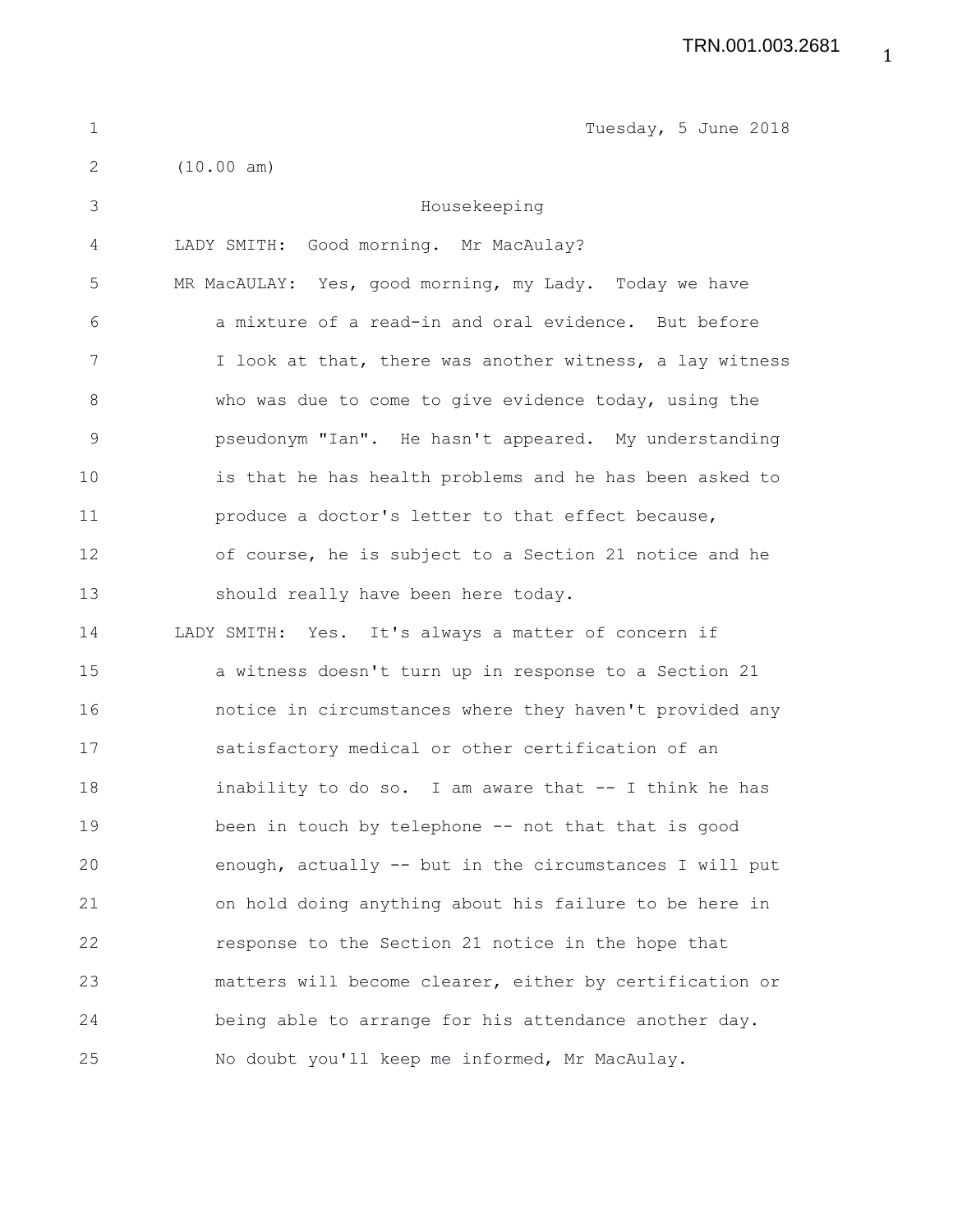1 MR MacAULAY: Yes.

2 My Lady will also recall that last week we had 3 difficulty in technology in trying to get a witness by 4 way of video link. She now has some additional personal 5 problems and we've decided simply to have her statement 6 read in. That'll be the first thing this morning. 7 LADY SMITH: Thank you.

8 Just before we turn to that, to explain to those who 9 were here on Friday and experienced the frustration of 10 a connection that didn't work with Aberdeen, could 11 I assure everybody that we did immediately make 12 enquiries about what the problem was, some quite 13 detailed enquiries. I have had a written report about 14 what went wrong. It was not at this end, I'm delighted 15 to say; there was a problem in Aberdeen, which arose on 16 Friday, although the system had been tested twice last 17 week before we tried to run it on Friday. We're taking 18 steps to ensure that doesn't happen again when next we 19 need to use a video link.

20 But I apologise again to people who feel that they 21 were messed around as well, but I was, of course, 22 particularly concerned about the inconvenience to this 23 witness. It was not good for her and it's not the way 24 the inquiry likes to work. But we do have her written 25 statement and I will now invite Ms MacLeod to read that.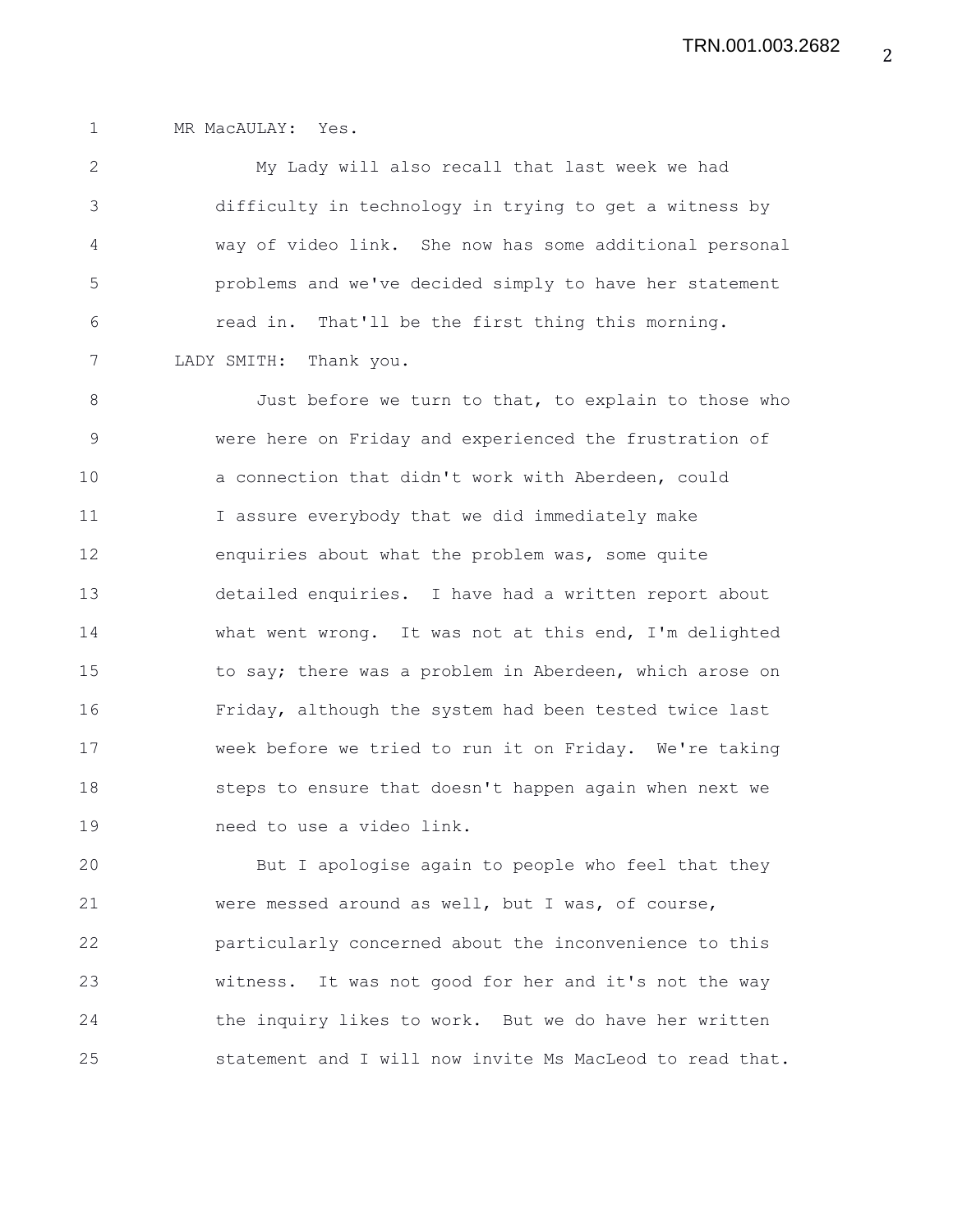| $\mathbf{1}$ | Witness statement of "MARY" (read)                     |
|--------------|--------------------------------------------------------|
| 2            | MS MACLEOD: The statement is at WIT.001.001.4827:      |
| 3            | "My name is Mary. I was born in 1957. My contact       |
| 4            | details are known to the inquiry."                     |
| 5            | In paragraphs 2 and 3 of the statement Mary            |
| 6            | describes living in Aberdeen with her parents and      |
| 7            | siblings. She tells that her mother died suddenly in   |
| 8            | 1964 and that she and her two sisters went to          |
| 9            | Nazareth House in Aberdeen, having been told they were |
| 10           | going on holiday.                                      |
| 11           | The admissions register for Aberdeen show the          |
| 12           | witness going in for around five weeks in<br>and       |
| 13           | 1965 and then again between<br>and                     |
| 14           | 1968:                                                  |
| 15           | "It was a great big house. There was a playground      |

16 outside the home where we were allowed to play on the 17 swings. There were lots of children in there when 18 I arrived and they were all different ages. There was 19 a canteen on the ground floor and the children in my 20 dorm had a sitting room with a TV in it. The laundry 21 room was next to the sitting room.

22 "My dad had told us we were going there on holiday 23 and I thought this was an adventure. I had just a doll 24 and a case with me. The doll was special to me as it 25 was the last present my mum gave to me. We were taken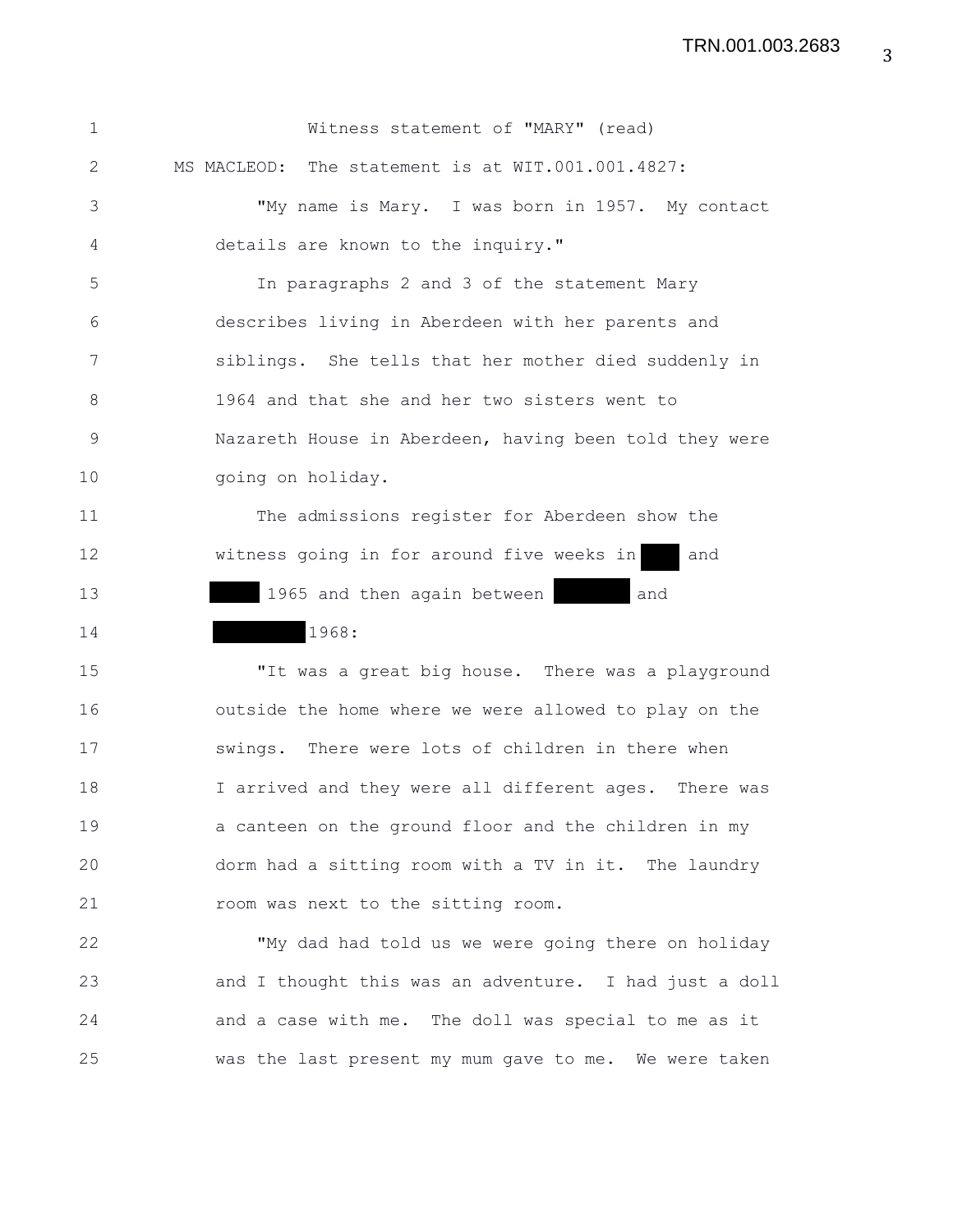1 to the front room of Nazareth House. This was like 2 a parlour.

3 "I remember the Mother Superior came to meet us -- 4 I cannot remember her name -- and introduced us to 5 Sister My father disappeared. My case and my 6 doll were taken off me as well as the clothes I was 7 wearing. I was taken into another room and put into 8 clothes given to me by the nuns. I was crying because 9 my doll was taken away and Sister **the Study me, 'You** 10 shut up, you're in here because your mother died and 11 nobody wants you'. I was never able to grieve for my 12 mum and I could never show any emotion. LTX Sister LTX

13 "I was put in a dorm room with other children and 14 there were six or eight of us in the room. My older 15 sister was not put in the same dorm as me. At the start 16 I remember there were young twins and a young girl. 17 I don't know what happened to the twins as they 18 disappeared suddenly. The girl used to scream and 19 I don't know what happened to her either. I couldn't 20 have asked what happened to them, I would have just been 21 thumped by the nuns.

22 "We had a metal bed each with a really thin mattress 23 on it. I don't remember us having anywhere to put our 24 clothes at night. The floors were made of a shiny 25 stone. Across from our room, at the end of the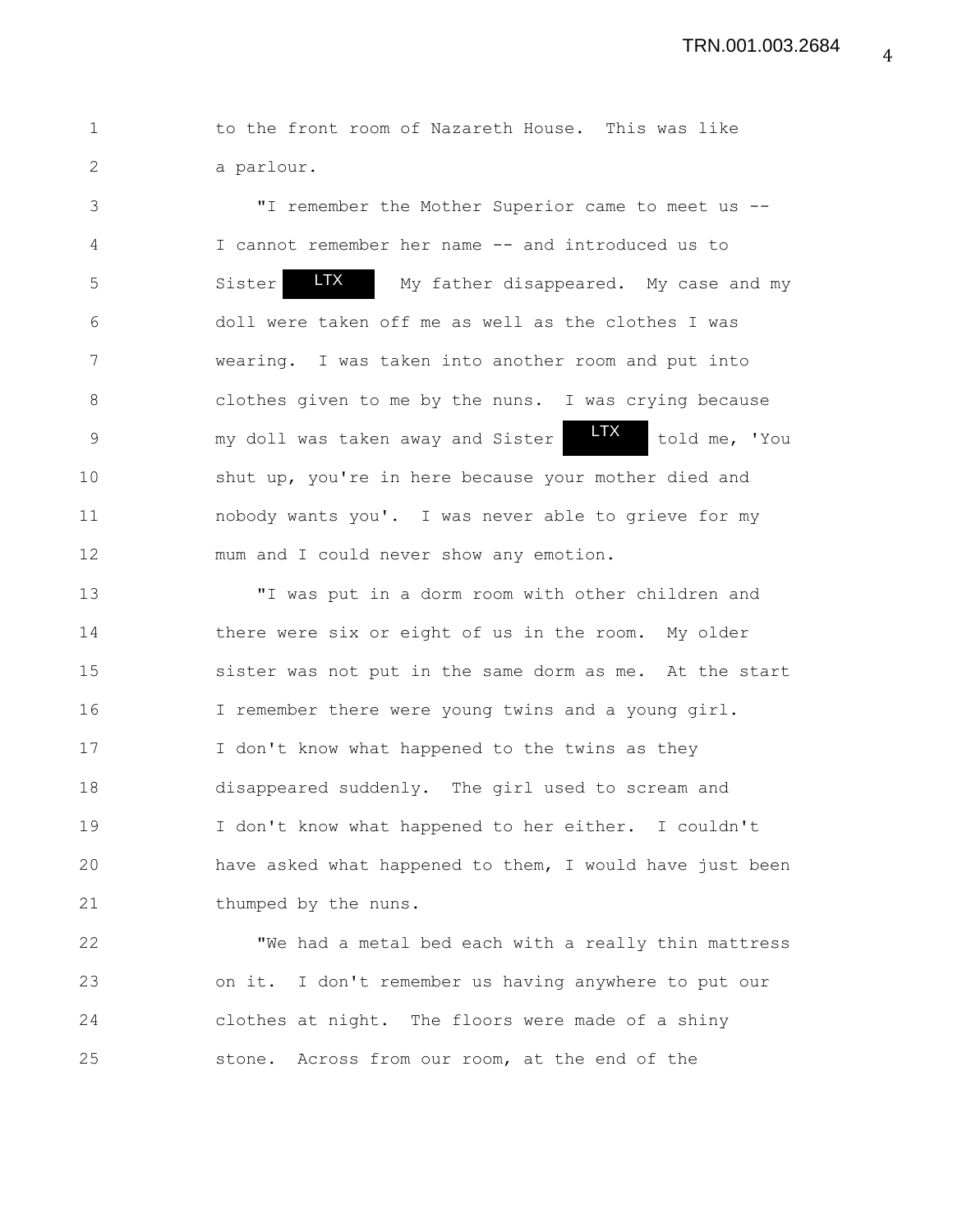1 corridor, there was a bathroom with baths and toilets. 2 Downstairs there were sinks and a footbath. I was too 3 scared to use the toilets because there were mice 4 running around. I used to wet the bed at night as I was 5 too scared to go to the toilet.

6 "We were woken up at 5.30 in the morning and had to 7 make our bed and fold our counterpanes to the bottom of 8 the bed. Then we had to clean the bedroom before we 9 went to church. There was a buffer to polish the floor. 10 It was a big piece of metal with pads on the bottom. 11 I was so small I couldn't do it properly. If you'd wet 12 the bed in the night, you got put in a cold bath before 13 church. After church we went back to Nazareth House for 14 breakfast before we went to school. We had to fast 15 before church. This was the routine and I was always 16 tired, cold and hungry.

17 "At 8 o'clock it was bedtime and we had to say our 18 prayers before going to bed. We washed our faces and 19 brushed our teeth but no one checked if we had done it. 20 The nuns were good at checking our underwear and the 21 sheets for urine.

22 "We were made to sleep in a certain position, with 23 our hands crossed. They would checked and if you didn't 24 sleep in that position you'd get thumped.

25 "The food was served in the canteen on the ground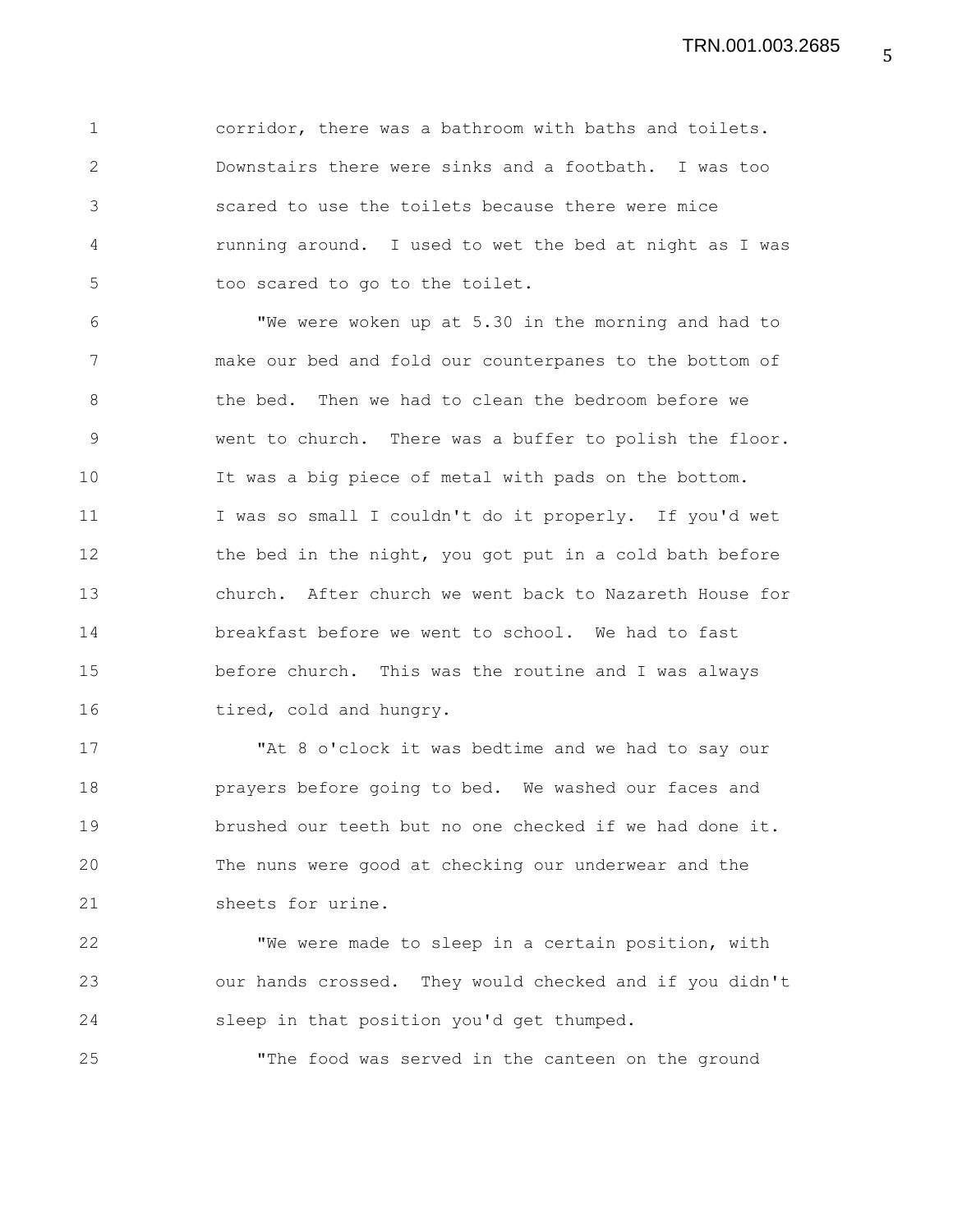1 floor. Breakfast was always porridge. If you didn't 2 eat it all, it would be waiting for you at night-time 3 for your evening meal. There wasn't time in the 4 mornings before the school bus for the nuns to force us 5 to eat the porridge at breakfast time.

6 "There were six tables and a hatch where we got the 7 food from. There was porridge and toast on a Sunday. 8 Sister **LTX** gave out the food along with 9 TWO groups of children ate their food 10 together. There were boys at one side of the room and 11 girls were on the other. FAJ LTX

12 "We went back to Nazareth House at lunchtime to eat 13 and then went back to school for the afternoon. We had 14 stew at lunchtime. It was full of fat and I hated it. 15 Sometimes there was fish boiled in milk and I hated it 16 too. Again, we had to go up the hatch to have the food 17 **put on our plates.** The nuns did not have the time to 18 force me to eat the food at lunchtime.

19 "When we came back to the home after school we were 20 given bread and jam to eat. We then had to do our 21 homework. At night-time the nuns had time to force us 22 to eat the food we wouldn't eat earlier on and it had 23 been left lying on a plate. They would force it into 24 our mouths and you would be sick as a result and bring 25 it back up and they'd force it back in. You'd be forced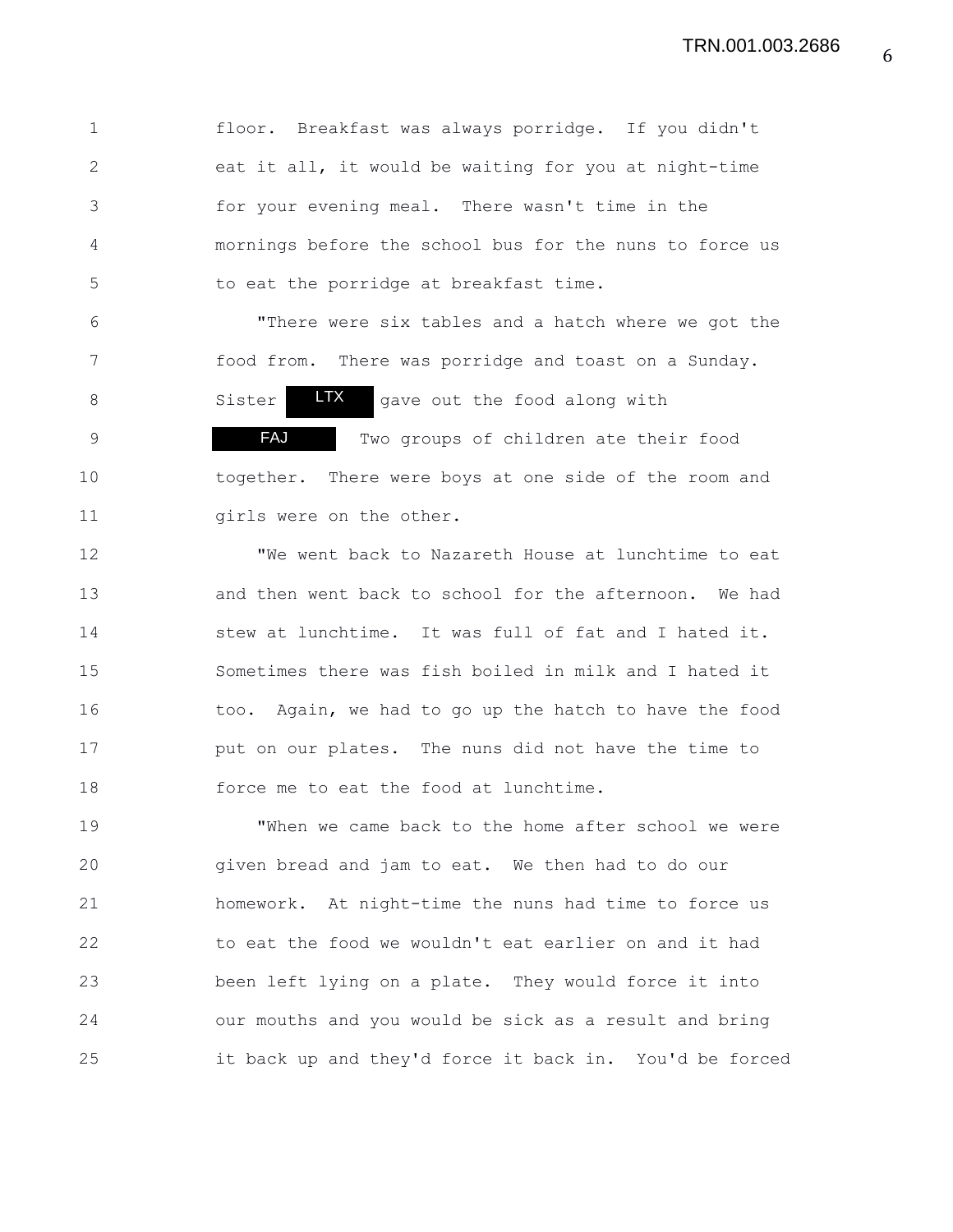1 to put your hands behind your back. There are still 2 some foods now that I can't eat, like Dairylea cheese 3 and fish.

4 "We had a bath by ourselves every night, even if 5 you'd had one in the morning. The baths were 6 individual; the water was cold. We didn't have to share 7 the bathwater with other children. There were tubs of 8 black stuff the nuns put in the bathwater that changed 9 the water cloudy and white and it would stink. I later 10 found out this was Jeyes fluid that you would clean 11 drains with. They washed our hair with it too and 12 checked for nits. We washed ourselves with red carbolic 13 soap and no one checked that we washed ourselves 14 properly. I can't remember if we had our own towel or 15 if we had to share.

16 "I could hear children screaming because they were 17 being dragged into a cold bath. We also had to wash our 18 feet in the footbath. The girls all wore the same 19 uniform of big, wide Pringle skirts and cardigans during 20 the day. Under the cardigan we wore a liberty bodice 21 with rubber buttons. On a feast day we wore a kilt.

22 "A new set of clothes was given to us from the 23 laundry room every two days. We would go to the linen 24 room to get our clothes stitched and pick up your clean 25 uniform every two days. This was where we picked up our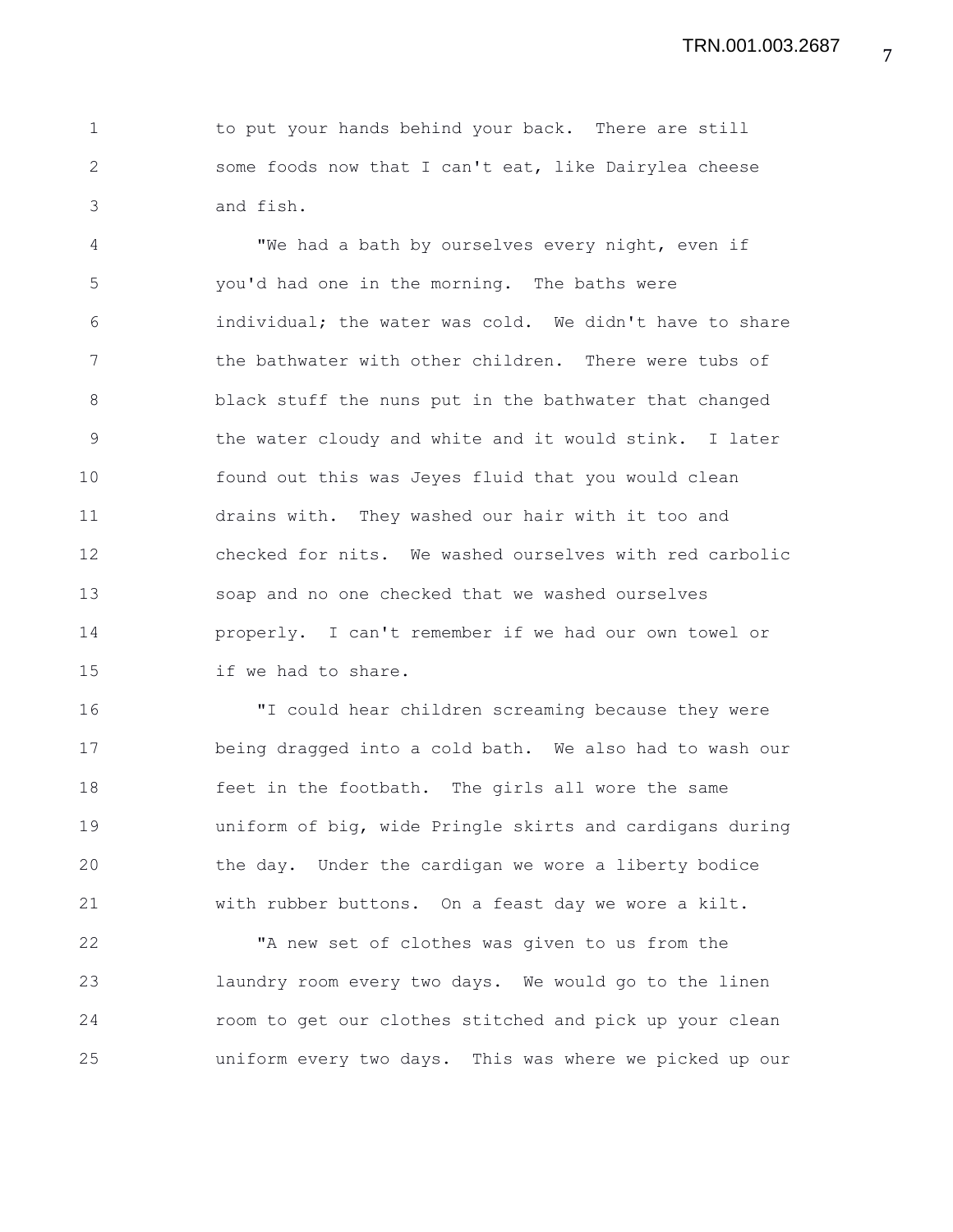TRN.001.003.2688

1 shoes from a big box in the morning. These were brown 2 brogues and they were called "eagles". My shoes were 3 too big for my tiny feet and they used to rub my feet 4 and give me blisters. The kids at school made fun of 5 these shoes and the noise they made when you walked.

6 "My daily release was going to school. I went to 7 a Catholic school called St Peter's in Nelson Street in 8 Aberdeen. We had to travel on our own school bus to get 9 there as it was some distance away. If the girls even 10 looked at their brothers on the bus, they'd get in 11 trouble. There was no interaction with siblings of the 12 opposite sex allowed on the bus or in school. Boys and 13 girls were separated at school and we had different 14 playing areas. They would only see each other if they 15 were on the field as this was a big area.

16 "The other kids at St Peter's called us the 'Nazzy 17 kids' or the 'homey kids'.

18 "I used to see my two sisters at school. One of my 19 sisters had special needs and in those days she was 20 considered to be backward. I used to worry about her as 21 she couldn't cope with normal school.

22 "The headteacher was called Mr 23 24 25 "I always remember the teacher who was for remedial LFA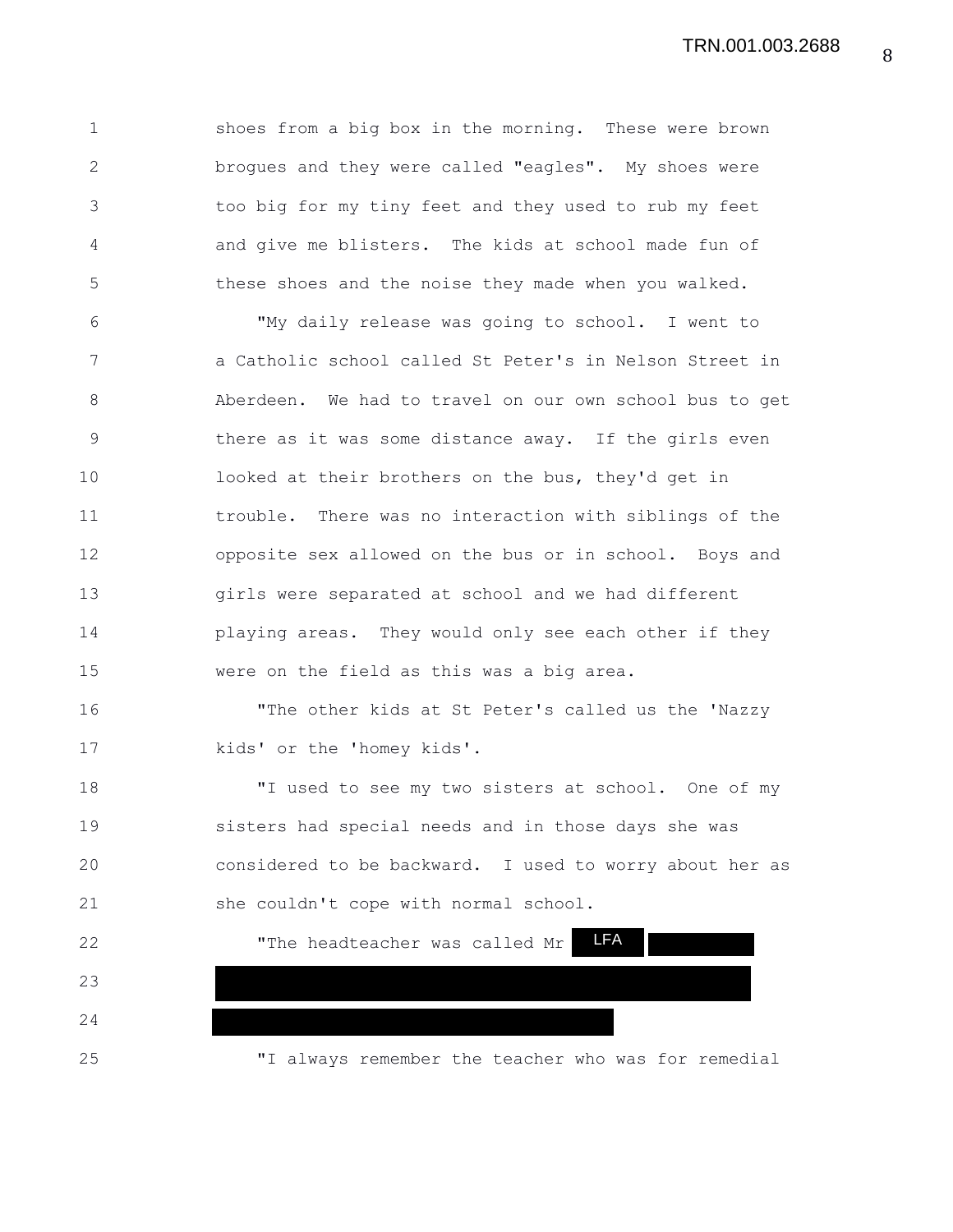1 kids. I was dyslexic so I was in her class. If I got 2 things wrong on the blackboard, I got into trouble. She 3 would hit you with a blackboard duster. As bad as it 4 was at school, I hated the thought of returning to 5 Nazareth House. Thinking about it gave me stomachache.

6 "If you didn't do your homework right you'd get 7 battered for it. Sister **LTX** and FAJ would 8 check the spelling in our homework. I wasn't a clever 9 kid and I was dyslexic and I got my homework wrong a 10 lot. There was no encouragement to try to get it right. 11 A friend from school let me copy her homework. Someone 12 told the teacher are and I got belted at school by the 13 head as a result and he told the nuns, so I got punished 14 at the home too. LTX

15 "The schoolteachers would report to the nuns on our 16 behaviour so if we were in trouble at school we would be 17 in trouble at Nazareth House too. We had that thought 18 hanging over us at school for when we went back.

19 "There was a yard at Nazareth House. There were 20 just two swings. We were allowed to play games in the 21 yard when you had done our homework. There was 22 a playroom inside. We could talk in there, but I don't 23 remember any toys. We were allowed to watch a TV in the 24 downstairs sitting room that was for the children in my 25 dorm. We did our homework in the playroom as it had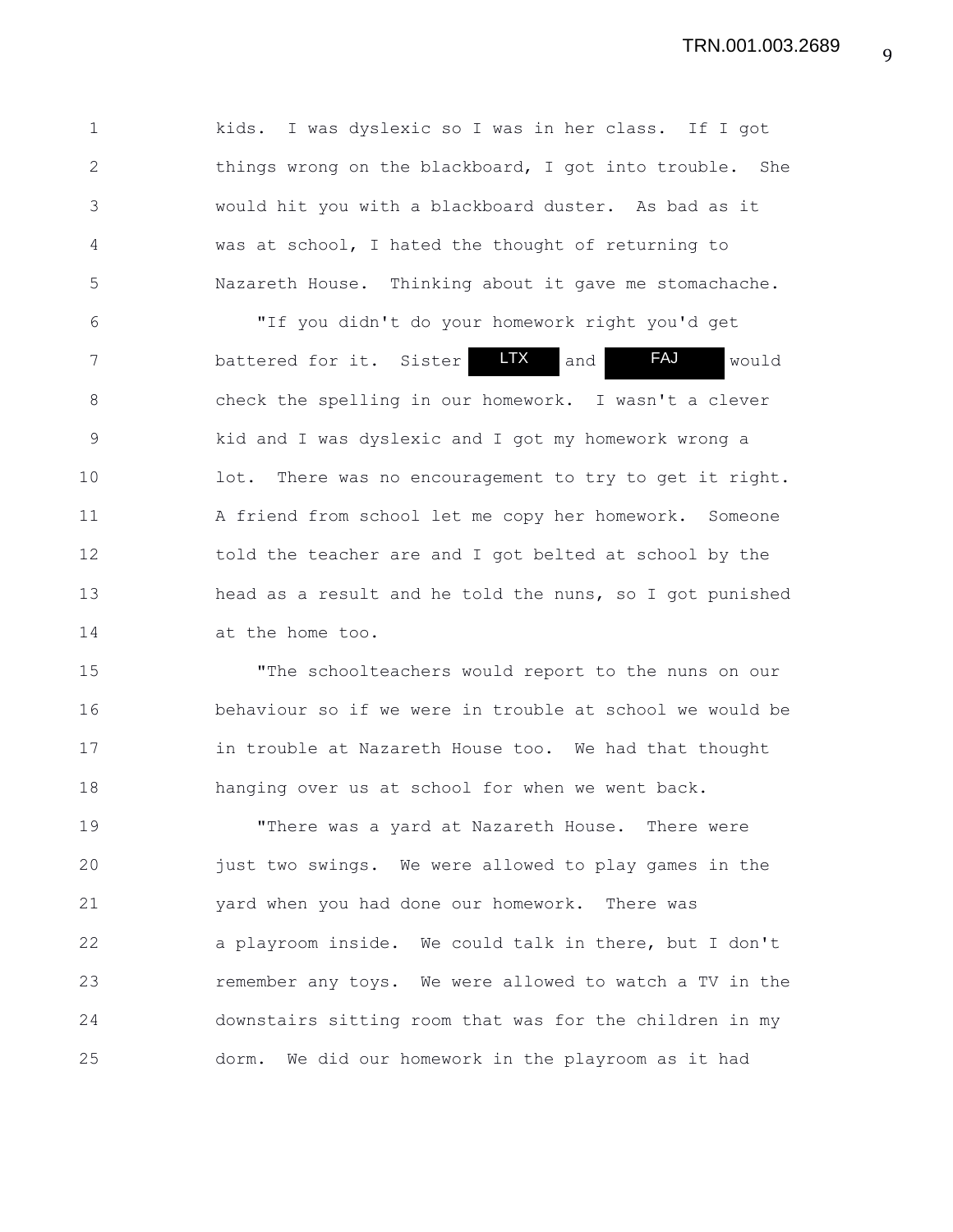1 long tables. We had to go into the sitting room to 2 kneel on the carpet to say the rosary. We had to say 3 a lot of prayers. The nuns controlled what we watched 4 on TV and they wanted us to watch things like 5 Val Doonican. Sister FAF went nuts when she 6 caught us watch Top of the Pops. FAF

7 "We went to the beach in Aberdeen a couple of times 8 in the summer holidays. The nuns had a little chalet 9 there. We had to carry the white bread bins full of the 10 sandwiches to the beach and it was a long walk. We were 11 put in the water no matter what the weather was like. 12 We didn't go away anywhere else for the holidays.

13 "We went to midnight Mass at church at Christmas, 14 but there was no celebration and no presents or special 15 food. On a feast day I might get given an apple or an 16 orange. You'd get a holy photograph and a little medal. 17 My gran wasn't allowed to visit as Christmas or send 18 presents because she made a fuss about my hair being cut 19 short. The nuns had told her not to come back and they 20 made excuses for me not going on a visit, such as me 21 being ill. My gran told me this after I left care.

22 "Our birthdays did not get celebrated. I didn't 23 know when my birthday was; I just knew it was some time 24 in the month of May.

25 "At the start my granny used to visit me and my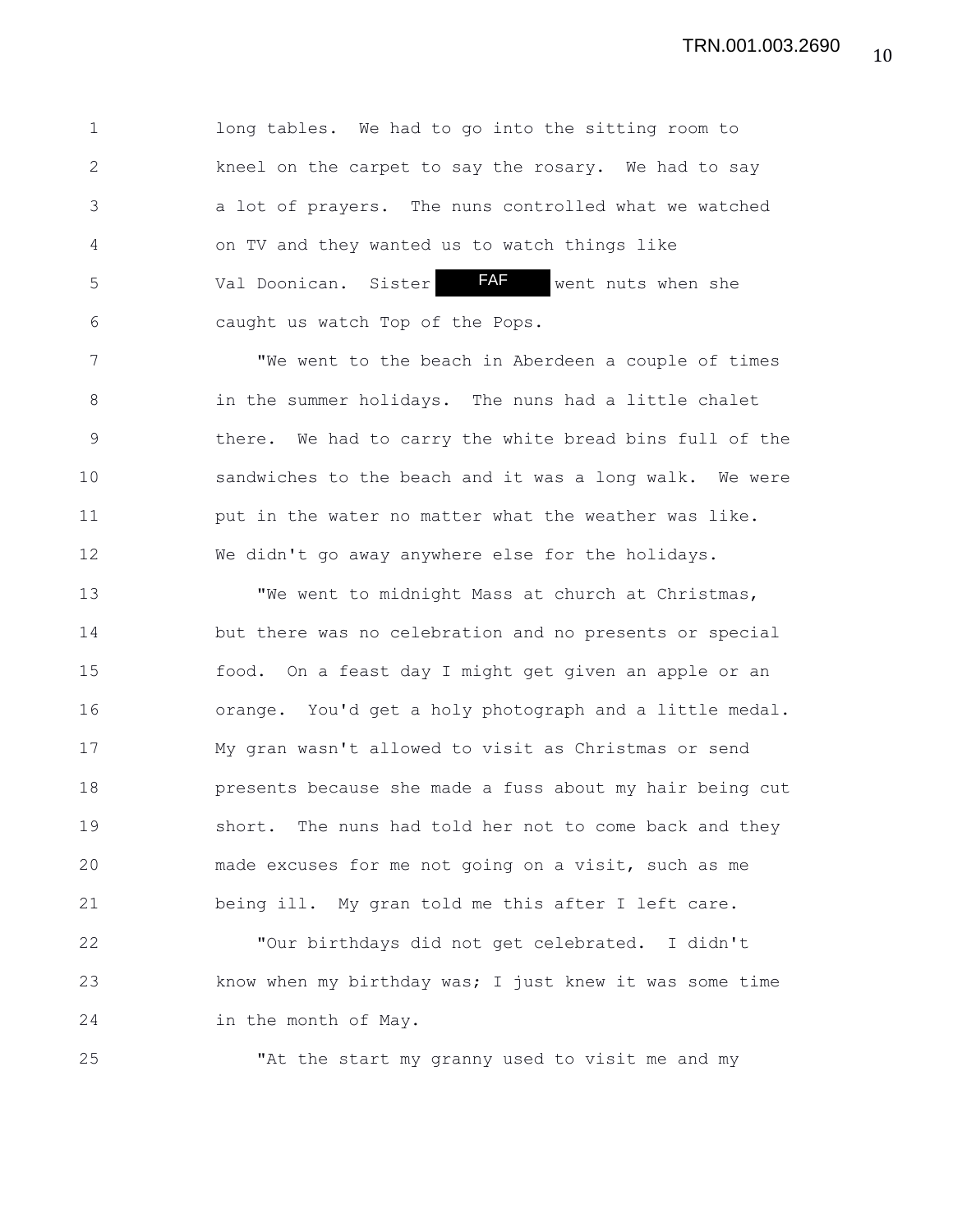1 sisters on a Sunday. We were allowed two hours with 2 her. She used to take us to her house and gave us 3 chocolate to take back. I used to cry because I didn't 4 want to go back to Nazareth House. I used to get 5 a battering when I went back for crying.

6 "My granny fell out with the nuns because I was so 7 upset and because they cut my hair. She soon stopped 8 visiting us. There weren't many visits before she 9 stopped coming. My granny couldn't take us out of 10 Nazareth House as it was my father who put us in there 11 and he was the only one who could take us out.

12 "I never saw a social worker when I was at 13 Nazareth House. The only visits I ever got were from my 14 Granny when I was first there.

15 "I remember a woman called Janice who used to come 16 in to see the children. She wasn't a nun and she wasn't 17 a staff member. She was lovely and she used to brush my 18 hair. I loved her. I think she might have had some 19 learning difficulties. She stopped visiting us and 20 I was told she was killed by a motorbike.

21 Sister **I'** used to make fun of her too. 22 "There was someone called Dr Billy who came into 23 Nazareth House to see people who were ill. I never had 24 to see him myself. I didn't want to be ill because that LTX

25 meant that I'd have to stay home for the day. Sometimes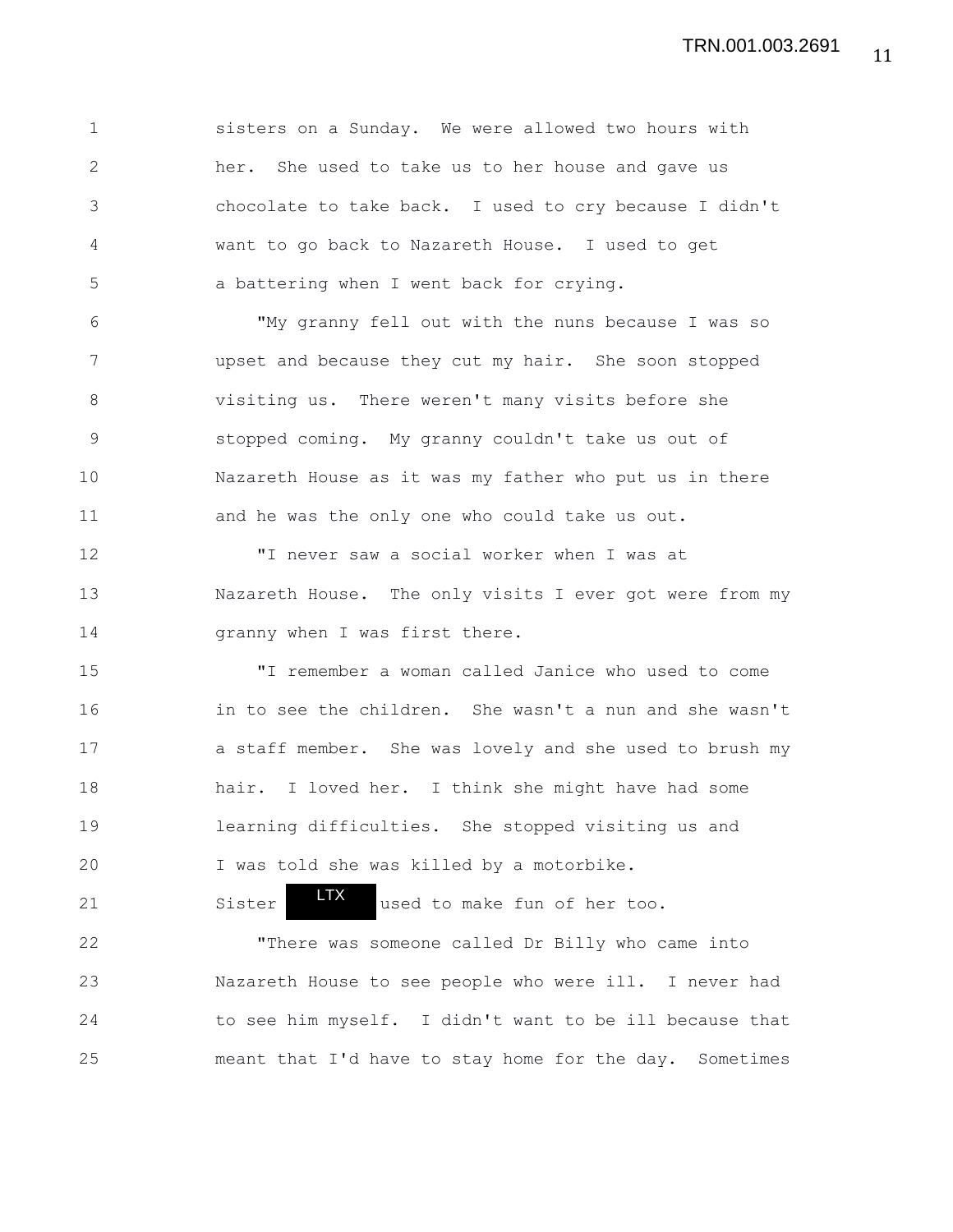1 I had warts on my hands and they were burnt off by the 2 nurse using some black stuff.

3 "I have no memory of ever seeing a dentist. 4 "Sister **LTX** had her own bedroom across the 5 corridor from the dorm. She slept there overnight. 6 During the night she would check our sheets to see if we 7 had wet the bed. If you had wet the bed at night you 8 had to stand by your bed with the wet sheet on your head 9 or hours until it was time to get up. Then you would 10 have to wash your own sheets. My sister tried to swap 11 sheets with me and wash my sheets for me and she got 12 battered for this. She was older than me and was 13 stronger to take the punishments. LTX

14 "When I first went to Nazareth House, I was paired 15 with a buddy straightaway and made to work. My buddy 16 at the start was an older girl and she got to show me 17 the routine. I was told to help her fold the 18 counterpanes for the beds and I couldn't do it right 19 because they were so big and I was so tiny. I then 20 realised this wasn't a holiday.

21 "I went into the laundry room and I saw my doll. 22 I went to grab it because it was mine and I got a slap 23 from Sister **LIX** . After that, it was one thing 24 after another from her. LTX

25 "I was always called by my surname and the nuns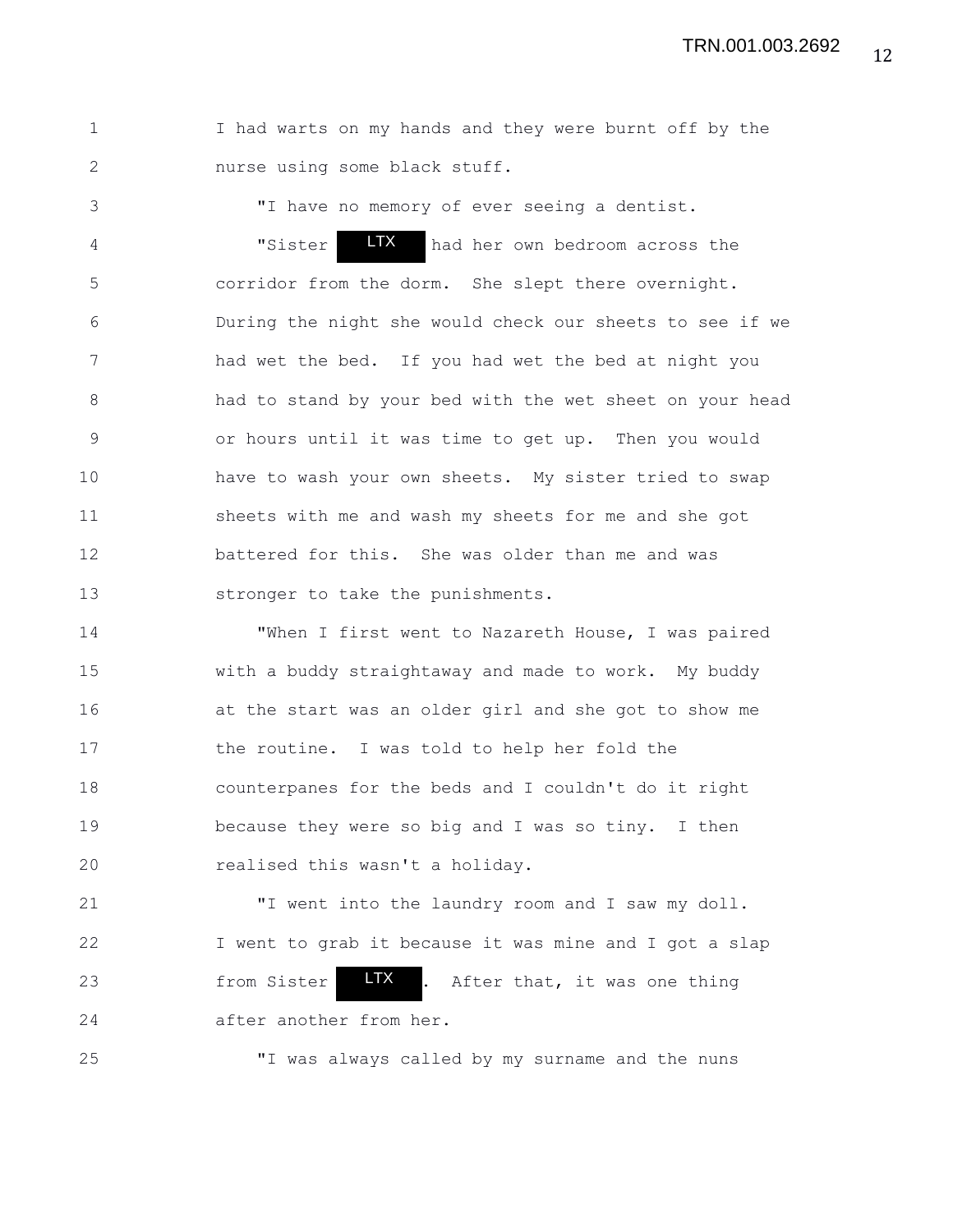1 didn't use my first name. They referred to us as 2 'tinks'. We were all given a number to identify us and 3 I remember my number. The number was written into all 4 my clothes. You had to always remember to use that 5 number and I had to get my sister to remember it for me. 6 "My sister took beatings for me. You got beatings 7 for everything. Even if you lost your socks you'd get 8 a beating. If your tie went missing, you tried to steal 9 someone else's so you wouldn't get a beating. It was 10 just surviving. 11 "We had to wash our ankle socks at night and dry 12 them on the pipes and the radiator in the dorm. 13 Sometimes I lost my socks. It was easy to lose them -- 14 it was easy to lose your tie as well. 15 "As well as Sister **LTX** I remember 16 Sister **AF** who was an older nun who was Irish; 17 she was really, really horrible. You would know if 18 Sister **W** was going to batter you as she would rub 19 her hands together. She was only ever good to you when 20 there were important visitors or it was a feast day. 21 The bishop would come to visit us on feast days. Also 22 there was **FAJ** who was a staff member 23 She used to hit the 24 children as well as the nuns. 25 LTX LTX FAJ FAF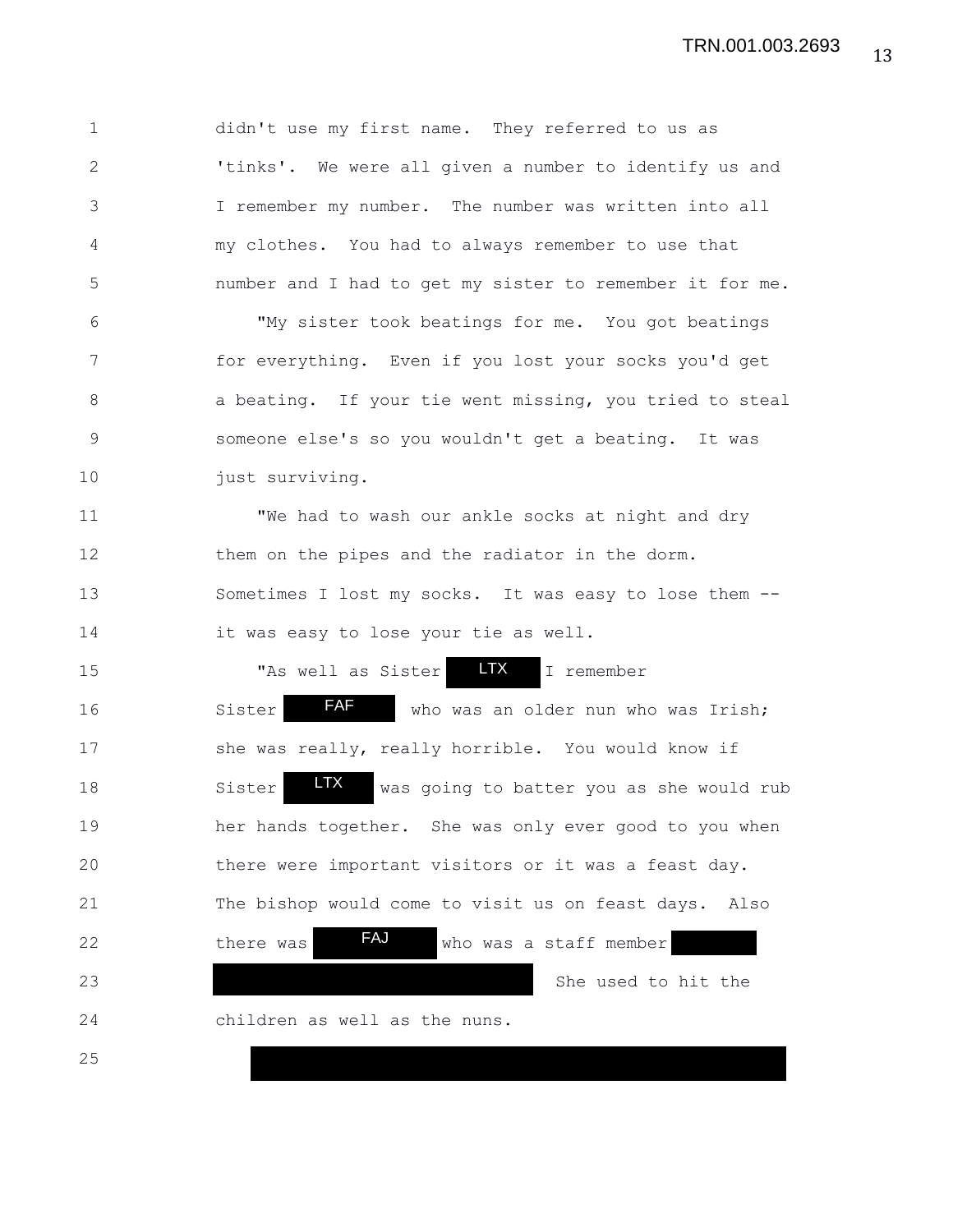| 1            | <b>LTX</b><br>Sister                                       |
|--------------|------------------------------------------------------------|
| $\mathbf{2}$ | favourites would tell tales on us so we had that fear      |
| 3            | hanging over us too.                                       |
| 4            | "My hair was really long when I first went into            |
| 5            | Nazareth House. A family came in and their hair was        |
| $6\,$        | full of lice. I got lice in my hair from them.             |
| 7            | LTX<br>Sister<br>poured scalding hot water on my hair and  |
| 8            | FAJ<br>washed my hair with Jeyes fluid. Then<br>cut all my |
| $\mathsf 9$  | hair off short. They told me, 'You won't get lice          |
| 10           | again'. As a result of this treatment, the rest of my      |
| 11           | hair fell out and never grew back. My dermatologist,       |
| 12           | , told me many years later that the hair<br>Dr             |
| 13           | follicles had died because of the scalding hot water and   |
| 14           | it will never grow back.                                   |
| 15           | <b>LTX</b><br>"One time Sister<br>punished me for using    |
| 16           | a swear word. I don't know what word I used but she put    |
| 17           | a piece of red carbolic soap in my mouth as punishment.    |
| 18           | "One day I missed the bus from school back to              |
| 19           | Nazareth House and I had to walk from school. I tried      |
| 20           | to sneak into the building through the laundry room.       |
| 21           | <b>LTX</b><br>Sister<br>caught me and shut me into the big |
| 22           | wicker laundry basket where all the clothes went as        |
| 23           | a punishment. She closed the basket lid with the           |
| 24           | leather strap. I was shut inside the basket for a very     |
| 25           | long time and I was very frightened. I still have          |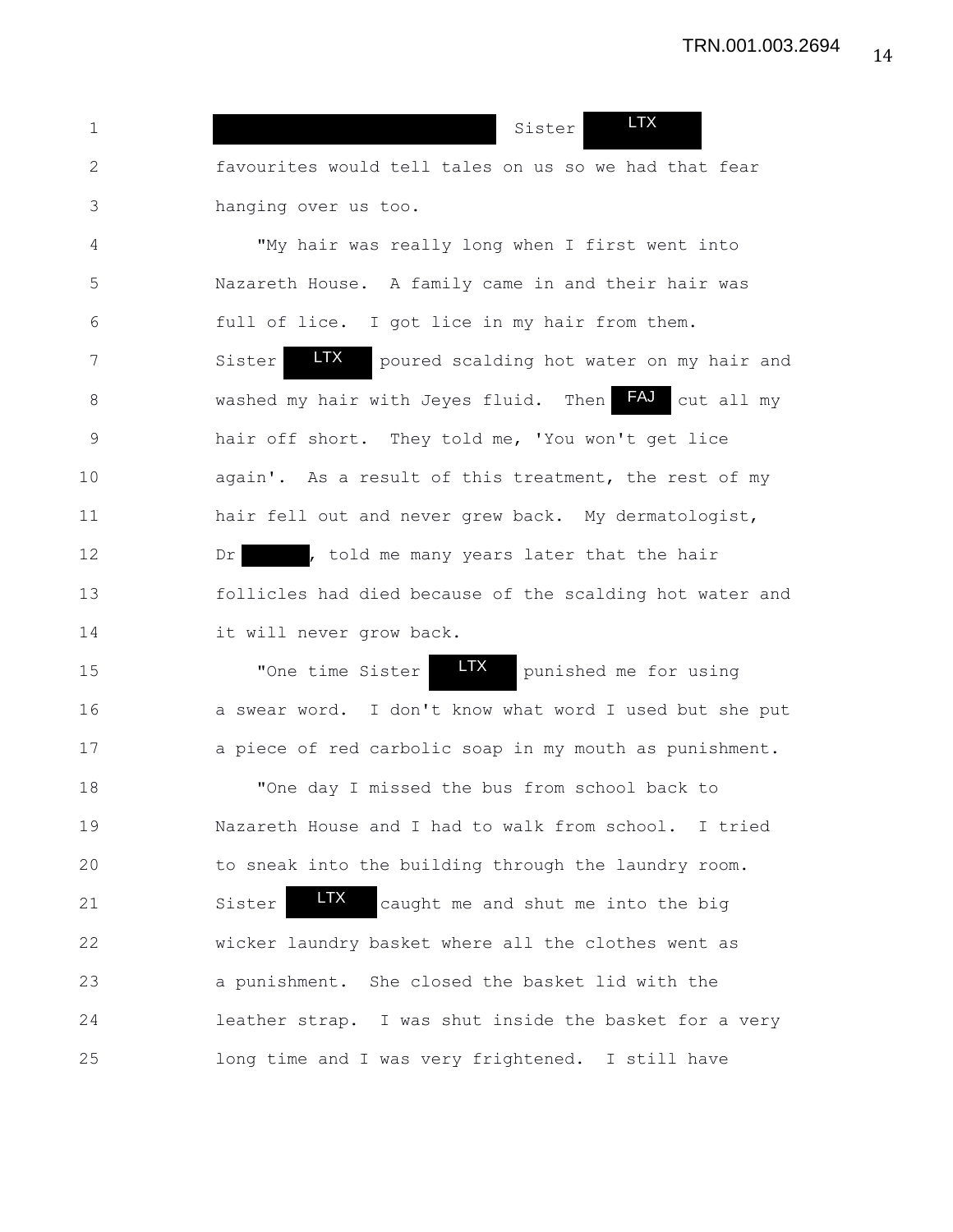1 a fear of enclosed spaces now.

2 "We all had chores to do and mine was to put the 3 counterpanes on to all the beds in the dorms in the 4 evening. I did this task with another girl. We had to 5 fold the counterpanes back from the bottom of each of 6 the beds. I also had to sweep and polish the floors 7 using a buffer. I was too small to be able to do it 8 properly and get the wax polished off. That was 9 a weekend task. I remember Sister **FAF** giving me 10 a thump for not doing the floor properly. She used to 11 check under the beds for fluff. FAF

12 "There was a regime of discipline, you would get 13 thumped or get the belt that Sister **LTX** carried for 14 anything she thought was wrong. I didn't get the belt; 15 I just got thumped. Other kids got the belt. I was hit 16 every day. She would hit you with her hands or with 17 a shoe or a slipper or pull the girls by their hair. 18 You would try to be nice to her and suck up to her to 19 avoid being hit. LTX

20 **S** The Teated other children badly too. She 21 wasn't in charge of my group. She died when I was in 22 Nazareth House.

23 **State International TAF** had a belt around her waist to 24 hit us with and she used to pull you by the ear or the 25 back of the neck or kick you. You could also get FAF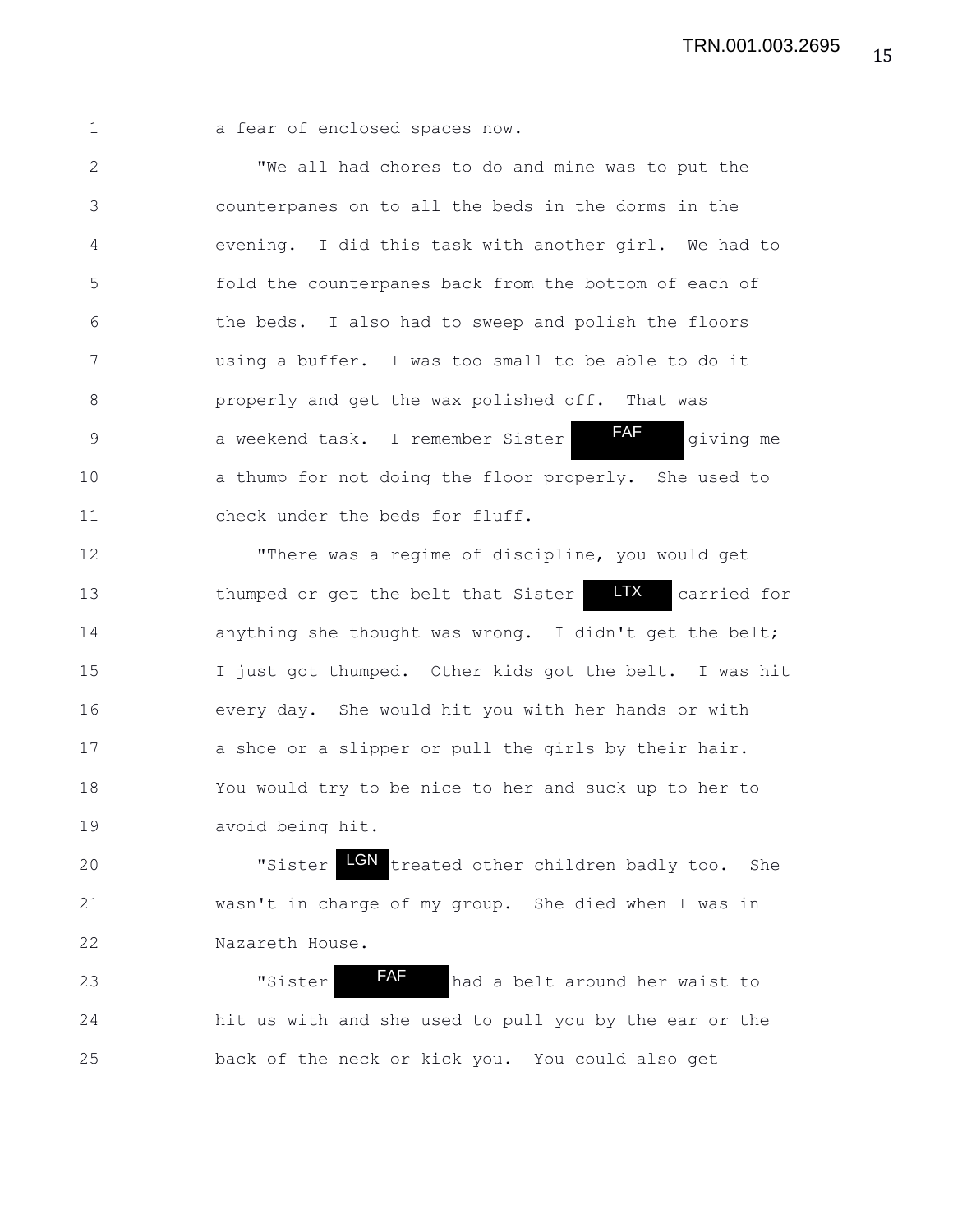| FAJ<br>but<br>a smack on your head or your body from |
|------------------------------------------------------|
| her abuse was more verbal.                           |

3 "If you were in the yard when the Angelus bell went, 4 we had to kneel down and pray. It was a regular thing 5 and the bell was a call to prayer. If you were on the 6 swing when the bell went you would get pulled off it by 7 the nuns and made to kneel down to pray. There was 8 a lot of religious instruction and we said a lot of 9 prayers. We had to do the benediction and I quite liked 10 that because it involved songs and singing.

11 "I remember an older girl. She had epileptic 12 seizures. Sister **LIX** would take her out and put 13 her into a cold bath when she had a fit. I can remember 14 hearing the girl crying. When she had a fit in the dorm 15 room, she would be on the floor and Sister 16 thought she was putting it on. She would make fun of 17 the girl and kept calling her 'Mickey'. She used to 18 say, 'Look at Mickey', and, 'Copy Mickey', and used to 19 drag her by the hair to the bath. LTX LTX

20 "I remember another girl. She always seemed to be 21 smelly as she wet herself. Before teatime,

22 Sister **IX** could smell the urine and used to ask, 23 'Who's smelling?', and, 'Who's wet themselves?' 24 Sister **LIX** used to get us to line up and tell us to 25 take our underwear off and she smelled them for urine. LTX LTX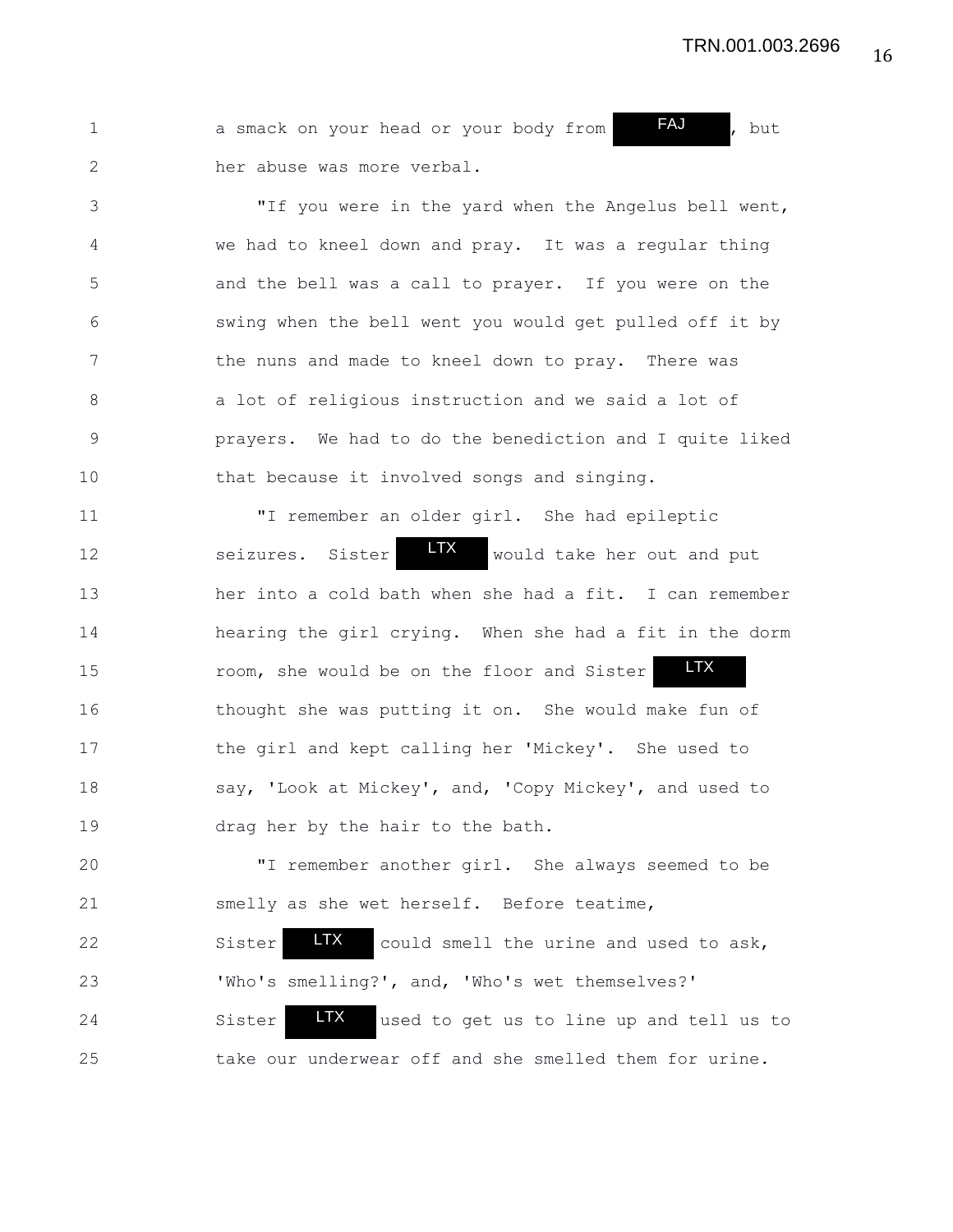17 TRN.001.003.2697

1 By the time she got to me I would have wet myself out of 2 fear. If she could smell any urine, you were made to 3 put your pants on your head.

4 "There was another girl. She was caught fighting 5 with a boy. He was one of Sister LTX favourites LTX

7 Sister LTX dragged her away and dropped a sash 8 window on to her fingers. I remember the girl 9 screaming. LTX

6

10 "I remember another girl and one morning she was on 11 the roof threatening to jump off. We were on our way to 12 school at the time and we were just put on the school 13 bus and driven away. I have no idea what happened to 14 that girl and I never saw her again.

15 TI saw Sister **LTX** punish a girl when she was on 16 the swing when the Angelus bell rang. She didn't come 17 off the swing quickly enough to pray and she may have 18 answered back to Sister **LTX** Sister 19 pulled her and pushed her face into the gravel on the 20 ground. She was going mental about it. She broke the 21 girl's front teeth and her mouth was covered in blood. LTX LTX

22 **TAU** tried to pull Sister TX away from the 23 girl and was shouting at her. Me and the other children 24 were taken away from the yard and I don't know what 25 happened next. FAJ LTX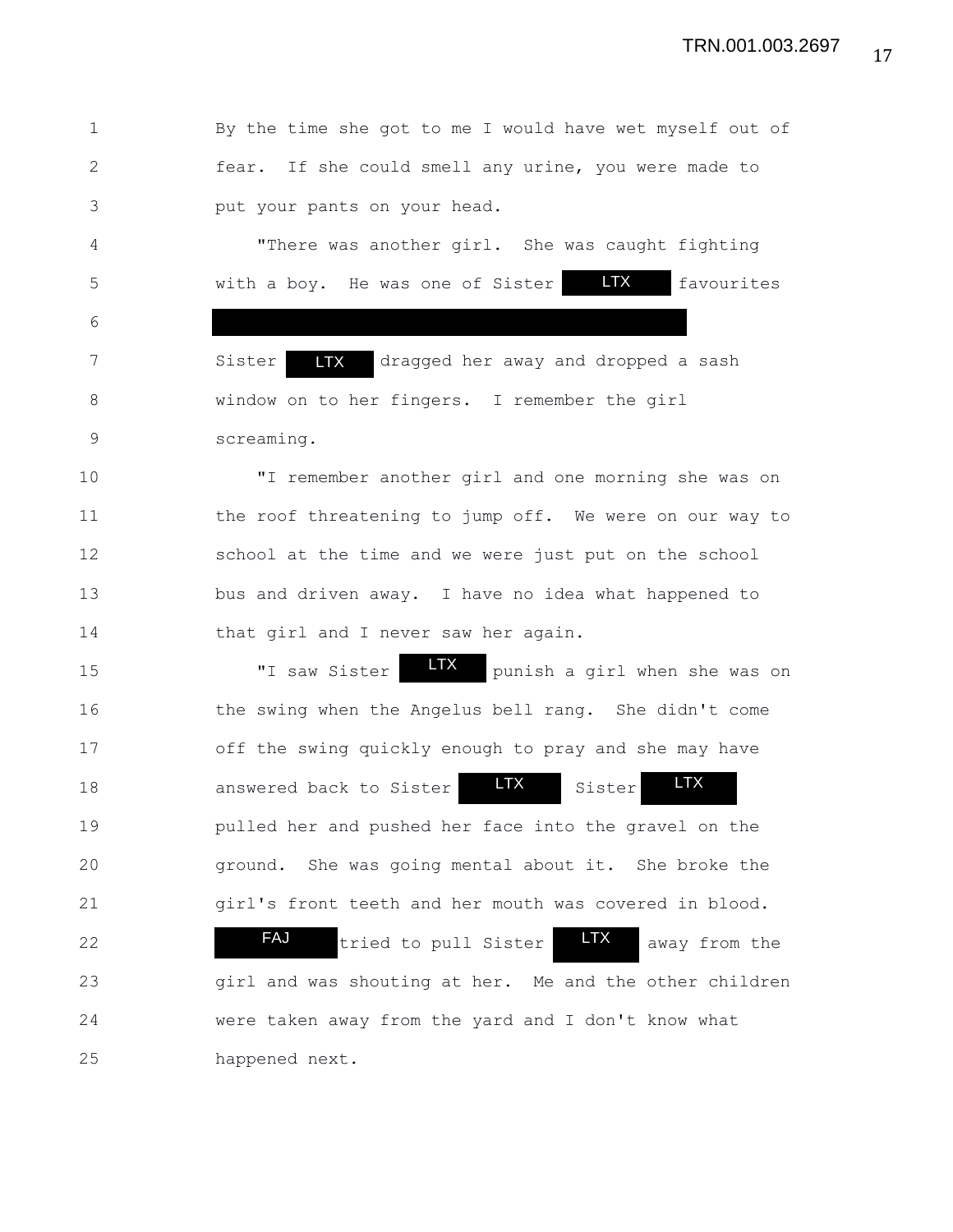1 "The same night I saw the girl when we were praying 2 at the statue of Our Lady and I could see her mouth and 3 lips were all swollen. The next day I saw her at school 4 and she had lost her front teeth. 5 "At church there was a priest called 6 Father Ashworth. He was really old. He had heavy 7 breathing. I laughed at him once when he gave a sermon. 8 I was dragged out of church by Sister **IX** and I was 9 given a right good smack for that. 10 **When Sister LGN** died there was a funeral Mass 11 at the church and we all had to walk past the coffin and 12 all the children had to kiss her forehead. 13 "At the time it happened, I couldn't report the 14 abuse to anyone as I was too scared. I told my gran and 15 she couldn't help. Only my dad could do something about 16 it. 17 "I'm not sure when I left Nazareth House, but 18 I think I was about 10 years old when I left. I think 19 I might have gone back into Nazareth House for a second 20 time, but I'm not sure. 21 "Me and my sisters left at the same time and went 22 back to my dad. He had got married again and moved us 23 all to Glasgow. We lived with my dad, my stepmum and my 24 auntie. My dad and stepmum kept fighting all the time. 25 She was a good cook and at least she fed us. LTX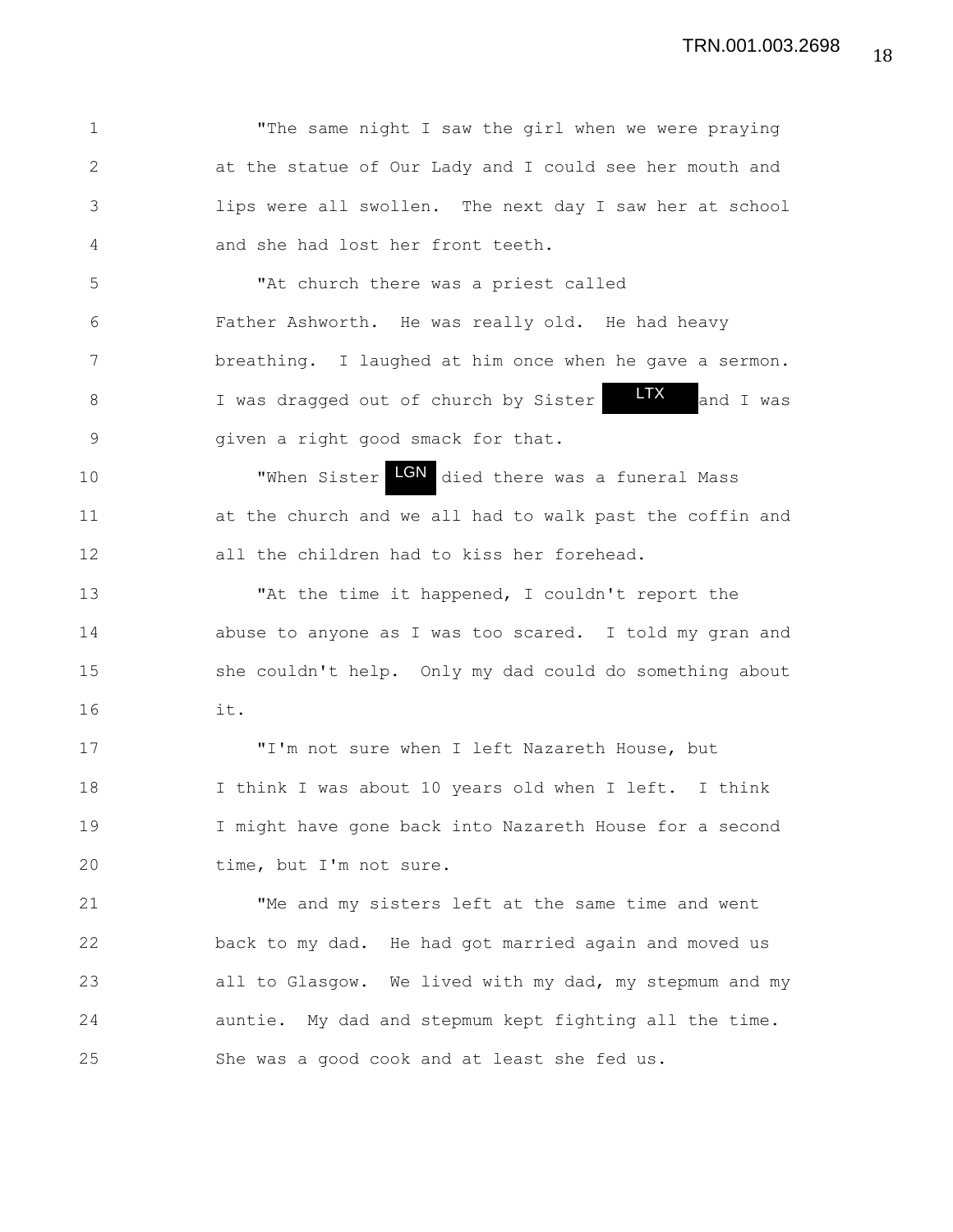1 "We got evicted from the flat and moved back to 2 Aberdeen and went back to a flat. We soon got evicted 3 again. My stepmum left my dad and we moved to another 4 flat and got evicted again.

5 "When we got evicted from the flat, my dad took us 6 to see the cruelty man from the NSPCC on Union Street in 7 Aberdeen. That is what they called him in those days. 8 My dad had begged my granny to take us both in because 9 he couldn't manage. She refused as she couldn't cope 10 with both of us. It was December and I remember it was 11 snowing and there were no soles on my shoes. I was 12 walking around with cardboard on the bottom of my shoes.

13 "My sister got sent to hospital as she was anorexic. 14 I begged the cruelty man, please don't send me back to 15 Nazareth House. Me and my older sister got sent to 16 a place in Aberdeen called Craiglea. It was run by 17 the council and somebody called Mr Smith was in charge.

18 Life at Craiglea was brilliant I felt loved for the 19 first time. They taught me things and gave me time to 20 learn. I didn't feel nervous like I used to."

21 In paragraphs 50 and 51 Mary continues to speak 22 about her memories of her experiences at Craiglea.

23 In paragraphs 52 to 56, the witness then speaks 24 about her memories of her times in Seafield 25 Children's Home in Aberdeen.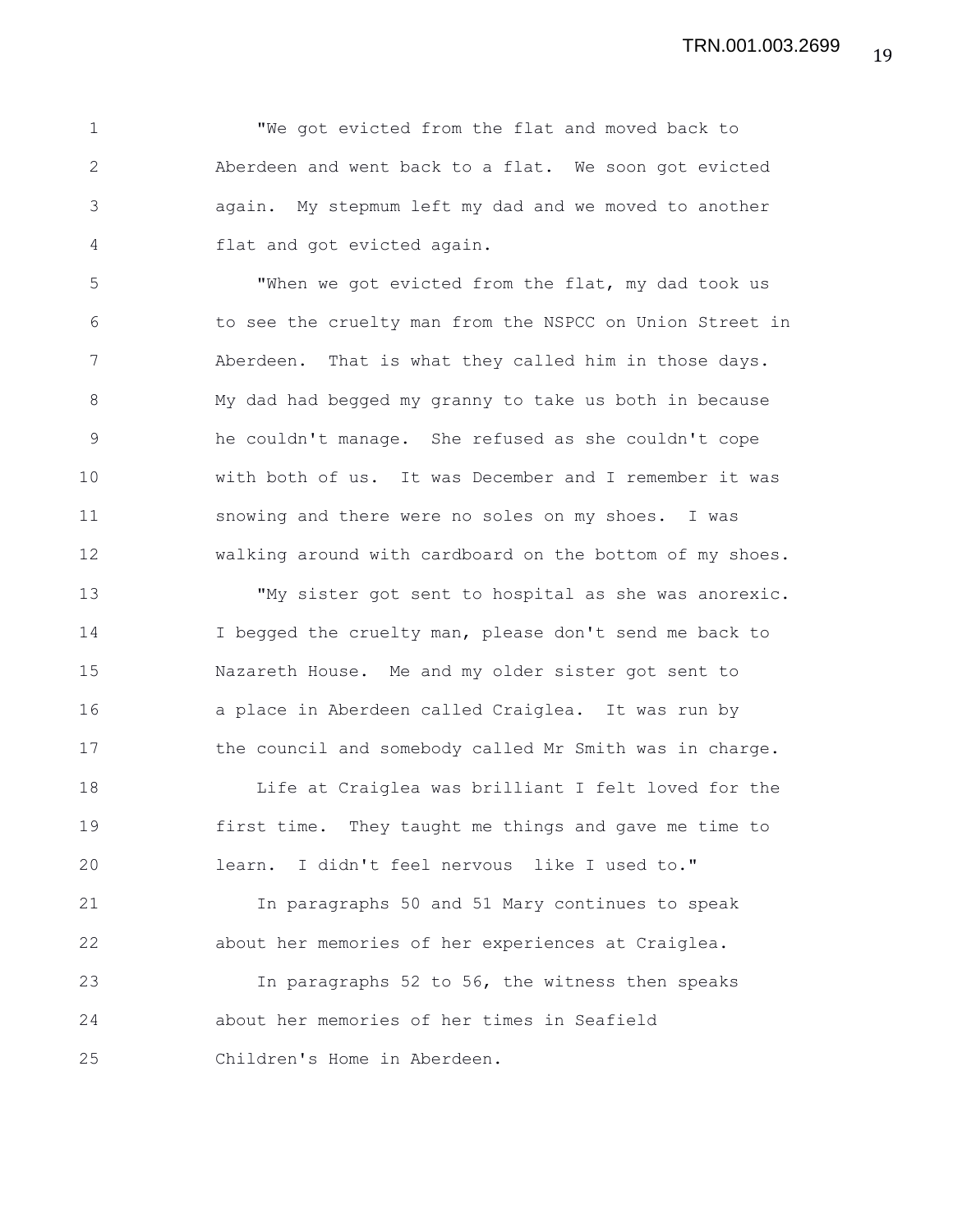1 In paragraphs 57 to 73, the witness speaks of her 2 memories of being at St Euphrasia's in Bishopton. 3 I'll pick the statement up at paragraph 74 on 4 WIT.001.001.4844, where the witness speaks about her 5 life after being in care: 6 "I'm not sure how long I was at St Euphrasia's, but 7 it was more than a year. I got sent home from care when 8 I was coming up to 15. I went to live with my granny in 9 Aberdeen. I don't know if there was a date set for me 10 to leave care and go home. There was no discussion 11 about me leaving care. 12 "My sister was in Cornhill Hospital by this time and 13 I was the only one who went to visit her. My older 14 sister and her husband and son were living with my 15 granny and she got guardianship of me. This meant that 16 she got paid for taking care of me after I left 17 St Euphrasia's." 18 In paragraphs 75 to 78, Mary continues to speak 19 about her life after care, including her marriage, 20 children, her learning to read and write properly as an 21 adult, and some of the jobs she has had. 22 I will pick the statement up at paragraph 80 on 23 WIT.001.001.4846, where the witness speaks about the 24 impact of her early life in care: 25 "My family life was so unhappy as a child and as my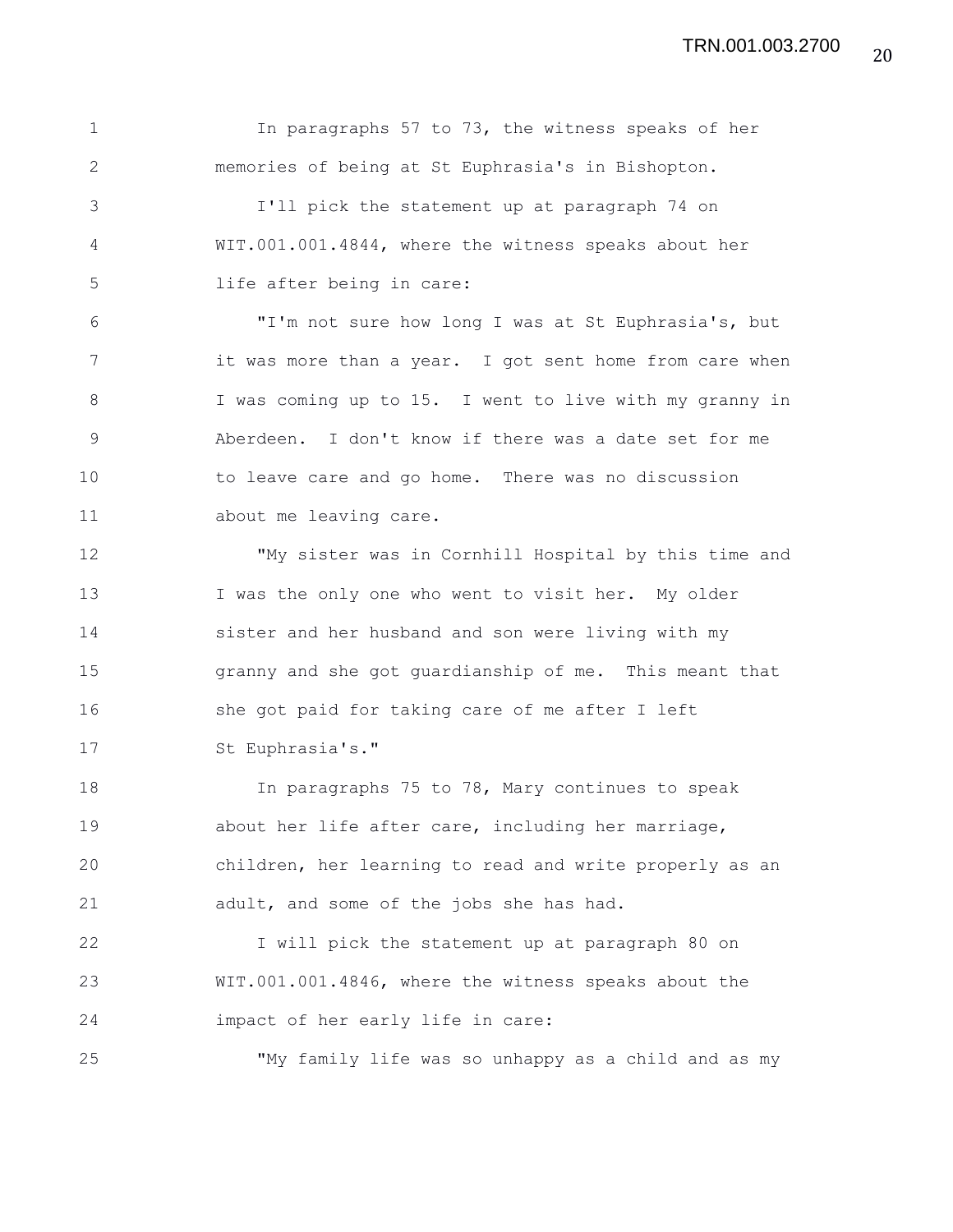1 mum died when I was very young, I never knew what 2 it would be like to have a family unit. Because of my 3 behaviour, I saw a psychologist when I was at Seafield. 4 I have had help and counselling from psychologists and 5 psychiatrists over a number of years. 6 "A few years ago I opened up to a psychiatrist at 7 Cornhill Hospital in Aberdeen and he offered me electric 8 shock treatment to help me forget the past. I refused. 9 "I now have a CPN allocated to me and I tell her 10 little things about my history. I still get depressed 11 and have panic attacks and I think that this is a result 12 of the things that happened to me in the past. I never 13 felt I was good enough. 14 "I find it hard to trust people in authority because 15 of what has happened to me and it is hard to trust 16 social workers. 17 When my kids were small, I found it hard to interact 18 with them. I tried to give my children the best life 19 that I could, but emotional interaction was difficult. 20 I tried to give them a good time but had very few 21 material possessions. 22 "They were brought up the right way. My children 23 don't know much about what happened to me 24 25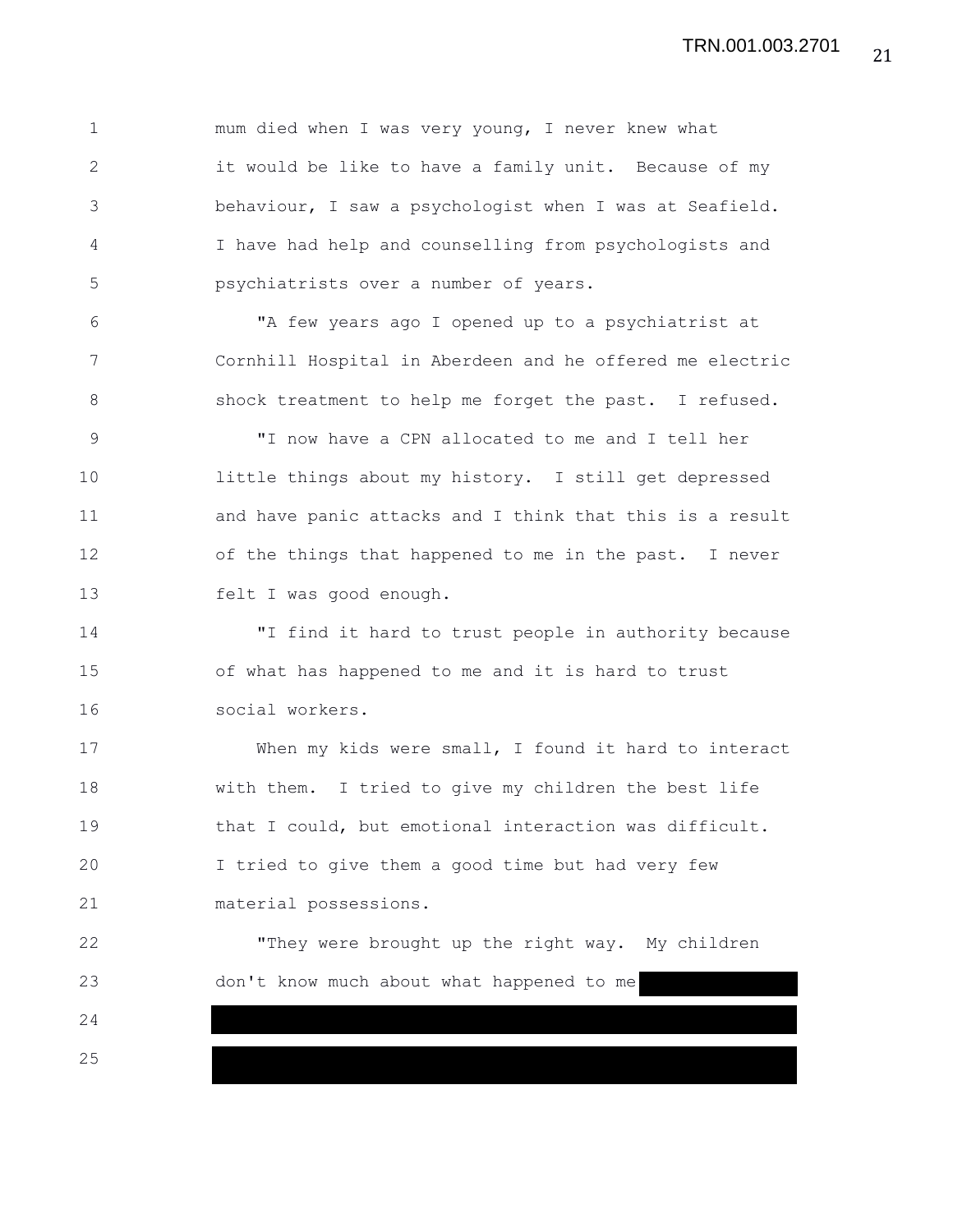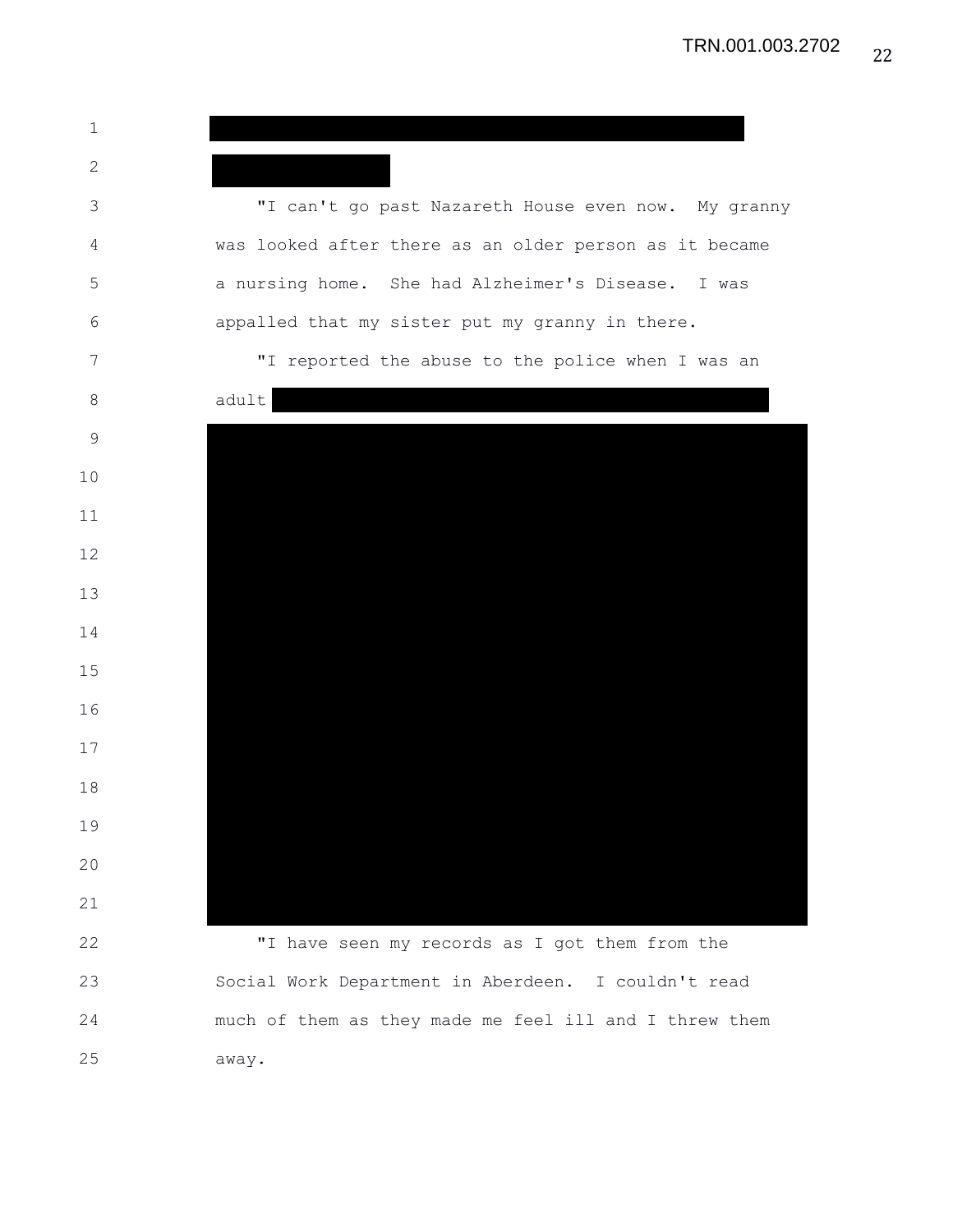1 "There were failings in Nazareth House. They had 2 too many children to look after but that was no excuse 3 for the way they treated the kids. There was no excuse 4 for scalding my head and bathing us in Jeyes fluid. It 5 wasn't humane. I have been scarred for life by that. 6 "The nuns had their favourite children, like the boy 7 and there was one and there was one 8 6 8 girl who had good at singing. Sister **LTX** other 9 favourite was a girl who even went to a special private 10 school school The nuns were able to 11 like some children. 12 "I went into a children's shelter when I was little 13 and my mum was in hospital. My sisters told me that the 14 nuns in there were brilliant. I was very young then. 15 Not all nuns were bad. 16 "I have no objection to my witness statement being 17 published as part of the evidence to the inquiry. 18 I believe the facts stated in this witness statement are 19 true." 20 The statement was signed by Mary on 9 February 2018. 21 LADY SMITH: Thank you very much. 22 Mr MacAulay. 23 MR MacAULAY: My Lady, the next witness is Sister Bridget 24 Cunningham. 25 LTX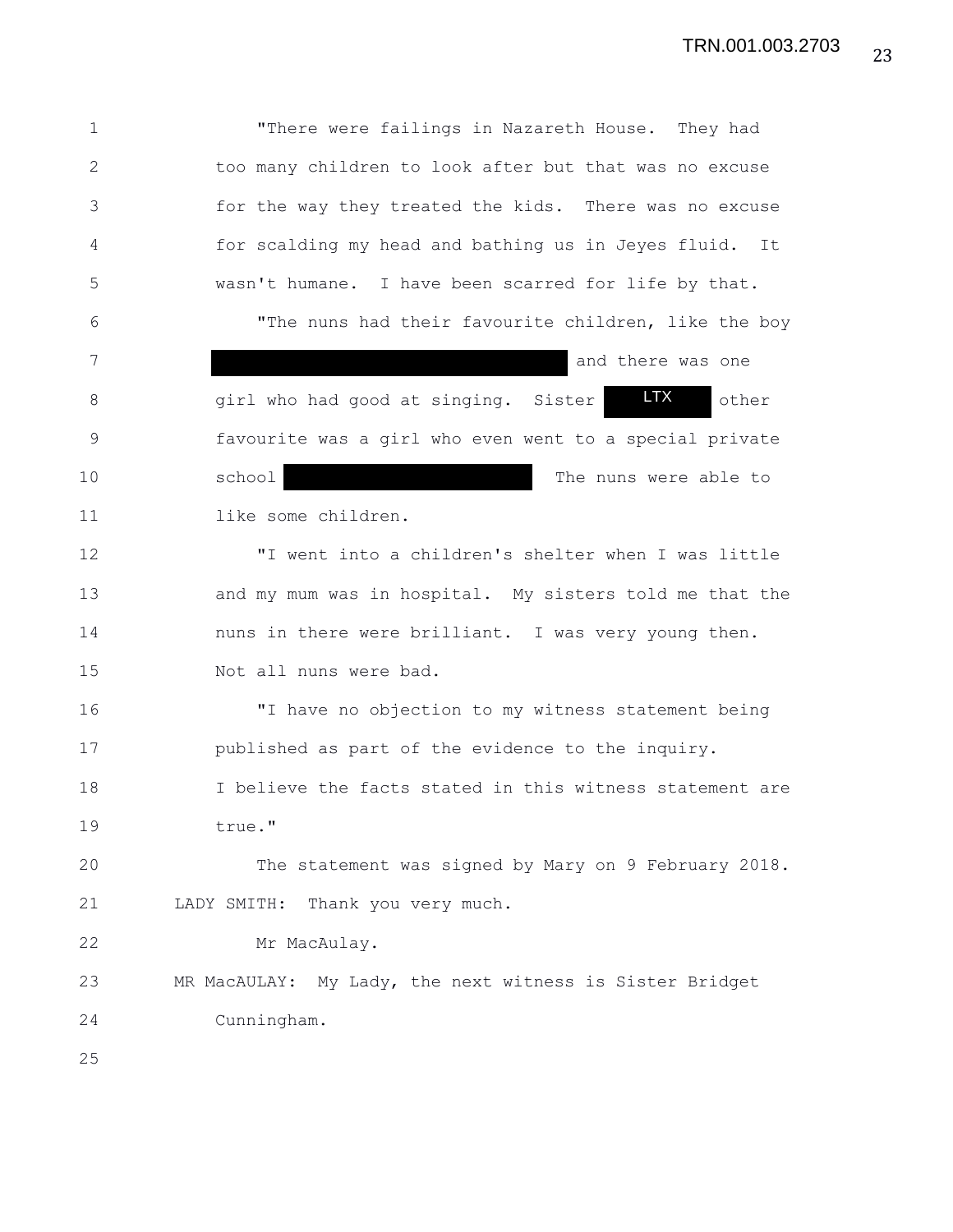| 1            |               | SISTER BRIDGET CUNNINGHAM (sworn)                          |
|--------------|---------------|------------------------------------------------------------|
| $\mathbf{2}$ |               | LADY SMITH: Please sit down and make yourself comfortable. |
| 3            |               | It sounds as though you're in a good position for that     |
| 4            |               | microphone, sister, and it's very important that you       |
| 5            |               | stay, in relation to the microphone, in that position so   |
| 6            |               | that it picks you up. I am sure you understand that.       |
| 7            |               | You'll know that your statement's in the red folder.       |
| 8            |               | Mr MacAulay will explain that to you in a moment.          |
| 9            |               | Questions from MR MacAULAY                                 |
| 10           |               | MR MacAULAY: Good morning, sister.                         |
| 11           | Α.            | Good morning.                                              |
| 12           | $Q_{\bullet}$ | Are you now known as Sister Bridget Cunningham?            |
| 13           |               | A. Yes.                                                    |
| 14           | Q.            | 1941?<br>Were you born on                                  |
| 15           |               | A. Yes.                                                    |
| 16           | Q.            | So you're now 76; is that right?                           |
| 17           | Α.            | Yes.                                                       |
| 18           | Q.            | Could I ask you to look at your statement, sister.<br>It's |
| 19           |               | in the red folder and the reference for the                |
| 20           |               | stenographers is WIT.001.001.8528.                         |
| 21           |               | If I could ask you, sister, to go to page 8554, the        |
| 22           |               | very last page. Can you confirm that you have signed       |
| 23           |               | the statement?                                             |
| 24           |               | A. Yes, I have.                                            |
|              |               |                                                            |

25 Q. Do you say in the last paragraph: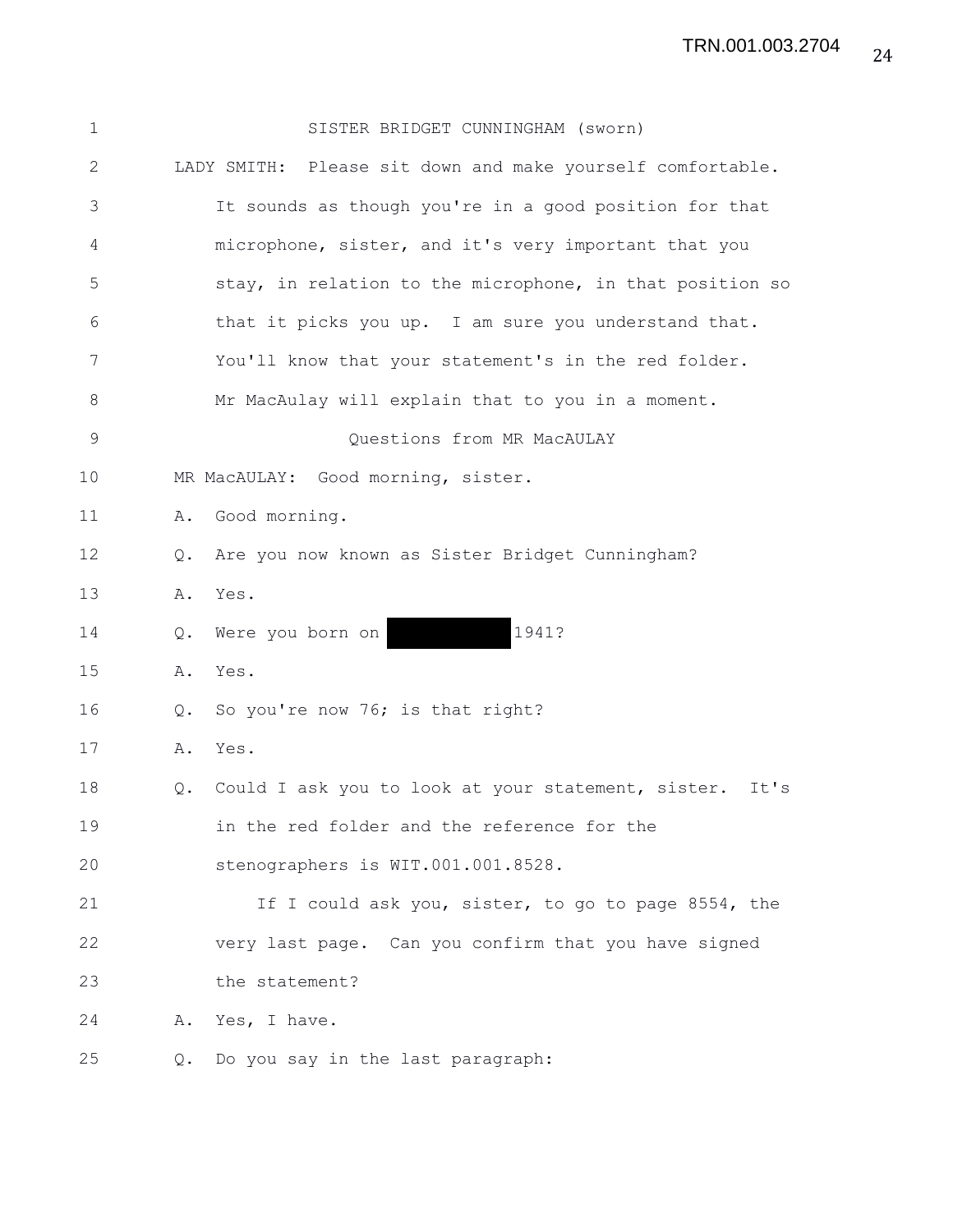| $\mathbf 1$  |               | "I have no objection to my witness statement being       |
|--------------|---------------|----------------------------------------------------------|
| $\mathbf{2}$ |               | published as part of the evidence to the inquiry"?       |
| 3            |               | Is that correct?                                         |
| 4            | Α.            | Yes.                                                     |
| 5            | $Q_{\bullet}$ | Do you also say:                                         |
| 6            |               | "I believe the facts stated in this witness              |
| 7            |               | statement are true"?                                     |
| 8            | Α.            | Yes.                                                     |
| 9            | $Q_{\bullet}$ | Sister, if we go back to the beginning of the            |
| 10           |               | statement -- you can keep it in front of you if that's   |
| 11           |               | helpful to you -- do you tell us that, for a significant |
| 12           |               | period of your life as a sister, you were known as       |
| 13           |               | Sister Josaphat?                                         |
| 14           | Α.            | Yes.                                                     |
| 15           | Q.            | And was that name a name you chose or was it simply one  |
| 16           |               | that was given to you?                                   |
| 17           | Α.            | It was given to me.                                      |
| 18           | Q.            | You provide us with some background details as to your   |
| 19           |               | background and that you were almost 19 when you entered  |
| 20           |               | the order.                                               |
| 21           | Α.            | Yes.                                                     |
| 22           | Q.            | And you professed as a nun in 1963; is that correct --   |
| 23           | Α.            | Yes.                                                     |
| 24           | Q.            | -- when you were about 22 or 23?                         |
| 25           | Α.            | Yes.                                                     |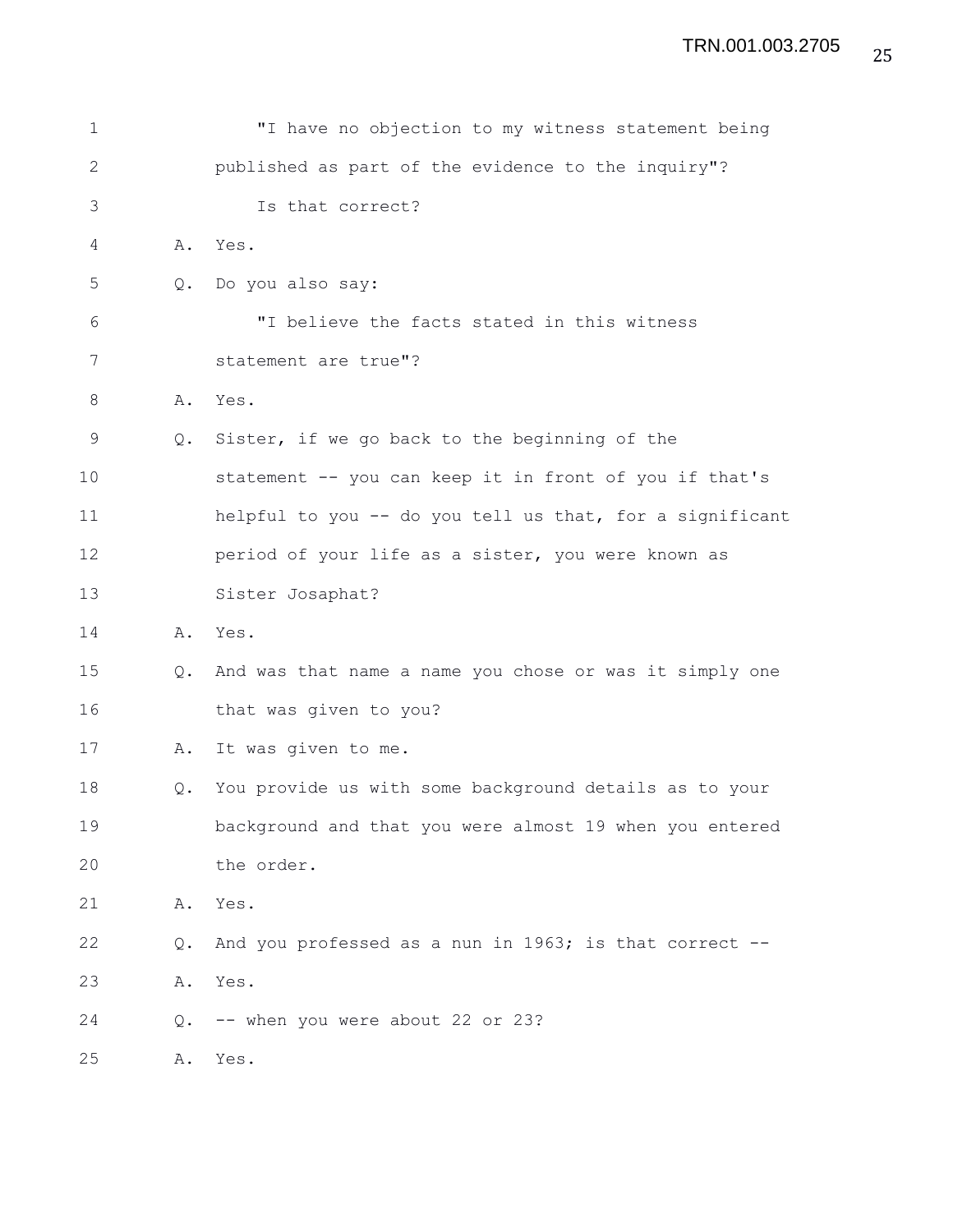1 Q. I think you tell us that, initially, your role, when you 2 were in Cardiff as a nun, was one of collecting? 3 A. Yes. 4 Q. What does collecting involve? 5 A. We went out to the street and went to house to house and 6 shops collecting money for the upkeep of the house, 7 because we needed the money at the time; there was no 8 income coming in. 9 Q. As we will see when we move on, I think, when you went 10 to Lasswade, that was also one of your tasks? 11 A. Yes, I was out collecting every day on the streets, 12 yes -- bar Sunday. 13 Q. Do you tell us that in October 1963 you went to 14 Nazareth House in Aberdeen? 15 A. That's right, yes. 16 Q. You were there for a little bit over a year and you left 17 in 1964? 18 A. That's right, yes. 19 Q. How did it come about, sister, that you went to 20 Aberdeen? 21 A. I was told by my superior that the head house in 22 Hammersmith had -- I was to be transferred to another 23 Nazareth House, which was Aberdeen, to assist 24 Sister **AF** and do some housekeeping with the 25 children. FAF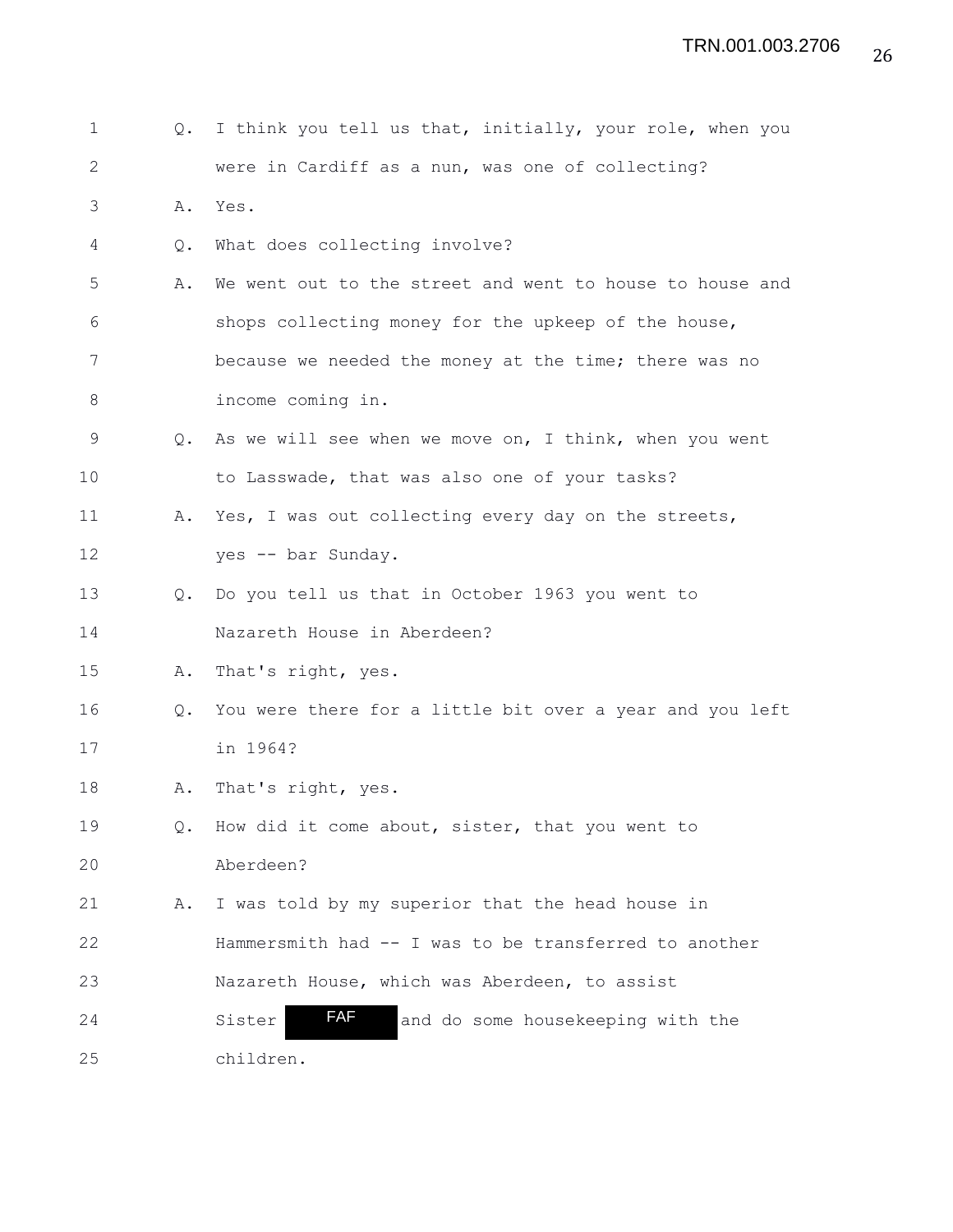| $\mathbf 1$  | $Q_{\bullet}$ | So you were still in your 20s?                           |
|--------------|---------------|----------------------------------------------------------|
| $\mathbf{2}$ | Α.            | Yes.                                                     |
| 3            | $Q_{\bullet}$ | Before Aberdeen, had you had any training at all in the  |
| 4            |               | care of children?                                        |
| 5            | Α.            | No training whatever, no.                                |
| 6            | $Q_{\bullet}$ | Did you receive any training when you arrived in         |
| 7            |               | Aberdeen?                                                |
| 8            | Α.            | No.                                                      |
| 9            | Q.            | Can we just look at the set-up in Aberdeen, sister, when |
| 10           |               | you got there? I think what you tell us in your          |
| 11           |               | statement is that there were -- so far as the girls'     |
| 12           |               | section was concerned -- and I think you were in the     |
| 13           |               | girls' section?                                          |
| 14           | Α.            | Yes, I was.                                              |
| 15           | Q.            | There were three groups of girls; is that right?         |
| 16           | Α.            | Yes.                                                     |
| 17           | Q.            | And can you help me with that? How was that organised,   |
| 18           |               | what was the set-up?                                     |
| 19           | Α.            | As far as I can remember, there was one group in an      |
| 20           |               | apartment away from the house, the road entrance was     |
| 21           |               | into their place, and also from the big home.<br>Then    |
| 22           |               | there was one group on the ground floor and one ground   |
| 23           |               | on the second floor. There were three altogether.        |
| 24           | $Q_{\bullet}$ | The girls and boys were quite separate?                  |
| 25           | Α.            | They were in those days, yes.                            |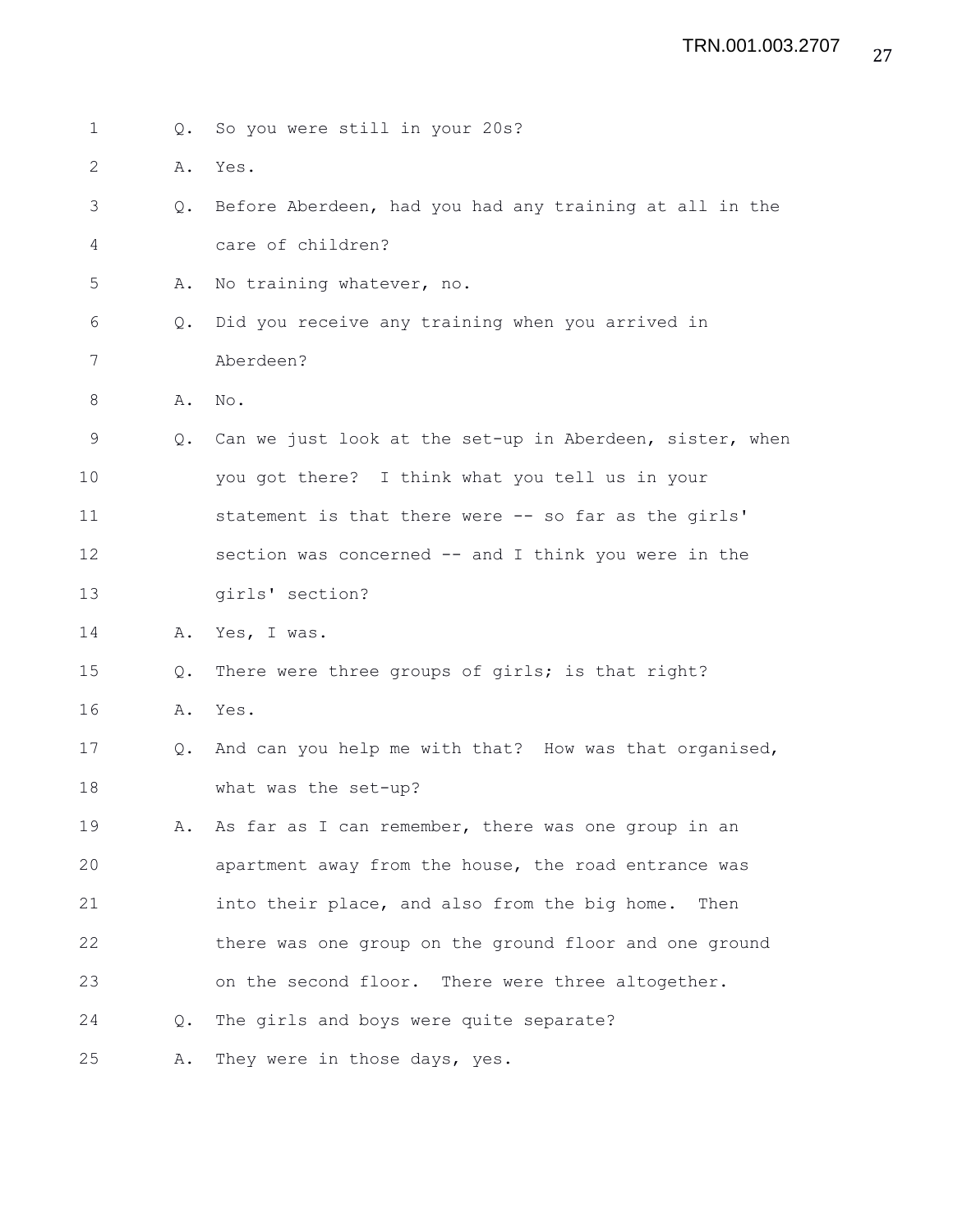| $\mathbf 1$  |               | Q. And that would apply whether or not they were siblings, |
|--------------|---------------|------------------------------------------------------------|
| $\mathbf{2}$ |               | they were kept separate?                                   |
| 3            | Α.            | They were, yes.                                            |
| 4            | $Q_{\bullet}$ | Can I ask you to look at this document. It's a list of     |
| 5            |               | statistics the order has made available to us. It's at     |
| 6            |               | NAZ.001.001.0265.                                          |
| 7            |               | This is a document that has been provided by the           |
| 8            |               | order. It's headed:                                        |
| $\mathsf 9$  |               | "Statistics of numbers of children and babies at           |
| 10           |               | Scottish Nazareth Houses (1925 to 1984)."                  |
| 11           |               | You'll see the column to left is headed "Aberdeen".        |
| 12           |               | A. Yes.                                                    |
| 13           | Q.            | If we move down to 1963/1964, can we see that this at      |
| 14           |               | least suggests that there were 60 girls in 1963?           |
| 15           | Α.            | Yes.                                                       |
| 16           | Q.            | And from what you've been telling us, they were divided    |
| 17           |               | into the three groups you've mentioned?                    |
| 18           | Α.            | That's right, yes.                                         |
| 19           | $Q_{\bullet}$ | Was that an even division, can you tell me? How was it     |
| 20           |               | done?                                                      |
| 21           | Α.            | I can't remember. They were in groups when I got there.    |
| 22           |               | I really can't remember how it was done.                   |
| 23           | Q.            | I suppose it's fair to say, sister, it's 55 years or so    |
| 24           |               | since you were in Aberdeen -- since you went to            |
| 25           |               | Aberdeen.                                                  |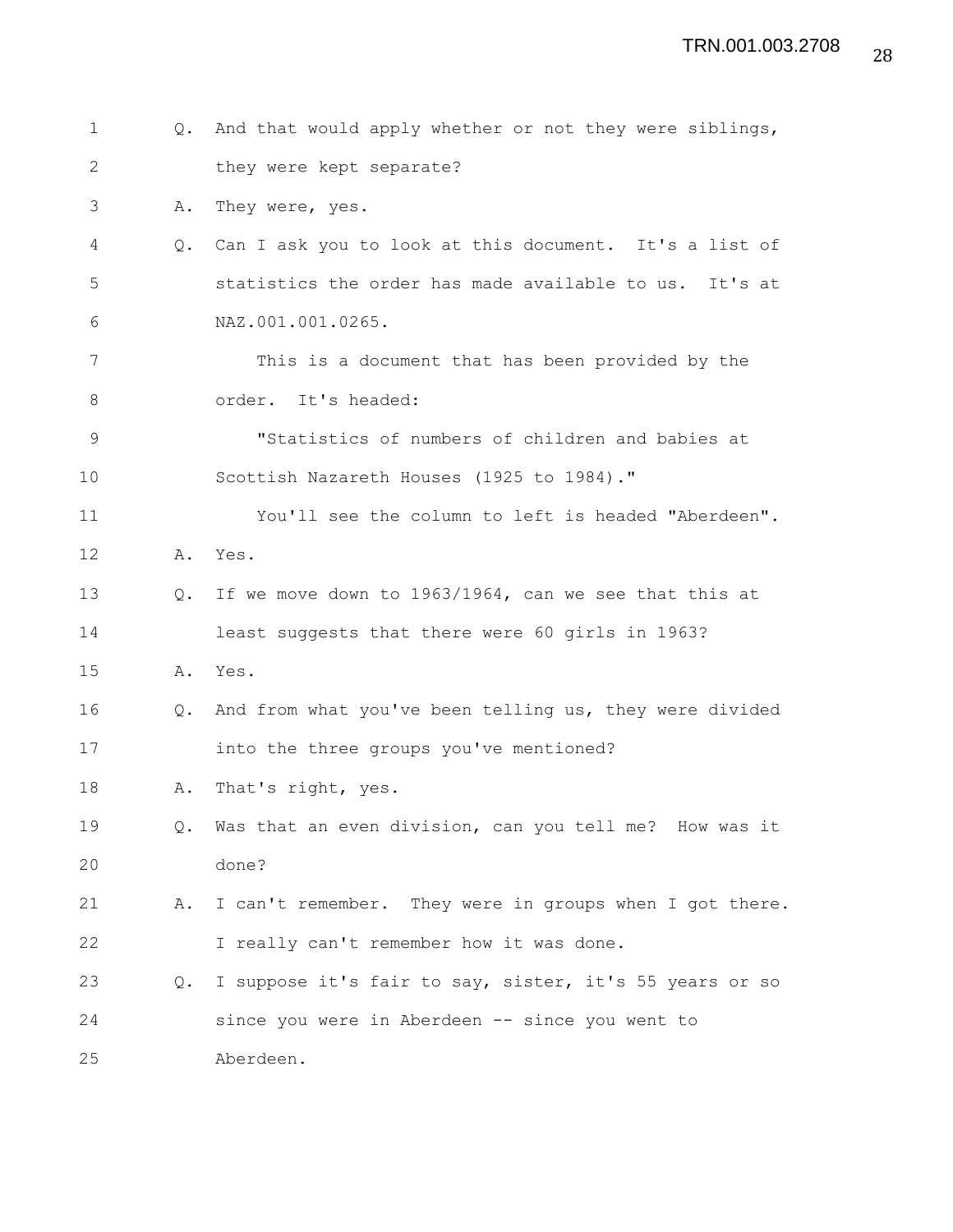- 1 A. Yes.
- 2 LADY SMITH: I see that's 108 children in all in Aberdeen 3 at the time you went there, sister.
- 4 A. Yes.
- 5 LADY SMITH: Girls, boys and babies. How many nuns were 6 involved in caring for children?
- 7 A. There were four in the girls' side, as far as I can 8 remember. That was myself and the other sisters. And 9 in the boys' part, as far as I can remember, there were 10 two sisters and the lay staff.
- 11 LADY SMITH: Okay, thank you.
- 12 MR MacAULAY: One thing you do tell us in your statement, 13 sister, is that the groups themselves were quite 14 self-contained groups.
- 15 A. Yes.
- 16 Q. Can you just help me with that? How was that organised?
- 17 A. Well, each group would have their own bedroom areas and 18 their own dining rooms and sitting rooms.
- 19 Q. To what extent was there any interaction between the 20 different groups?
- 21 A. The only thing I can remember is they went out to school 22 all at the same time together. And they all went, when 23 I was there, to the beach, all the groups were together, 24 all the girls, and we went with them. Other than that 25 I don't know how it went. I can't remember exactly.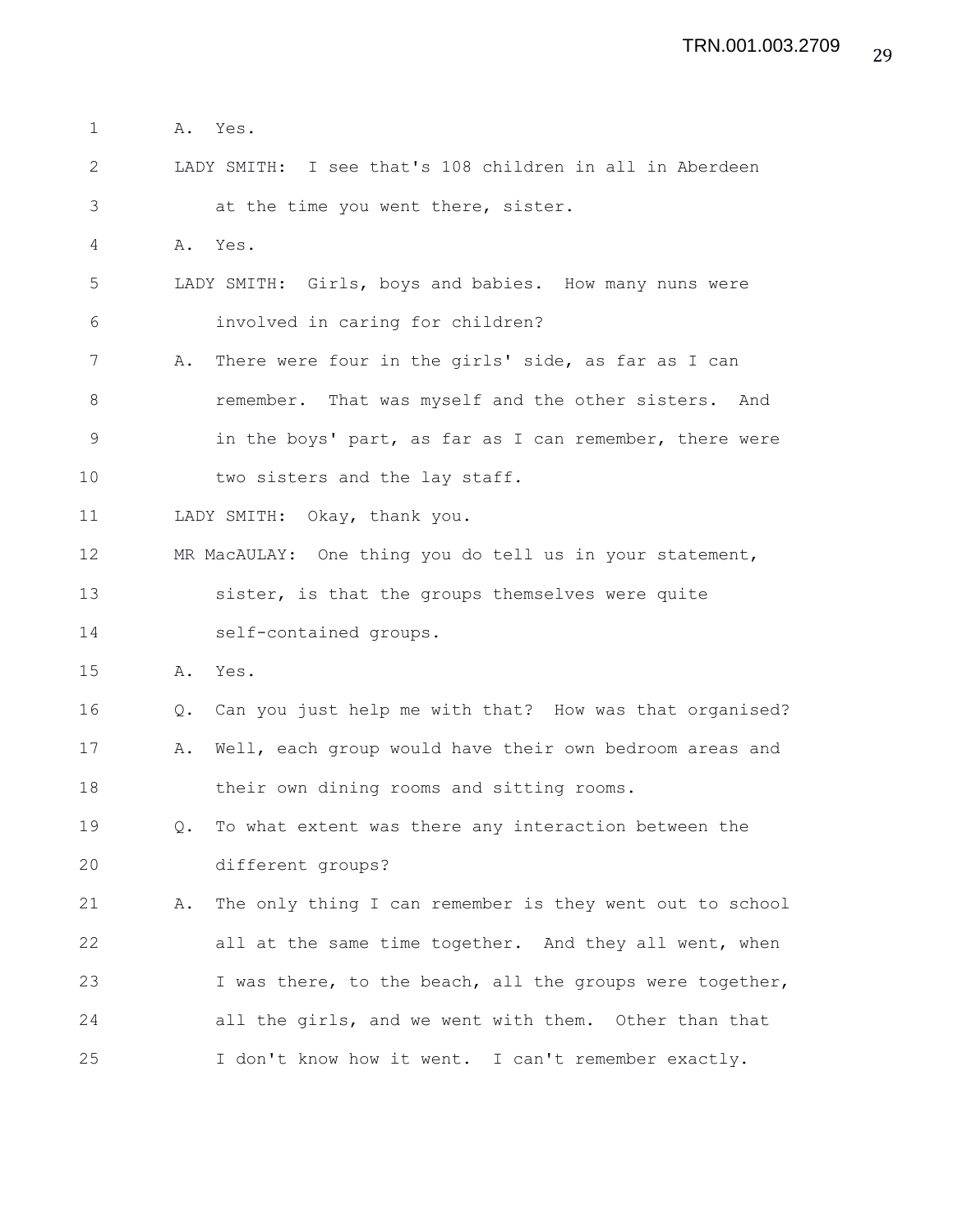| 1  | $Q_{\bullet}$ | So far as the group you were allocated to was concerned, |
|----|---------------|----------------------------------------------------------|
| 2  |               | <b>FAF</b><br>group?<br>you said that was Sister         |
| 3  | Α.            | Yes.                                                     |
| 4  | Q.            | She, of course, was an older nun.                        |
| 5  | Α.            | She was, yes. She was in charge of the children's care.  |
| 6  | $\circ$ .     | To what extent, as far as you could see, was she in      |
| 7  |               | charge not just of your group but had some overall       |
| 8  |               | responsibility for the girls?                            |
| 9  | Α.            | I really don't know if she had or not.                   |
| 10 | $Q_{\bullet}$ | Can you remember the names of the sisters who had        |
| 11 |               | responsibility for the other two groups?                 |
| 12 | Α.            | LJI<br>There was Sister<br>who's deceased, and           |
| 13 |               | <b>LGN</b><br>Sister<br>who's deceased,                  |
| 14 |               | <b>FAF</b><br>and myself --<br>Sister                    |
| 15 | Q.            | Do I understand from what you're saying that the other   |
| 16 |               | two sisters you mentioned did not have another sister    |
| 17 |               | with them?                                               |
| 18 | Α.            | No, no.                                                  |
| 19 | Q.            | Notwithstanding that, you were not involved in those     |
| 20 |               | groups?                                                  |
| 21 | Α.            | $\mathrm{No}$ .                                          |
| 22 | Q.            | In relation to the boys' side, can you remember who the  |
| 23 |               | sister or sisters were who were there at the time when   |
| 24 |               | you went there?                                          |
| 25 | Α.            | <b>LDR</b><br>There was a Sister<br>she's deceased, and  |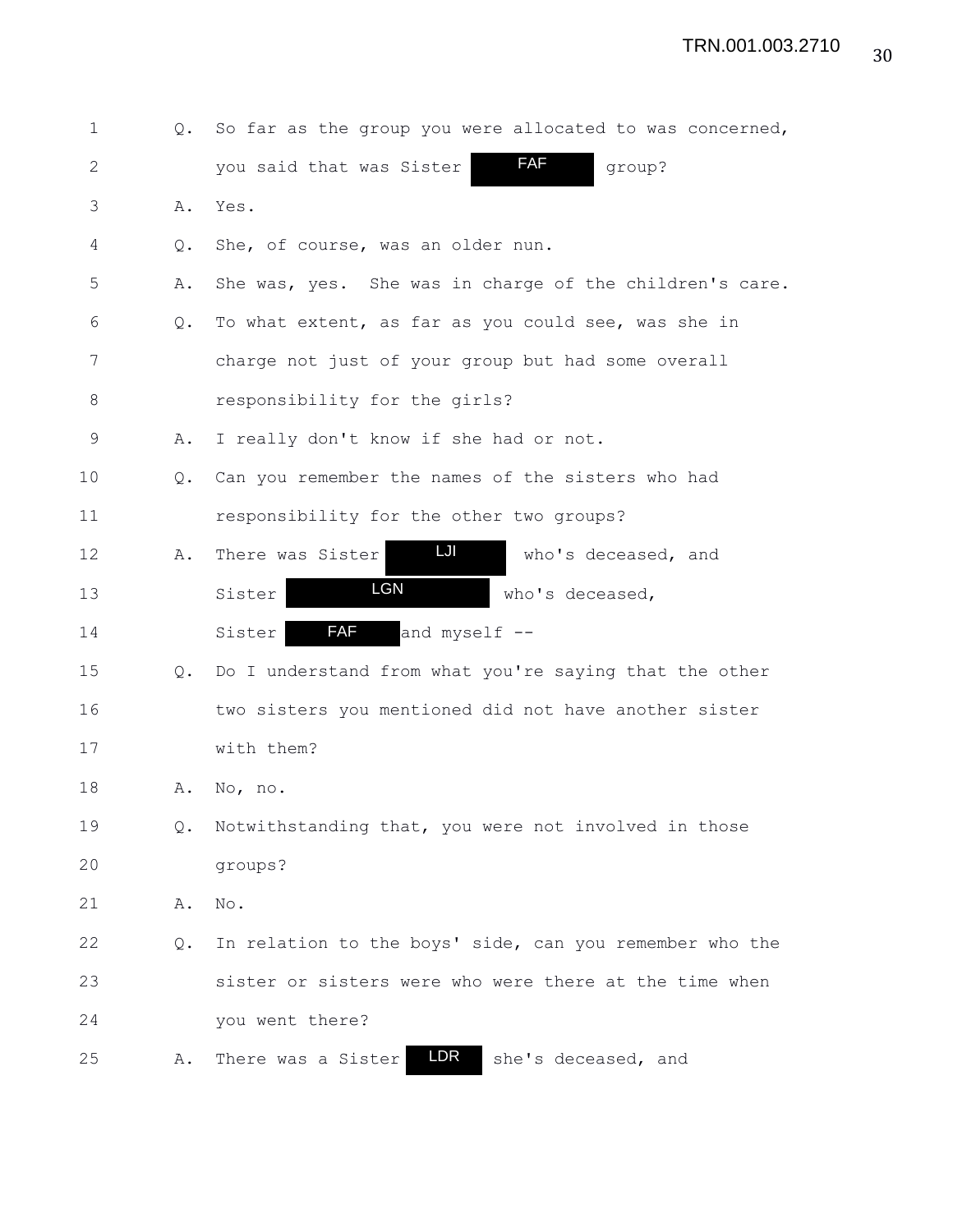| $\mathbf 1$ |               | <b>LFD</b><br>a Sister                                         |
|-------------|---------------|----------------------------------------------------------------|
| 2           | Q.            | Looking at the group you had an involvement with,              |
| 3           |               | what was the age range?                                        |
| 4           | Α.            | As far as I can remember, there were a little girl --          |
| 5           |               | I would say she was about 6 -- and there were twins            |
| 6           |               | there, they would be only babies, really, walking              |
| 7           |               | around. I would say they were two or three maybe; I am         |
| 8           |               | not quite sure of the age.                                     |
| 9           | $Q_{\bullet}$ | Were there older girls?                                        |
| 10          | Α.            | Oh yes, the children then, they'd be from 11 to $15/16$ ,      |
| 11          |               | out at school.                                                 |
| 12          | Q.            | The twins, I think you tell us, were two young boys --         |
| 13          | Α.            | Yes.                                                           |
| 14          | Q.            | -- who were put into the girls' section until they got         |
| 15          |               | a bit older; is that right?                                    |
| 16          | Α.            | Yes.                                                           |
| 17          | Q.            | Nazareth House was set-up in such a way that it was not        |
| 18          |               | just a home, a voluntary home, but it was also an              |
| 19          |               | approved school?                                               |
| 20          | Α.            | That's right.                                                  |
| 21          | Q.            | How was that organised in reality? How was the approved        |
| 22          |               | school side of things run? Can you tell me?                    |
| 23          | Α.            | <b>FAF</b><br>s group -- most of the<br>The children in Sister |
| 24          |               | girls were through the courts, as I understood it.             |
| 25          | Q.            | The very young ones wouldn't have been.                        |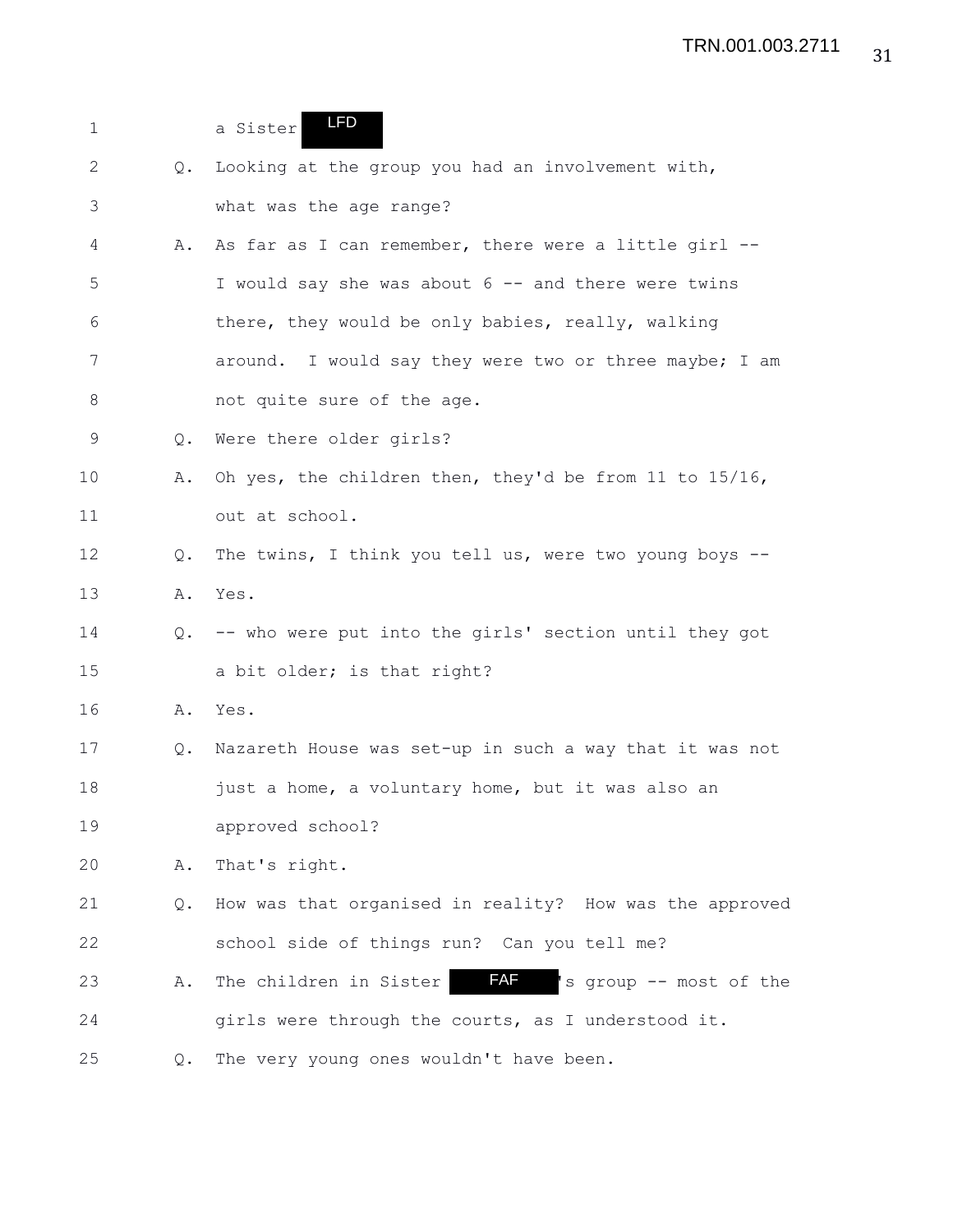| $\mathbf 1$  | Α.            | No, not the three little ones that I can remember.<br>They |
|--------------|---------------|------------------------------------------------------------|
| $\mathbf{2}$ |               | would have come from their own families, I would think,    |
| 3            |               | but the older girls came in from the courts for stealing   |
| 4            |               | or whatever. I wouldn't know what exactly they were        |
| 5            |               | there for.                                                 |
| 6            | Q.            | When you were there, sister, how did you address the       |
| 7            |               | children? By that I mean, did you use their first          |
| 8            |               | names, their second names?                                 |
| 9            | Α.            | Oh, their first names, whatever they were, Catherine or    |
| 10           |               | Mary, whatever it was.                                     |
| 11           | $Q_{\bullet}$ | Was that a standard practice then? Did you see, for        |
| 12           |               | FAF<br>example, how Sister<br>would address children?      |
| 13           | Α.            | I really can't remember how she addressed them.            |
| 14           | $Q_{\bullet}$ | One thing you say -- and it's in the paragraph on the      |
| 15           |               | screen actually, at paragraph 12 -- is that:               |
| 16           |               | "The girls in general weren't the type of children         |
| 17           |               | you'd go about hugging."                                   |
| 18           |               | I just want to understand what you mean by that.           |
| 19           | Α.            | I don't think they were the type that would want you to    |
| 20           |               | be hugging them. They were quite aloof and had their       |
| 21           |               | own problems, and I don't think they would appreciate me   |
| 22           |               | going round hugging them.                                  |
| 23           | $Q_{\bullet}$ | What about the younger ones?                               |
| 24           | Α.            | Oh yes, the little ones, yes, the three little ones.       |
| 25           | Q.            | Let's look at your role, sister, as you saw it.            |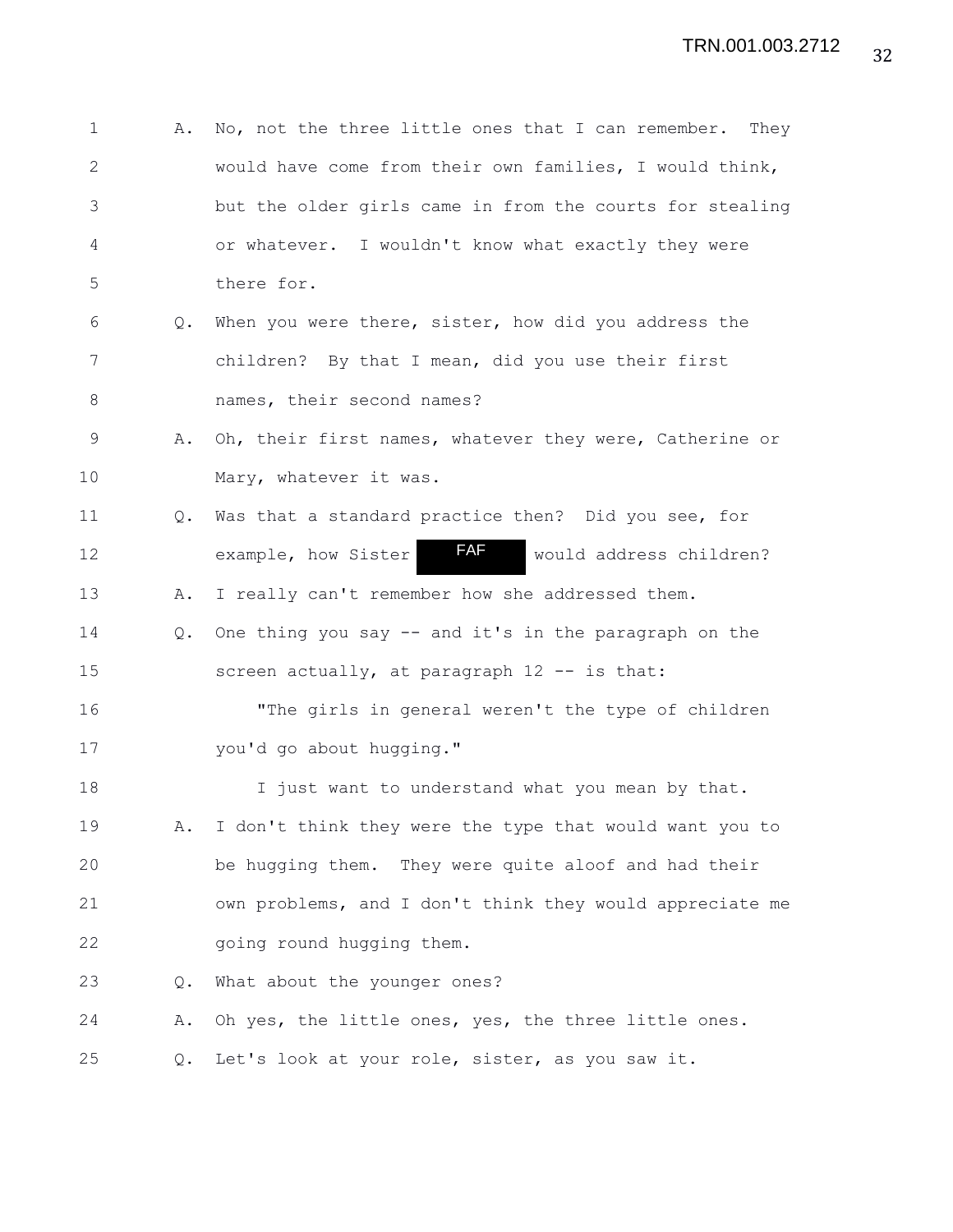| $\mathbf 1$    |               | What was your role when you were there in Aberdeen?      |
|----------------|---------------|----------------------------------------------------------|
| $\mathbf{2}$   | Α.            | Well, I would help to call them maybe in the morning     |
| $\mathfrak{Z}$ |               | <b>FAF</b><br>with Sister<br>Sometimes I assisted at the |
| 4              |               | breakfast and then I would walk them down with the other |
| 5              |               | sisters down to the front gate or door and they would go |
| 6              |               | on the bus to school. Then when they had gone out,       |
| 7              |               | I would do my own duties as a sister, saying my prayers, |
| $8\,$          |               | and then I would go back to the children's department,   |
| $\mathsf 9$    |               | go round, and tidy up the bedrooms, collect any clothes  |
| 10             |               | and do housekeeping and do their washing and ironing.    |
| 11             | $Q_{\bullet}$ | You say in your statement at paragraph 13:               |
| 12             |               | "I didn't have much responsibility for the               |
| 13             |               | children."                                               |
| 14             |               | FAF<br>s job?<br>Was that Sister                         |
| 15             | Α.            | That's right, yes.                                       |
| 16             | $Q_{\bullet}$ | But from what you've said, you did have some             |
| 17             |               | responsibility?                                          |
| 18             | Α.            | Yes, not with the children themselves. I was just there  |
| 19             |               | in the dining room to see they were eating their meals   |
| 20             |               | and then collecting up their washing and checking their  |
| 21             |               | beds and seeing that they were made properly.            |
| 22             | Q.            | FAJ<br>I think you tell us there was a lady called       |
| 23             |               | <b>FAF</b><br>who also worked with Sister                |
| 24             | Α.            | Yes.                                                     |
| 25             | Q.            | What was her role?                                       |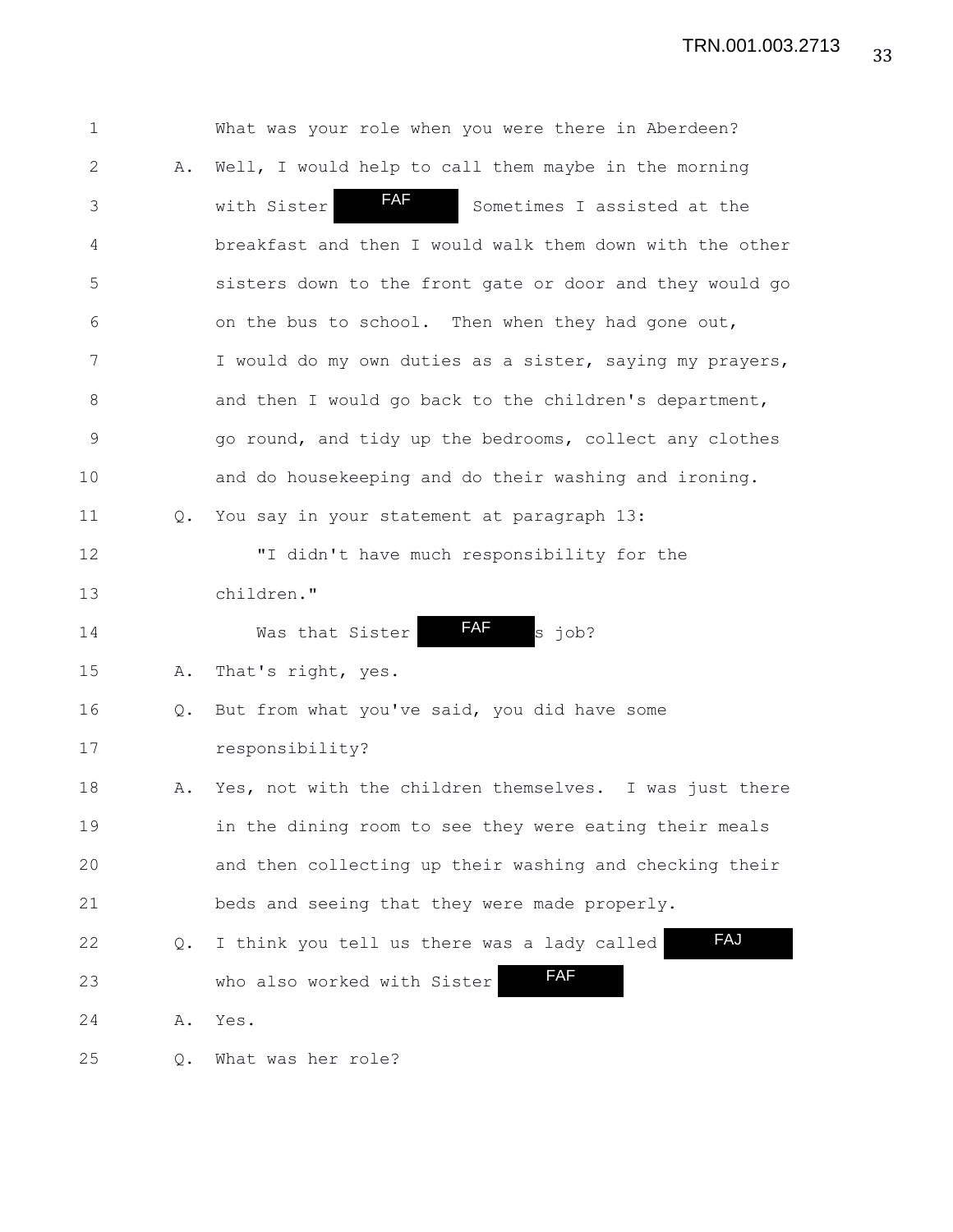| $\mathbf 1$ | Α.            | As far as I can remember, she did more or less the same |
|-------------|---------------|---------------------------------------------------------|
| 2           |               | type of work as myself. She would deal with the         |
| 3           |               | children. Other than that, I can't really remember what |
| 4           |               | else she did.                                           |
| 5           | Q.            | Okay.                                                   |
| 6           | Α.            | I found her a pleasant lady.                            |
| 7           | Q.            | One thing you do tell us, sister, is that you weren't   |
| 8           |               | given any instructions as to how to deal with the       |
| $\mathsf 9$ |               | children.                                               |
| 10          | Α.            | No. Just                                                |
| 11          | $Q_{\bullet}$ | So just so I can understand how this operated in        |
| 12          |               | FAF<br>practice, did Sister<br>say anything to you      |
| 13          |               | about how you would manage the children?                |
| 14          | Α.            | Not really. I just would kind of follow suit with her.  |
| 15          | Q.            | Were you given any information about the backgrounds of |
| 16          |               | any of the children?                                    |
| 17          | Α.            | No, I wasn't, no. The only thing I knew was that they   |
| 18          |               | came in because of problems with the court and things   |
| 19          |               | like that.<br>That's all.                               |
| 20          | $Q$ .         | Did you have anything to do with the admission process? |
| 21          | Α.            | No.                                                     |
| 22          | Q.            | Who managed that?                                       |
| 23          | Α.            | FAF<br>Sister<br>would have done all that.              |
| 24          |               | So am I to understand that you had the<br>LADY SMITH:   |
| 25          |               | impression that the vast majority of the children were  |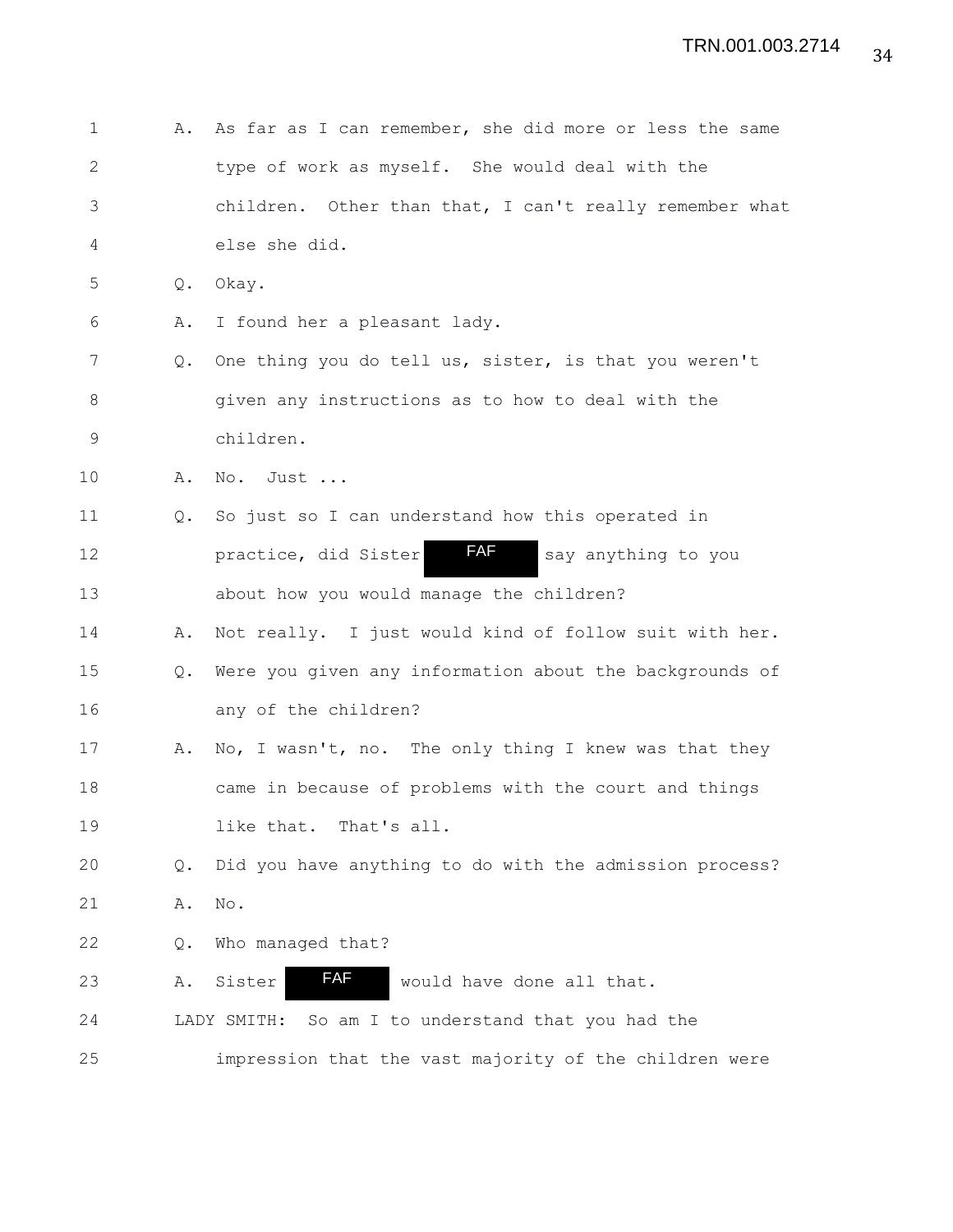| $\mathbf 1$  |           | there because the court had placed them there?            |
|--------------|-----------|-----------------------------------------------------------|
| $\mathbf{2}$ | Α.        | Yes. Once they said they were approved school children,   |
| 3            |           | I didn't question it, I presumed they were all -- except  |
| 4            |           | the younger ones.                                         |
| 5            |           | LADY SMITH: The order doesn't seem to have kept -- or not |
| 6            |           | that we've got -- any statistics for which of the, say,   |
| 7            |           | 60 girls in Nazareth House Aberdeen were there on an      |
| 8            |           | approved school basis and which were there on other       |
| 9            |           | bases. Am I right about that? Maybe you wouldn't know.    |
| 10           | Α.        | I wouldn't know, no.                                      |
| 11           |           | MR MacAULAY: I think the puzzle is that we have heard     |
| 12           |           | evidence from quite a number of children who were in      |
| 13           |           | Aberdeen and it's not certainly the impression we have    |
| 14           |           | that these children were sent to Aberdeen through the     |
| 15           |           | courts. Some came from unhappy family backgrounds or      |
| 16           |           | perhaps even were orphans or whatever. But that's your    |
| 17           |           | own recollection --                                       |
| 18           | Α.        | Yes.                                                      |
| 19           | $\circ$ . | -- that in your group that there were approved school     |
| 20           |           | children in your group?                                   |
| 21           | Α.        | That's what I understood they all were, except the three  |
| 22           |           | little ones that I can remember.                          |
| 23           | Q.        | Notwithstanding that, do I understand the position to be  |
| 24           |           | that these children, the children in your group, went to  |
| 25           |           | the local schools?                                        |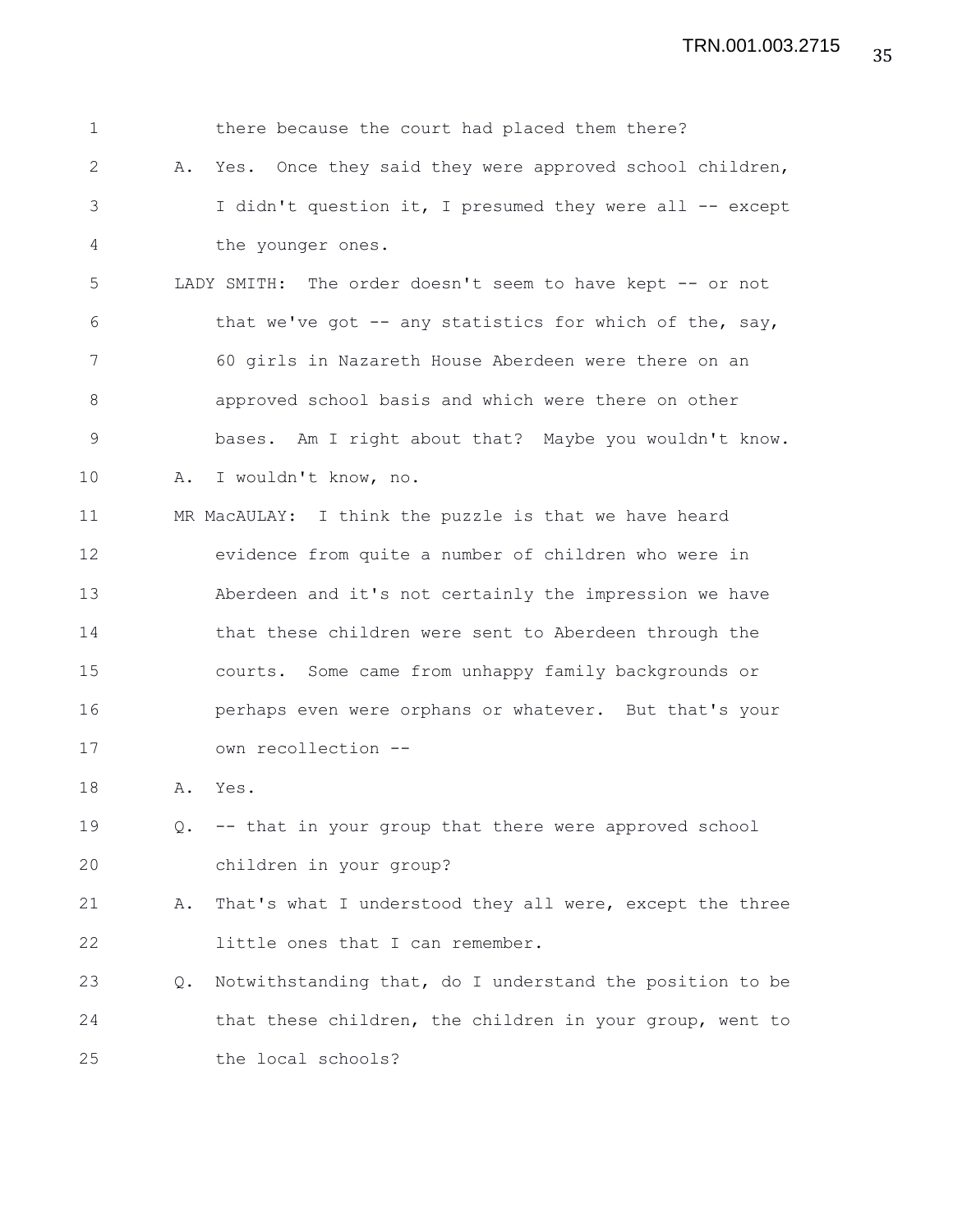- 1 A. They did, yes, with the others.
- 2 Q. Can I ask you a little bit about the sleeping 3 arrangements from your recollection on that? What was 4 the set-up there?
- 5 A. As far as I can remember, there would have been rooms, 6 maybe two or three in a room. I really can't remember 7 that bit. Some may have had their own rooms.
- 8 Q. Do you remember if there were any dormitories, what you 9 would call dormitories, or not?
- 10 A. I really can't remember how many, you know -- whether 11 there were dormitories or just big bedrooms with three 12 or four in them.
- 13 Q. Okay. In paragraph 12, I've been asked to just put this 14 to you, you describe the girls in the group as being 15 happy children.
- 16 A. Well, they appeared happy to me.
- 17 Q. What was it about their behaviour then that made you 18 think that they were happy?
- 19 A. Well, they were laughing among themselves and watching 20 television and out playing and that. I didn't see 21 any -- they didn't say they weren't happy.
- 22 Q. In paragraphs 26 and 27, you talk about mealtimes.
- 23 I just want to understand your role at mealtimes. Would 24 you be present in the dining room when your group was 25 having their meals?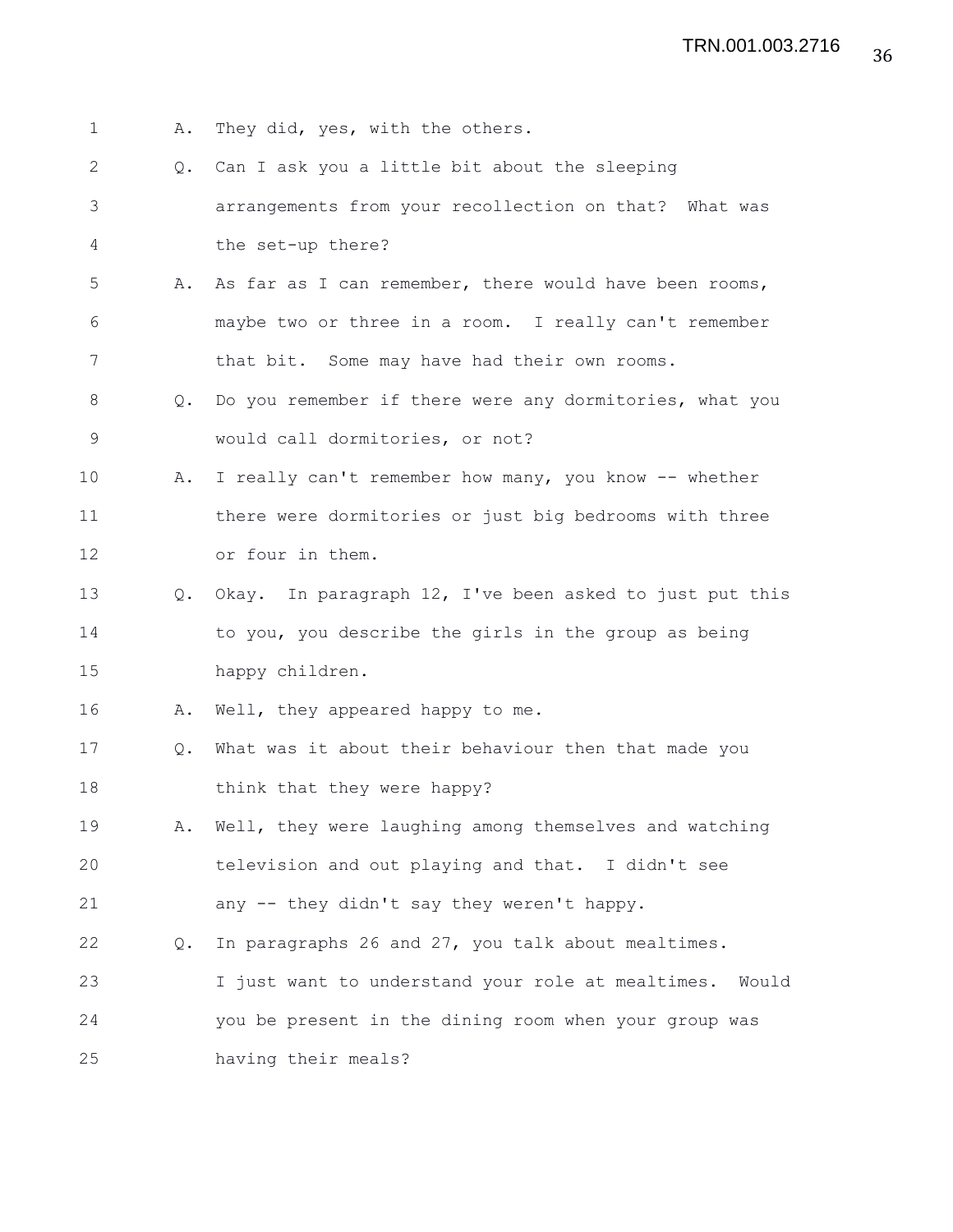| 1            | Α.            | Not every day, but I was there mostly at supper time,       |
|--------------|---------------|-------------------------------------------------------------|
| $\mathbf{2}$ |               | when they were having their evening meals, and when they    |
| 3            |               | came in from school for their dinner.                       |
| 4            | $Q_{\bullet}$ | What you say in your statement, this is at paragraph $27$ , |
| 5            |               | is that you never saw any of the children not accepting     |
| 6            |               | their meals.                                                |
| 7            | Α.            | Not as far as I can remember.                               |
| 8            | Q.            | Did the sisters have the same food as the children?         |
| 9            | Α.            | Yes, we did.                                                |
| 10           | Q.            | And what was your view as to the quality of the food?       |
| 11           | Α.            | Well, I never questioned it. I accepted what I was          |
| 12           |               | given and that was it.                                      |
| 13           | $Q_{\bullet}$ | I will put to you later some comments that have been        |
| 14           |               | made by witnesses in connection with mealtimes, but I'll    |
| 15           |               | leave that until I come to that.                            |
| 16           |               | In relation to chores, did the children have chores         |
| 17           |               | to do?                                                      |
| 18           | Α.            | What I can remember -- they used to make their beds and     |
| 19           |               | tidy their bedrooms, dust and sweep, and they used to       |
| 20           |               | use a polisher to shine up the floors. That's all I can     |
| 21           |               | remember about them.                                        |
| 22           | Q.            | You mention your own housekeeping duties. Can I get         |
| 23           |               | a better understanding of that? Did you have cleaning       |
| 24           |               | duties to do, for example cleaning floors, toilets and      |
| 25           |               | so on?                                                      |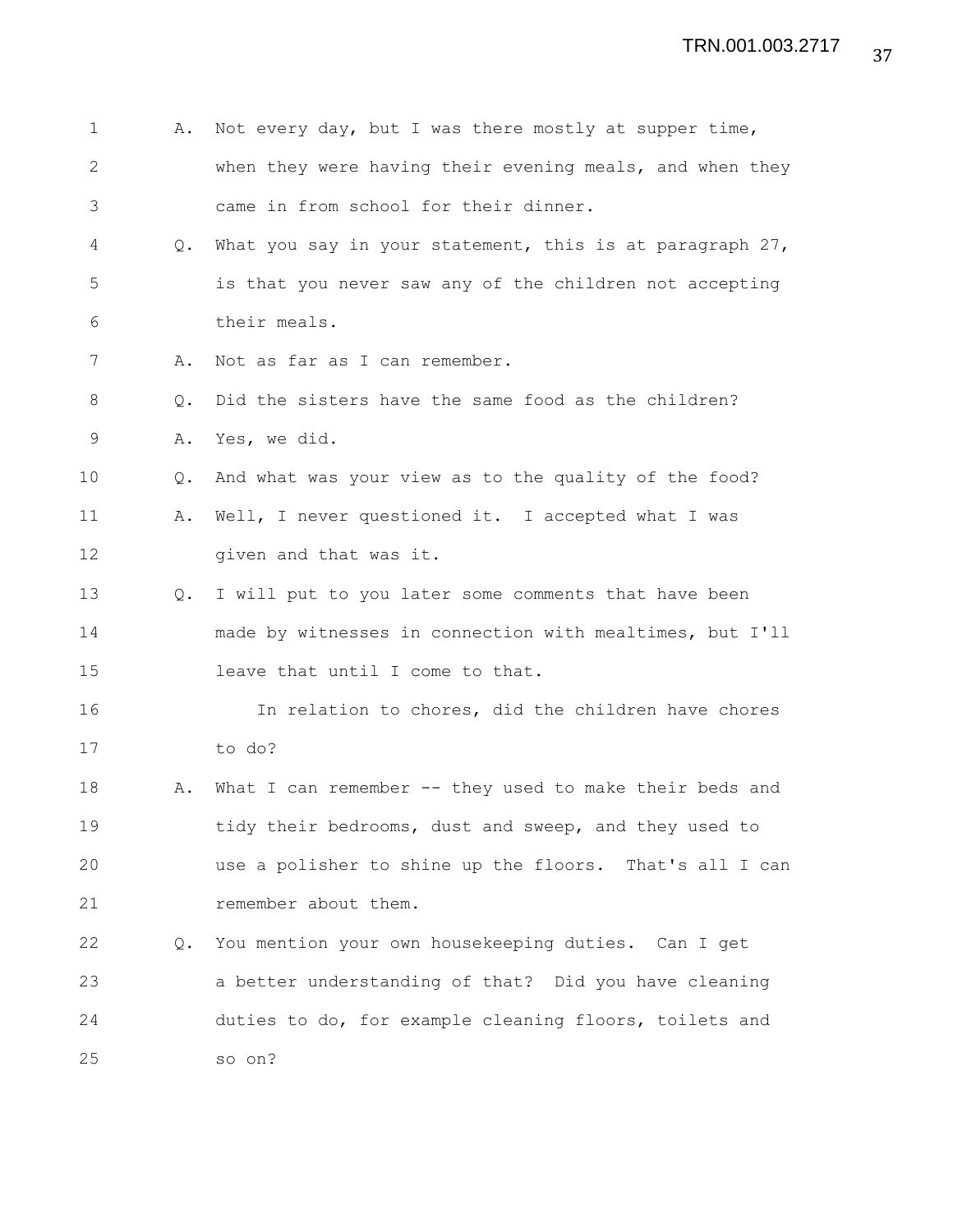| 1            | Α.            | I would check them. I suppose I did clean out -- if      |
|--------------|---------------|----------------------------------------------------------|
| $\mathbf{2}$ |               | they weren't done properly I would go over them.         |
| 3            | Q.            | Was it the children who bore the brunt of those cleaning |
| 4            |               | tasks so far as you can remember?                        |
| 5            | Α.            | FAJ<br>I wouldn't think so because that lady,            |
| 6            |               | would be involved in the same work as me, as far as      |
| 7            |               | I can remember.                                          |
| 8            | Q.            | I think you say in your statement that there are certain |
| 9            |               | things you don't really have any recollection of and of  |
| 10           |               | course, as we've indicated, it's a long time ago. For    |
| 11           |               | example, you don't know if children had personal         |
| 12           |               | possessions. You can't remember that.                    |
| 13           | Α.            | They would have their own clothes, I would think, and    |
| 14           |               | little bits maybe on their lockers.                      |
| 15           | Q.            | You do tell us about trips to the beach. There were      |
| 16           |               | times when you went to the beach with the children?      |
| 17           | Α.            | Yes.                                                     |
| 18           | Q.            | Was that in the summertime?                              |
| 19           | Α.            | Yes, once the holidays started we went out every         |
| 20           |               | morning, the three groups of girls, the sisters and some |
| 21           |               | staff. I can't remember how many staff. At the beach     |
| 22           |               | we would have chalets there, food with us, and we stayed |
| 23           |               | there all day.                                           |
| 24           | $Q_{\bullet}$ | You said every morning?                                  |
| 25           | Α.            | Yes, except Sunday, I think. I think we didn't go on     |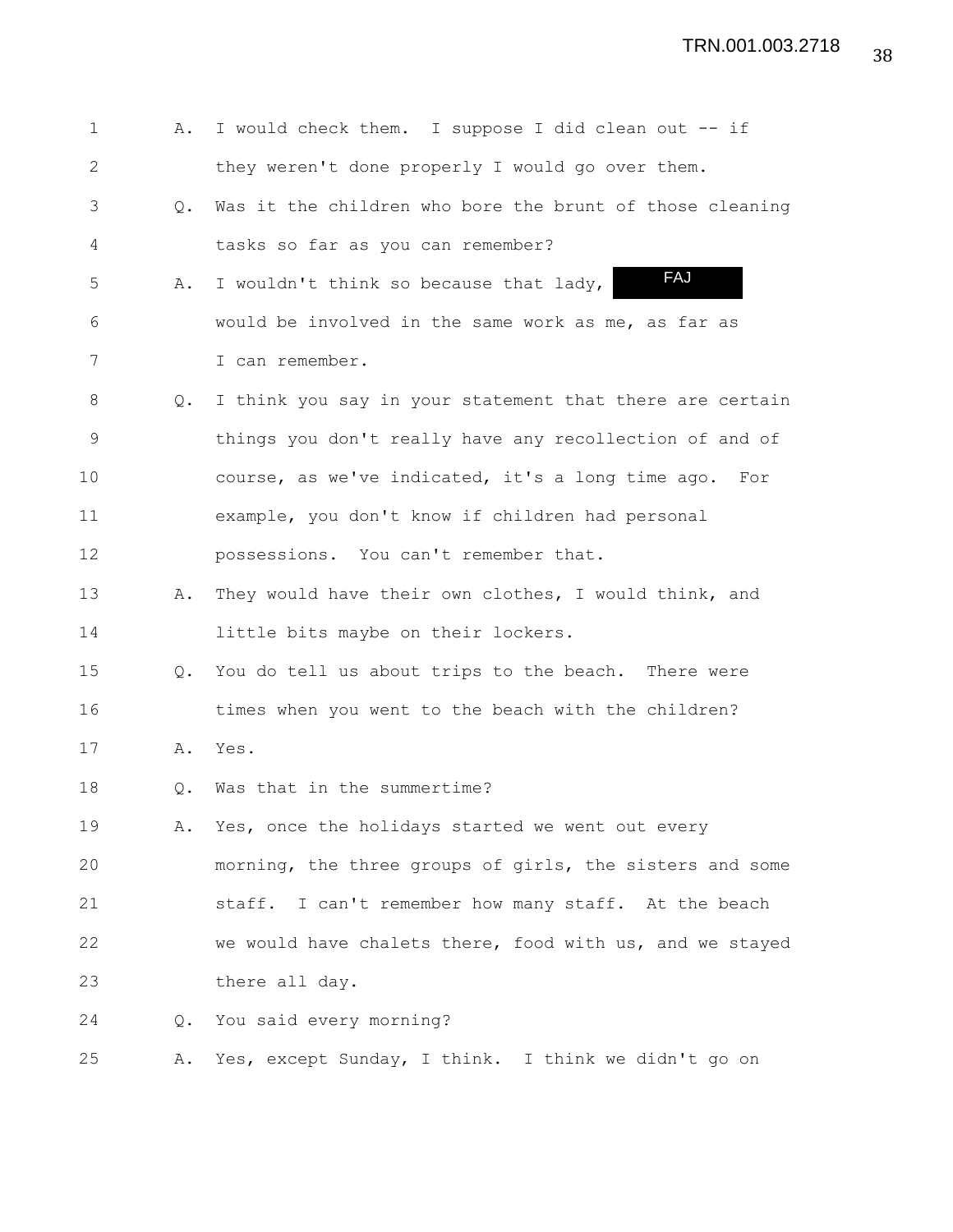| $\mathbf 1$ |               | a Sunday as far as I can remember.                       |
|-------------|---------------|----------------------------------------------------------|
| 2           | $Q_{\bullet}$ | Would that be whatever the weather that you would go to  |
| 3           |               | the beach?                                               |
| 4           | Α.            | Oh, I wouldn't think so. We walked there, so we'd only   |
| 5           |               | go on the dry days.                                      |
| 6           | $Q_{\bullet}$ | Okay. You do tell us about an occasion when you had to   |
| 7           |               | rescue children from the sea; is that right?             |
| 8           | Α.            | Yes, they were paddling out in the water, pretty deep,   |
| 9           |               | and myself and another sister went out, and as we were   |
| 10          |               | in our habits, and there were only about four or five of |
| 11          |               | them, we brought them back in again.                     |
| 12          |               | Q. I take it they weren't injured?                       |
| 13          | Α.            | No, they were just playing, running out in the water.    |
| 14          | Q.            | Had they gone out too far?                               |
| 15          | Α.            | Well, we thought they had gone out too far, a bit out    |
| 16          |               | in the water would scare you anyway to see them, and we  |
| 17          |               | brought them back in and there were photographers there  |
| 18          |               | taking photographs of them.                              |
| 19          |               | Q. Do I take it from what you've been saying that        |
| 20          |               | supervision was quite difficult then when children were  |
| 21          |               | at the beach?                                            |
| 22          | Α.            | It was, yes. You had to be with them in case anything    |
| 23          |               | would happen to them, as they went to the toilets and    |
| 24          |               | that, just to see that they didn't do anything out of    |
| 25          |               | place, like going into the shops and that.               |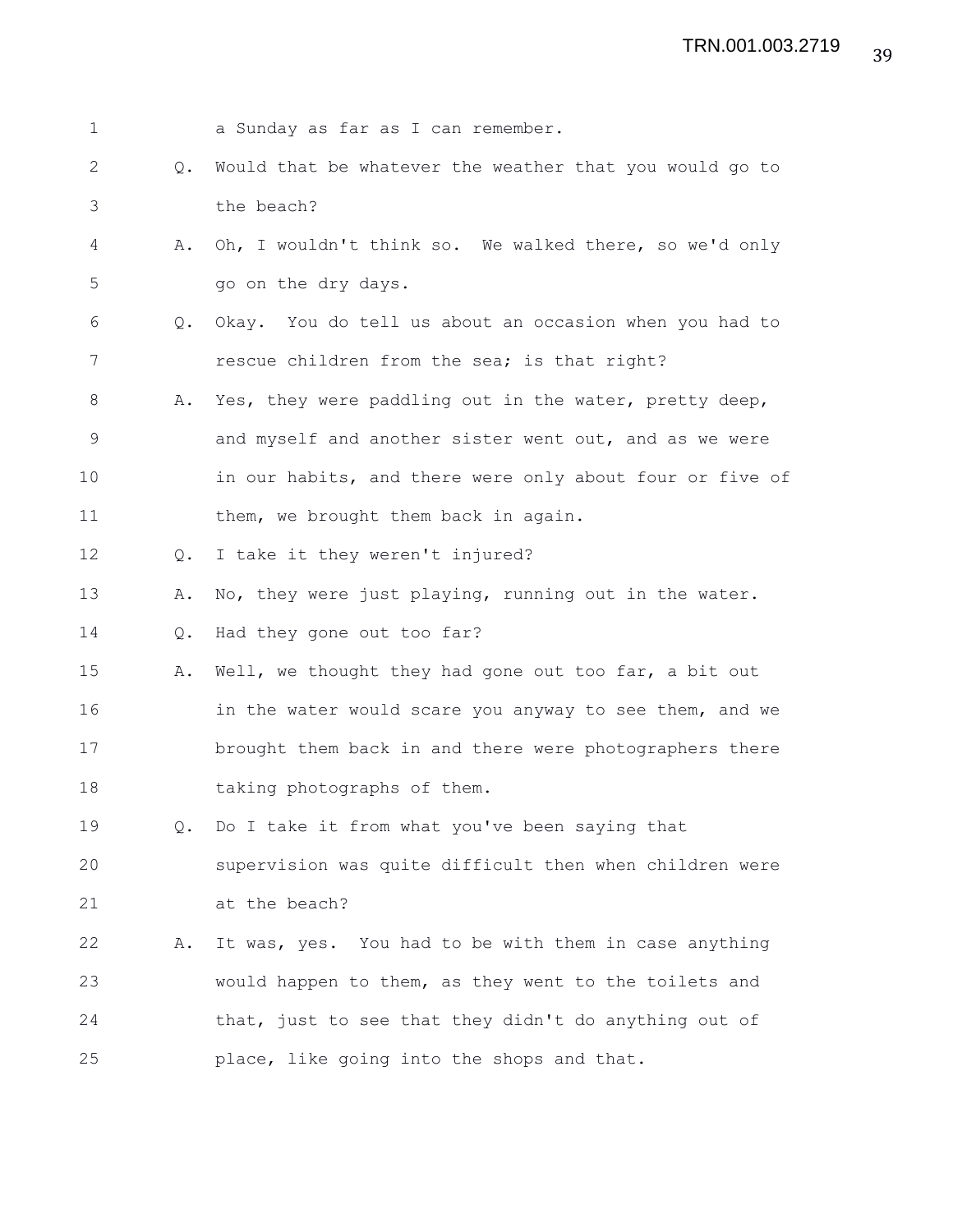| $\mathbf 1$   | Q.            | Well, they weren't allowed to go to the shops?              |
|---------------|---------------|-------------------------------------------------------------|
| 2             | Α.            | They would go, but we'd have to be supervising them just    |
| 3             |               | in case they were tempted to lift anything.                 |
| 4             | Q.            | I think you tell us at paragraph 38 that you don't          |
| 5             |               | remember any of the children having birthdays when you      |
| 6             |               | were there.                                                 |
| 7             | Α.            | No, I can't remember that at all.                           |
| 8             | $Q_{\bullet}$ | If there had been birthday parties or birthday gifts,       |
| $\mathcal{G}$ |               | would that be something you probably would have             |
| 10            |               | remembered?                                                 |
| 11            | Α.            | I would have, yes, I think, yes.                            |
| 12            |               | LADY SMITH: Can I just go back a moment to this business    |
| 13            |               | about the shops? I think you said earlier all the           |
| 14            |               | children from the home would go to the beach, so that       |
| 15            |               | would include children who weren't there on the approved    |
| 16            |               | school basis?                                               |
| 17            | Α.            | Yes.                                                        |
| 18            |               | LADY SMITH: So were they not allowed to go to the shops?    |
| 19            | Α.            | Yes, we went with them, we accompanied them to the          |
| 20            |               | shops.                                                      |
| 21            |               | LADY SMITH: Why would those children need to be accompanied |
| 22            |               | to the shops?                                               |
| 23            | Α.            | It would be mixed children. They wouldn't be just set       |
| 24            |               | aside, the approved school children and the ordinary        |
| 25            |               | children.<br>I didn't realise that they weren't all the     |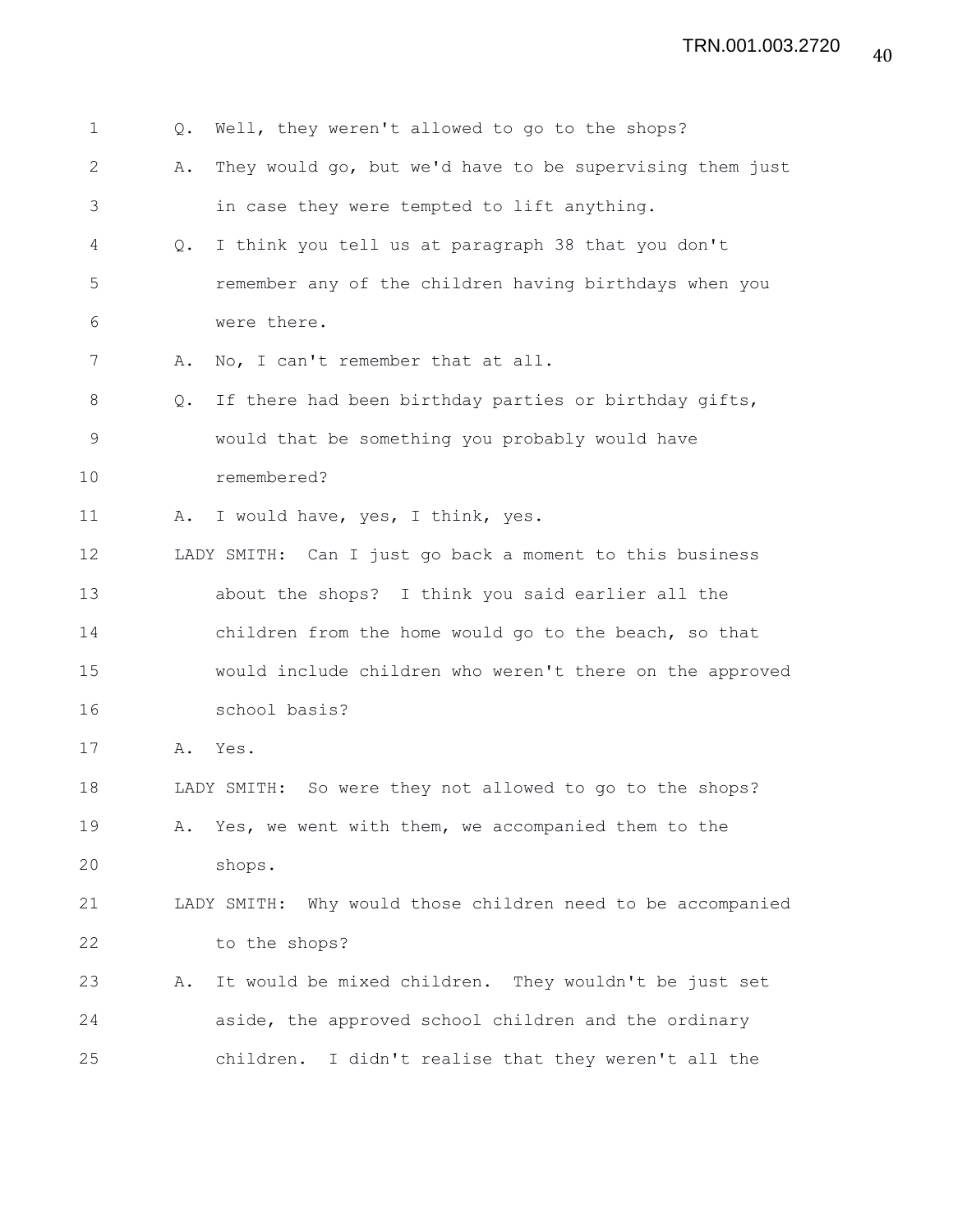| $\mathbf 1$ |               | same.                                                       |
|-------------|---------------|-------------------------------------------------------------|
| 2           |               | LADY SMITH: So even if you weren't an approved school       |
| 3           |               | child, you had to be subject to the controls that would     |
| 4           |               | be thought to be necessary for an approved school child.    |
| 5           |               | Is that what it came to?                                    |
| 6           | Α.            | I wouldn't say control; you'd just keep an eye on them,     |
| 7           |               | that was all really.                                        |
| 8           |               | MR MacAULAY: We've mentioned birthdays. What about          |
| $\mathsf 9$ |               | Christmas? What's your recollection about Christmas?        |
| 10          | Α.            | I vaguely remember the Christmases, but I do know that      |
| 11          |               | they would have a proper Christmas dinner and toys and      |
| 12          |               | Santa Claus, like any other child.                          |
| 13          | $Q_{\bullet}$ | Do you remember that, though, sister?                       |
| 14          | Α.            | I can remember a bit of it, yes. I was only there one       |
| 15          |               | Christmas.                                                  |
| 16          | Q.            | I was about to say you were only there for the one          |
| 17          |               | Christmas.                                                  |
| 18          | Α.            | Yes.                                                        |
| 19          | $Q_{\bullet}$ | But do you have a recollection of children receiving        |
| 20          |               | toys at Christmas or are you just simply assuming that      |
| 21          |               | would be the case?                                          |
| 22          | Α.            | I think they would have had toys, yes, but I can't          |
| 23          |               | remember what they got or anything like that.               |
| 24          |               | Do you know, if they had been given a toy at<br>LADY SMITH: |
| 25          |               | Christmas, would they be allowed to keep it?                |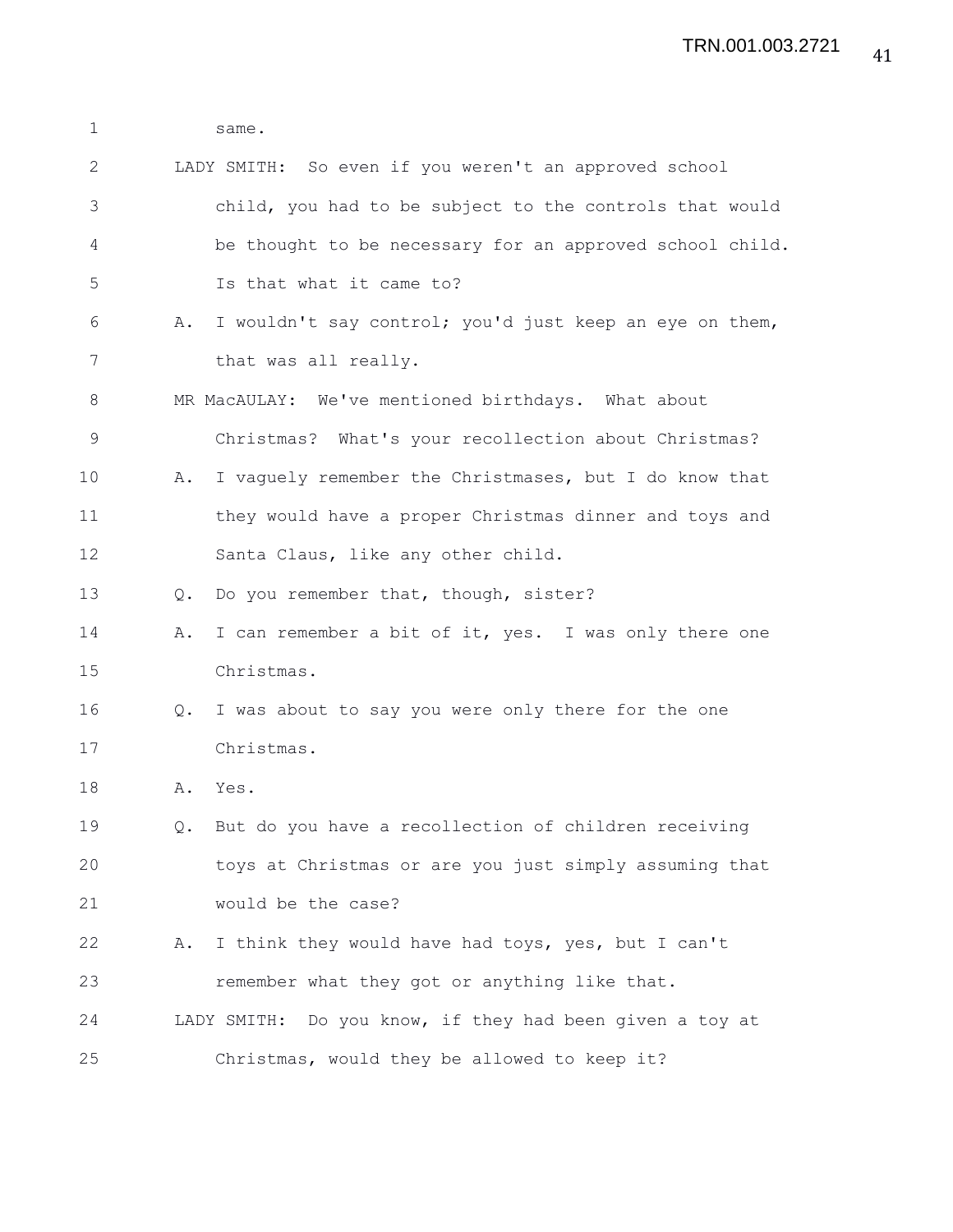2 wardrobe. 3 LADY SMITH: After Christmas Day? 4 A. Oh yes. I would think so. 5 LADY SMITH: You think so? 6 A. Yes. 7 LADY SMITH: Do you know? Do you know that, sister? 8 A. Well, I would think it would be the proper thing that 9 would be carried out. 10 LADY SMITH: It would be the proper thing to do, wouldn't 11 it, if a present has been given to a child? 12 A. Yes. 13 LADY SMITH: The reason I ask is that we have heard from 14 a lot of people that if they got anything on 15 Christmas Day, and they were allowed to play with it on 16 Christmas Day, it was taken away from them at the end of 17 the day and they didn't get it to have as their own 18 after that. 19 A. I can't remember that, but I don't think that could have 20 been done. It was the child's gift and that was it. 21 LADY SMITH: Yes. If a gift is given to the child, the 22 child should be allowed to keep it for themselves. 23 A. I would have thought so, yes. 24 LADY SMITH: Particularly in circumstances where they 25 probably had precious few things of their own; is that

1 A. Oh, they would keep it on their beds on in their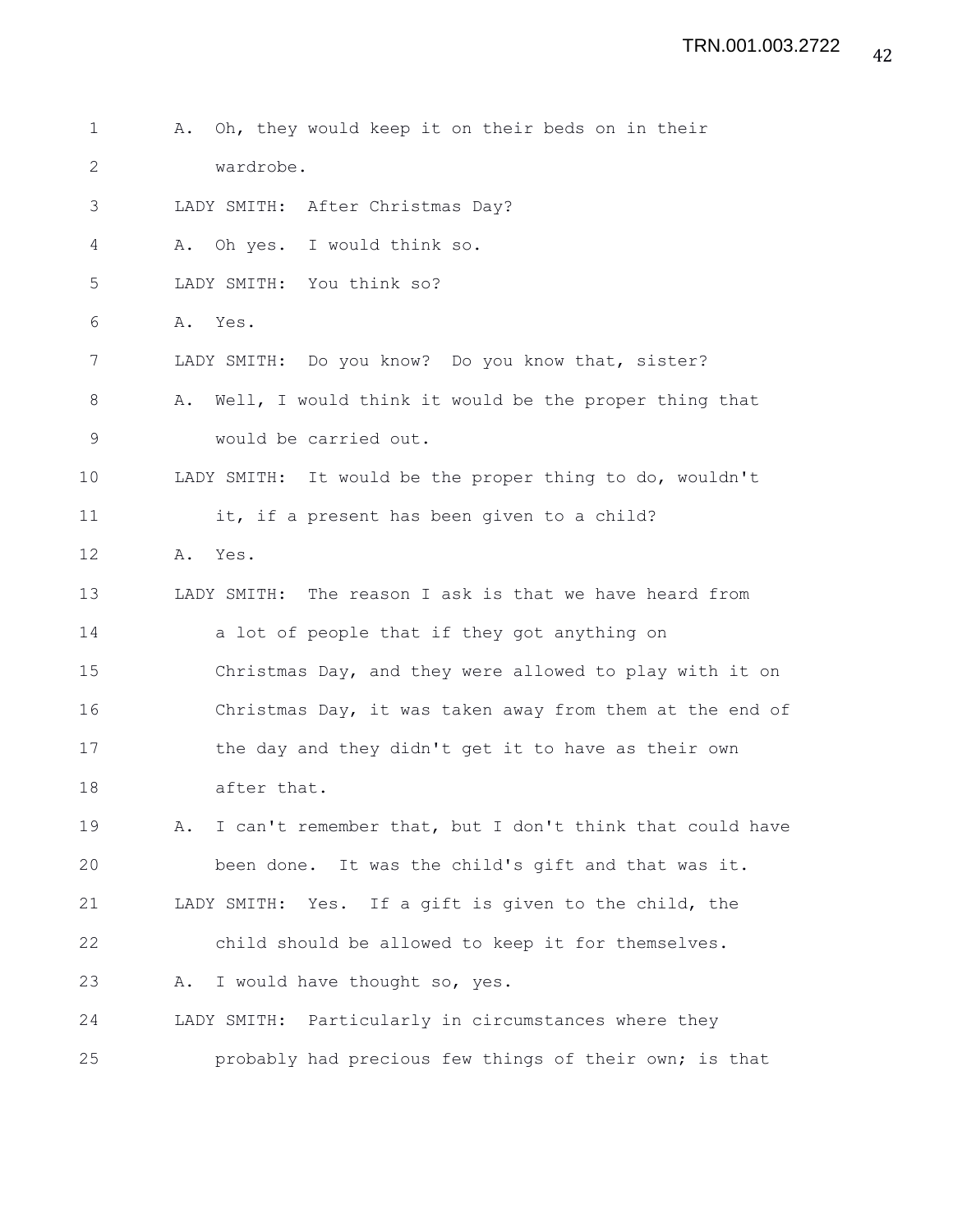1 right?

2 A. Yes, I think they would have been left their gifts. 3 Firms would have brought in gifts, donated them to the 4 house for the children, and they would be given to the 5 children. 6 MR MacAULAY: Can I ask you about records, sister. Did you 7 yourself keep any records of the children that were at 8 least in your group as part of your responsibility? 9 A. No, I did no written work. As far as I can remember, 10 I didn't see any records. 11 Q. But do you know if records were kept? 12 A. I don't really, no. 13 Q. What about Sister 14 A. I would think, being in charge, she would have had some 15 books to keep. 16 Q. But do you know if she did? 17 A. I don't know, sorry. 18 Q. Do you know, for example, if a file or a record for each 19 child under Sister **FAF** 's responsibility was being 20 kept on an ongoing basis? 21 A. I really don't know, no. 22 Q. I think you do tell us in your statement that you do 23 remember a Home Office inspection taking place. 24 A. I do, yes. I remember a lady coming in, yes. 25 Q. Was that for the approved school? FAF FAF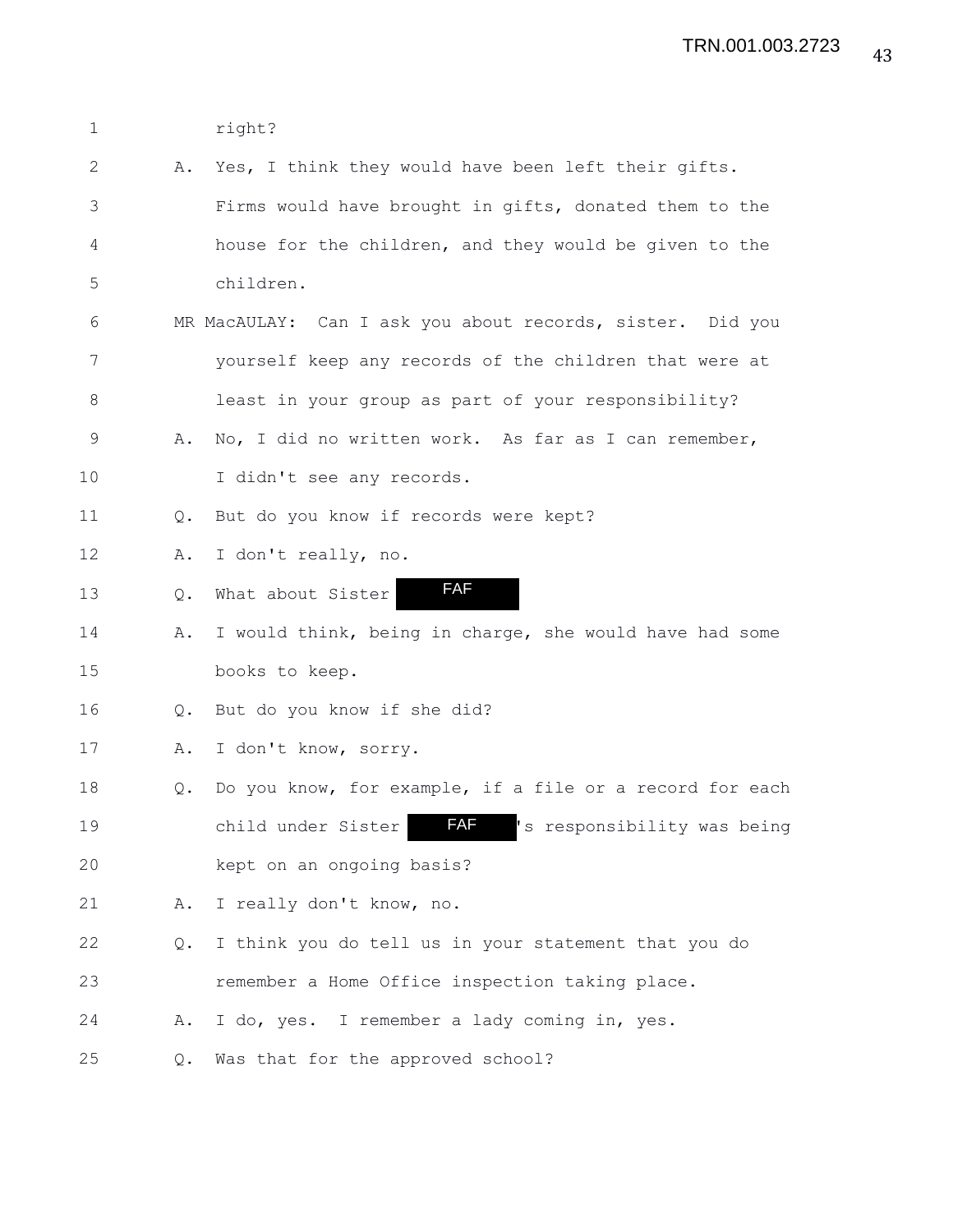| 1            | Α. | It was just for the whole of the children's place, the      |
|--------------|----|-------------------------------------------------------------|
| $\mathbf{2}$ |    | girls' side, yes, just to check their bedrooms and their    |
| 3            |    | bathrooms and their accommodation. That would be            |
| 4            |    | FAF<br>'s job. She would have known they were<br>Sister     |
| 5            |    | coming.                                                     |
| 6            | Q. | Perhaps I should clarify this. The approved school          |
| 7            |    | section at Nazareth House, I think you think that that      |
| 8            |    | was simply for girls.                                       |
| 9            | Α. | Yes, I think there would have been approved school          |
| 10           |    | children in all the groups, not just in                     |
| 11           |    | <b>FAF</b><br>'s group, from what I can remember.<br>Sister |
| 12           |    | But it was only for the girls' side; I know nothing at      |
| 13           |    | all about the boys' side of the house.                      |
| 14           | Q. | Do you remember if within your group there were children    |
| 15           |    | from the same family?                                       |
| 16           | Α. | Yes, there were two sisters, I remember them,               |
| 17           |    | , they're the only two girls I can                          |
| 18           |    | LBA<br>remember, and there was<br>and                       |
| 19           | Q. | That's the twins?                                           |
| 20           | Α. | Yes, and there was one little girl, but I don't remember    |
| 21           |    | her name.                                                   |
| 22           | Q. | Can I ask you now, sister, about discipline. First of       |
| 23           |    | all, when you arrived at Nazareth House, were you given     |
| 24           |    | any instruction or advice as to how children would be       |
| 25           |    | disciplined?                                                |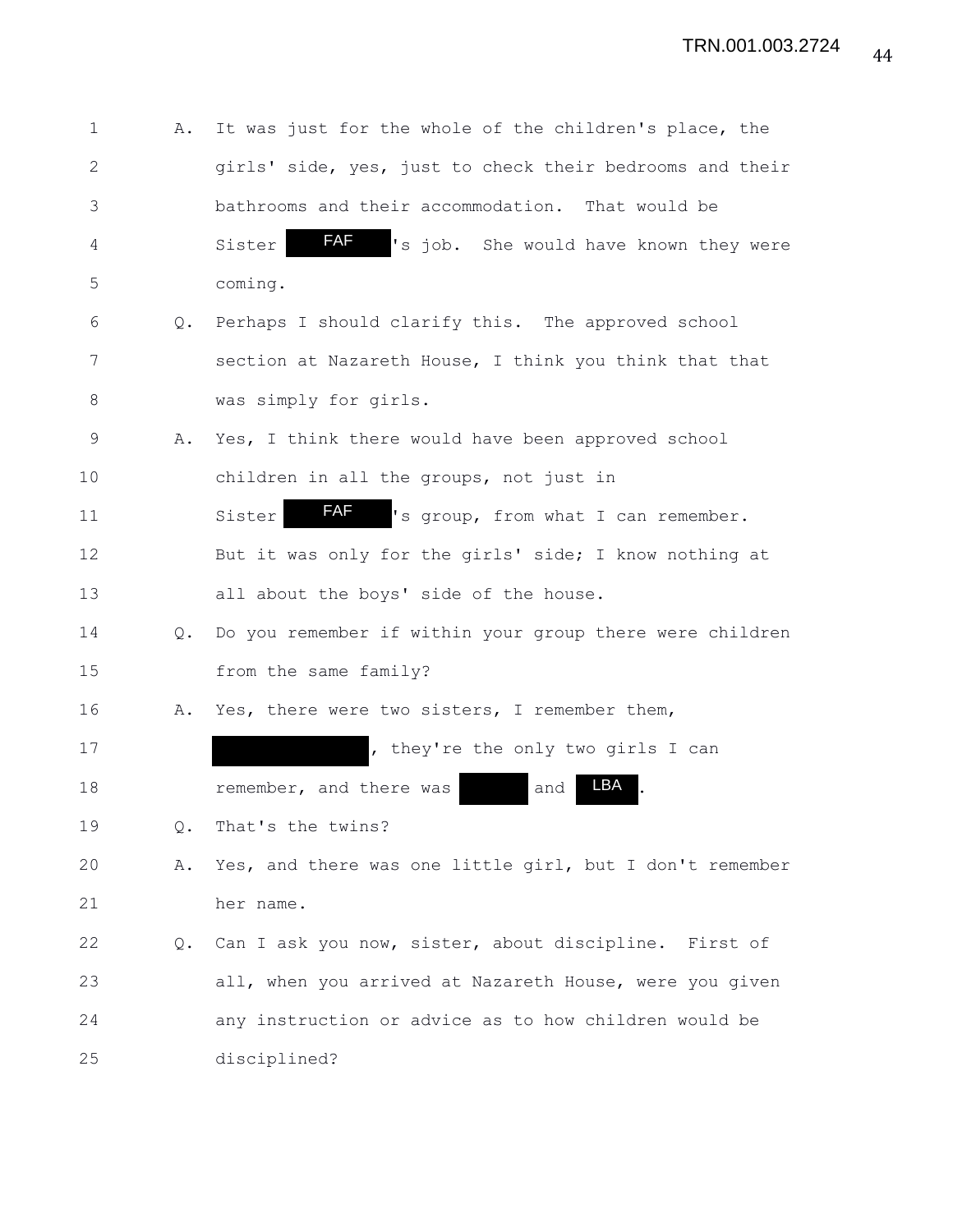| $\mathbf 1$  | Α.            | No. No, I wouldn't have any part in that, disciplining          |
|--------------|---------------|-----------------------------------------------------------------|
| $\mathbf{2}$ |               | <b>FAF</b><br>I would report anything to Sister<br>who<br>them. |
| 3            |               | was in charge, because I worked under her.                      |
| 4            | $Q_{\bullet}$ | Is that what you did in practice? If you saw a child            |
| 5            |               | misbehaving then, would you report that to                      |
| 6            |               | <b>FAF</b><br>İ.<br>Sister                                      |
| 7            | Α.            | I would have, yes.                                              |
| 8            | Q.            | Do you remember doing that?                                     |
| 9            | Α.            | I remember having to get her to come to the dining room         |
| 10           |               | where they were very boisterous and tearing each other's        |
| 11           |               | hair out and throwing tea at each other. I would go for         |
| 12           |               | her then. She may have been present, I can't really             |
| 13           |               | remember, but she would deal with that.                         |
| 14           | $Q_{\bullet}$ | Do I take it then you never saw any guide, written              |
| 15           |               | guidance or policy, to do with how children ought to be         |
| 16           |               | disciplined?                                                    |
| 17           | Α.            | No, I didn't.                                                   |
| 18           | Q.            | Do you know if any such guidance existed or not?                |
| 19           | Α.            | No, I don't.                                                    |
| 20           | Q.            | You do tell us about an incident -- I think it's in             |
| 21           |               | paragraph 52 -- that involved, I think, children                |
| 22           |               | stealing from Marks & Spencers.                                 |
| 23           | Α.            | Yes.                                                            |
| 24           | Q.            | You have some recollection of that incident?                    |
| 25           | Α.            | Yes.                                                            |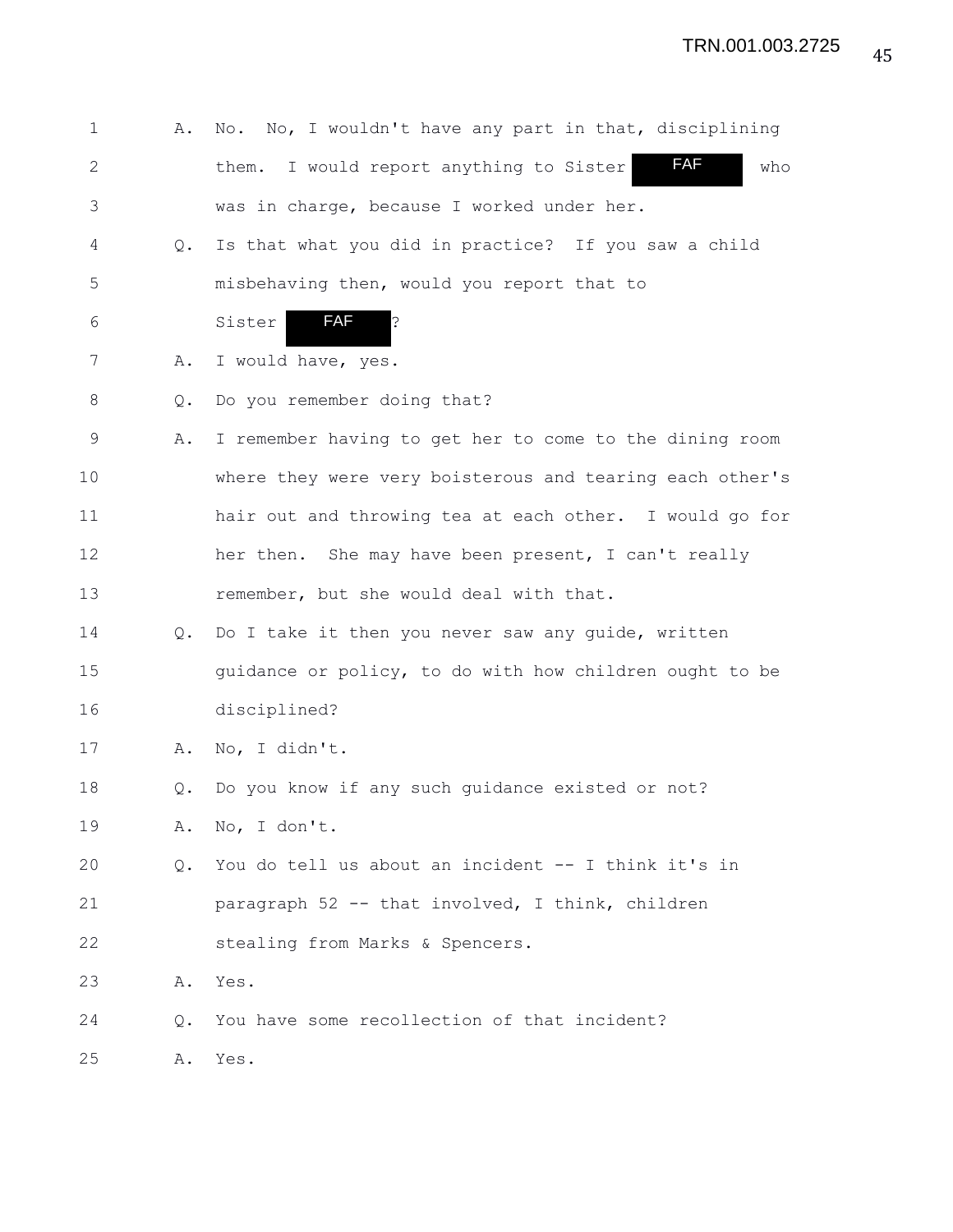1 Q. What happened on that occasion? 2 A. We went out as the groups together, all of us, down 3 shopping for Christmas. Some of them may have been 4 going home, I can't really remember. We just walked 5 round the shop and kept an eye out. We saw nothing, but 6 when we got home, the Marks & Spencers bosses had been 7 in touch with the house and the children were lined up 8 and brought into the big room, and the things were 9 handed up. Some of them may have hidden some of them, 10 but they went and got them. Then we went back and 11 returned them to Marks & Spencers, two sisters. 12 Q. Do you know what happened to the children who were 13 involved in this? 14 A. Sister **FAF** and the Superior would have spoken to 15 them. That's all I know. I wasn't present. 16 Q. Okay. 17 You are aware, I think, sister, that a number of 18 allegations have been made, for example against 19 Sister **AF** and how she treated children. I think 20 these were put to you or some of them were put to you -- 21 A. Yes. 22 Q. -- when you gave your statement. 23 A. Yes. 24 Q. We've touched upon mealtimes already. One of the 25 allegations that has been made is that if you didn't eat FAF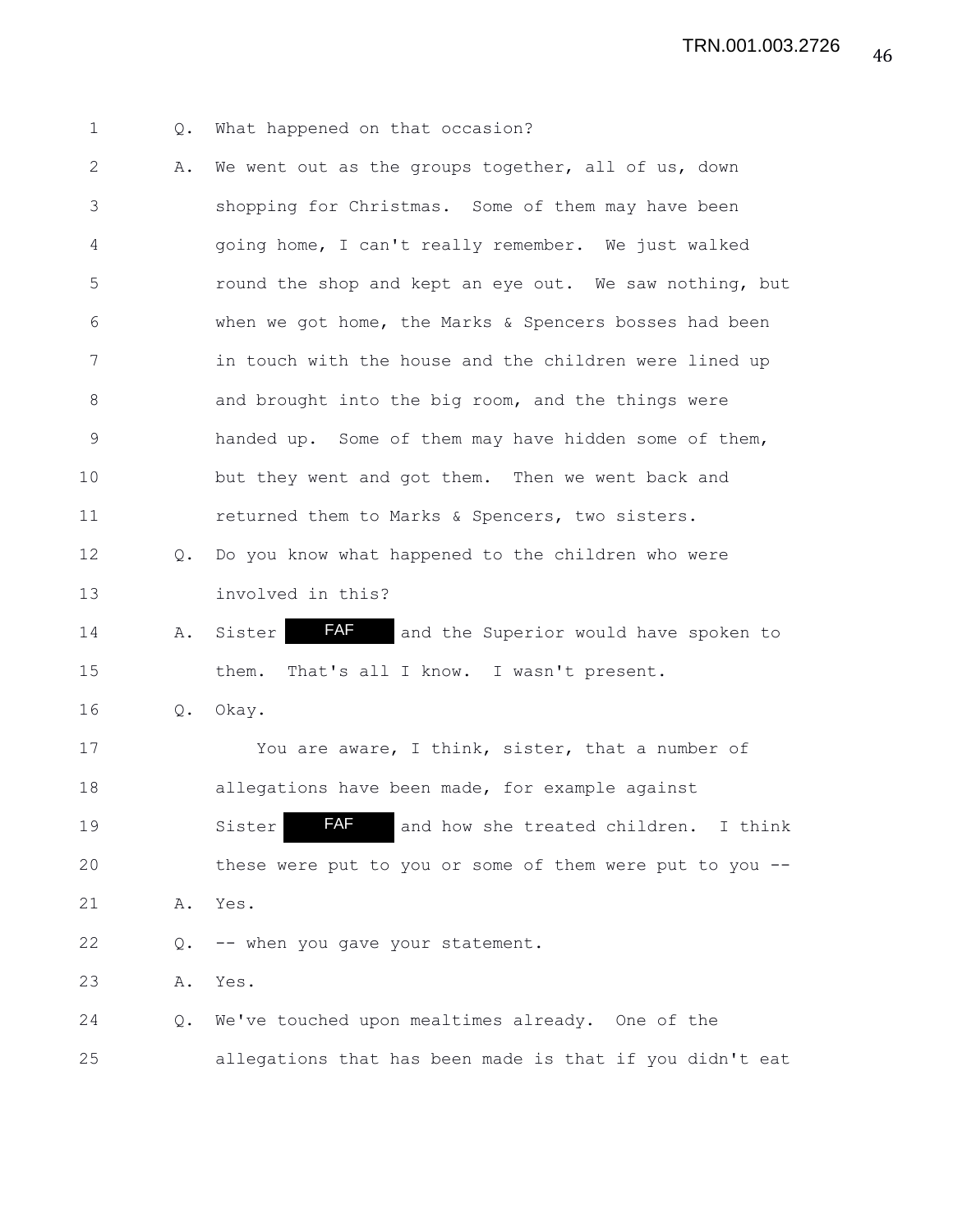| $\mathbf 1$  |               | <b>FAF</b><br>your food, you would get hit by Sister<br>and |
|--------------|---------------|-------------------------------------------------------------|
| $\mathbf{2}$ |               | you could be force-fed. Now, what do you say to that?       |
| 3            | Α.            | I never saw that, never saw it at all in the                |
| 4            |               | dining rooms. I never saw a sister hitting any child in     |
| 5            |               | my presence.                                                |
| 6            | $Q_{\bullet}$ | Is that throughout your whole time?                         |
| 7            | Α.            | All the time I was there, I never witnessed any             |
| $8\,$        |               | punishment given. It may have been done privately,          |
| 9            |               | I don't know. I know they'd be spoken to by sister, but     |
| 10           |               | I never saw her lift her hand to anybody during my time.    |
| 11           | Q.            | The other allegation, general allegation, that has been     |
| 12           |               | made is in connection with bed-wetting. Do you remember     |
| 13           |               | if there were children in your group who did wet the        |
| 14           |               | bed?                                                        |
| 15           | Α.            | I can't remember. If they did, I would have taken the       |
| 16           |               | sheets and washed them. That would be it, as far as         |
| 17           |               | I was concerned.                                            |
| 18           | Q.            | Well, again, there has been evidence that what would        |
| 19           |               | happen would be that the sheets would be -- the child       |
| 20           |               | would have to take the sheets, possibly put the sheets      |
| 21           |               | on him or herself, and then have a cold bath.               |
| 22           | Α.            | I never experienced that or seen it in my time there.       |
| 23           | Q.            | FAF<br>There has been evidence that Sister<br>would         |
| 24           |               | beat the child, sometimes with something like               |
| 25           |               | a hairbrush.                                                |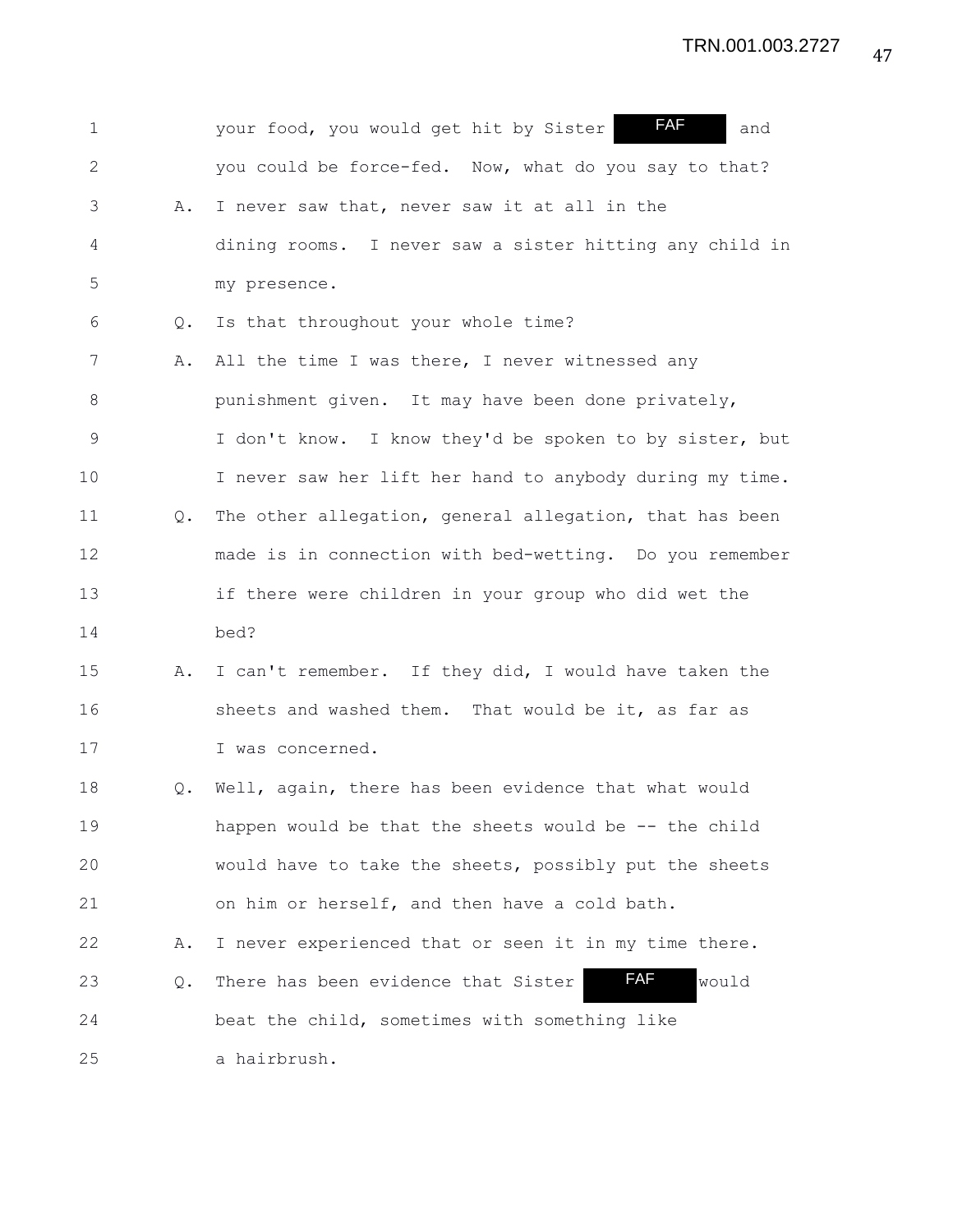| $\mathbf 1$  | Α.            | No, no recollection of that.                                |
|--------------|---------------|-------------------------------------------------------------|
| $\mathbf{2}$ | Q.            | Well, you wouldn't have forgotten that?                     |
| 3            | Α.            | I wouldn't. I think on that I would have gone to the        |
| 4            |               | Superior. I wouldn't like to see a child beaten like        |
| 5            |               | that.                                                       |
| 6            | $Q_{\bullet}$ | So I can be absolutely clear, because I think you did       |
| 7            |               | say earlier that part of your responsibility might be in    |
| 8            |               | the morning getting the children up --                      |
| $\mathsf 9$  | Α.            | Yes.                                                        |
| 10           | $Q_{\bullet}$ | -- that you never at any point in time saw a child being    |
| 11           |               | humiliated or beaten in connection with bed-wetting?        |
| 12           | Α.            | No, I didn't, no.                                           |
| 13           |               | LADY SMITH: And you don't remember a child wetting the bed? |
| 14           |               | A. I can't remember that. It's a long time ago, but         |
| 15           |               | I can't remember                                            |
| 16           |               | LADY SMITH: No memory of that being a regular experience?   |
| 17           | Α.            | No.                                                         |
| 18           |               | LADY SMITH: Because again, we have heard a lot of evidence  |
| 19           |               | of it being common for children to wet the bed, even if     |
| 20           |               | they hadn't been wetting the bed before they came into      |
| 21           |               | care, it happening in Nazareth House and other              |
| 22           |               | children's homes, not just Nazareth House.                  |
| 23           | Α.            | I cannot remember it at all. I mean, it is a long time      |
| 24           |               | ago and I've been in 15 houses. I don't really recall       |
| 25           |               | that.                                                       |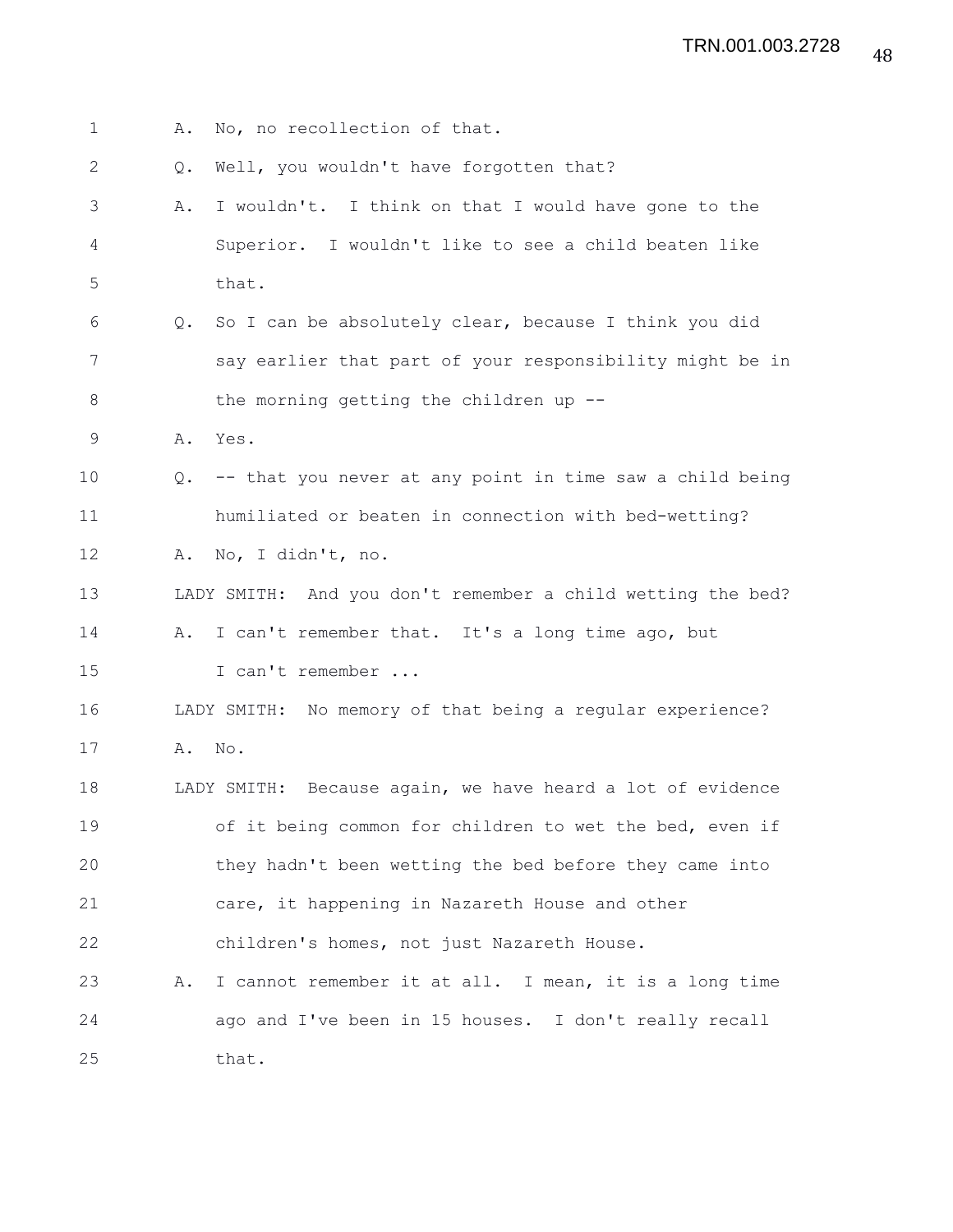| $\mathbf 1$ |    | LADY SMITH: And you're not aware of established practices  |
|-------------|----|------------------------------------------------------------|
| 2           |    | in Nazareth House going back decades and decades before    |
| 3           |    | the 1960s of handling children wetting the bed in ways     |
| 4           |    | that humiliated them, put them into cold baths --          |
| 5           | Α. | No.                                                        |
| 6           |    | LADY SMITH: -- a belief that putting a child into the cold |
| 7           |    | bath would get rid of the smell of urine, perhaps set up   |
| 8           |    | a negative association in the brain with wetting the bed   |
| $\mathsf 9$ |    | so as to train them to behave differently?                 |
| 10          | Α. | I never heard any children talking about it even.          |
| 11          |    | LADY SMITH: You never heard anyone in the order talking    |
| 12          |    | about that being the way to deal with children who wet     |
| 13          |    | the bed?                                                   |
| 14          | Α. | No, we kept our own departments to ourselves and that      |
| 15          |    | was it.                                                    |
| 16          |    | LADY SMITH: I see. Thank you.                              |
| 17          |    | MR MacAULAY: You have mentioned the twin boys who were in  |
| 18          |    | your group when you were there, sister. What age were      |
| 19          |    | they when you were there, do you think?                    |
| 20          | Α. | They were only tiny little fellas. They might have been    |
| 21          |    | 2, really. I can't remember. I remember one of them        |
| 22          |    | particularly,                                              |
| 23          | Q. | I don't want to put the name forward, but certainly        |
| 24          |    | there has been evidence from one of those to the effect    |
| 25          |    | <b>FAF</b><br>that Sister<br>was very strict. Would you    |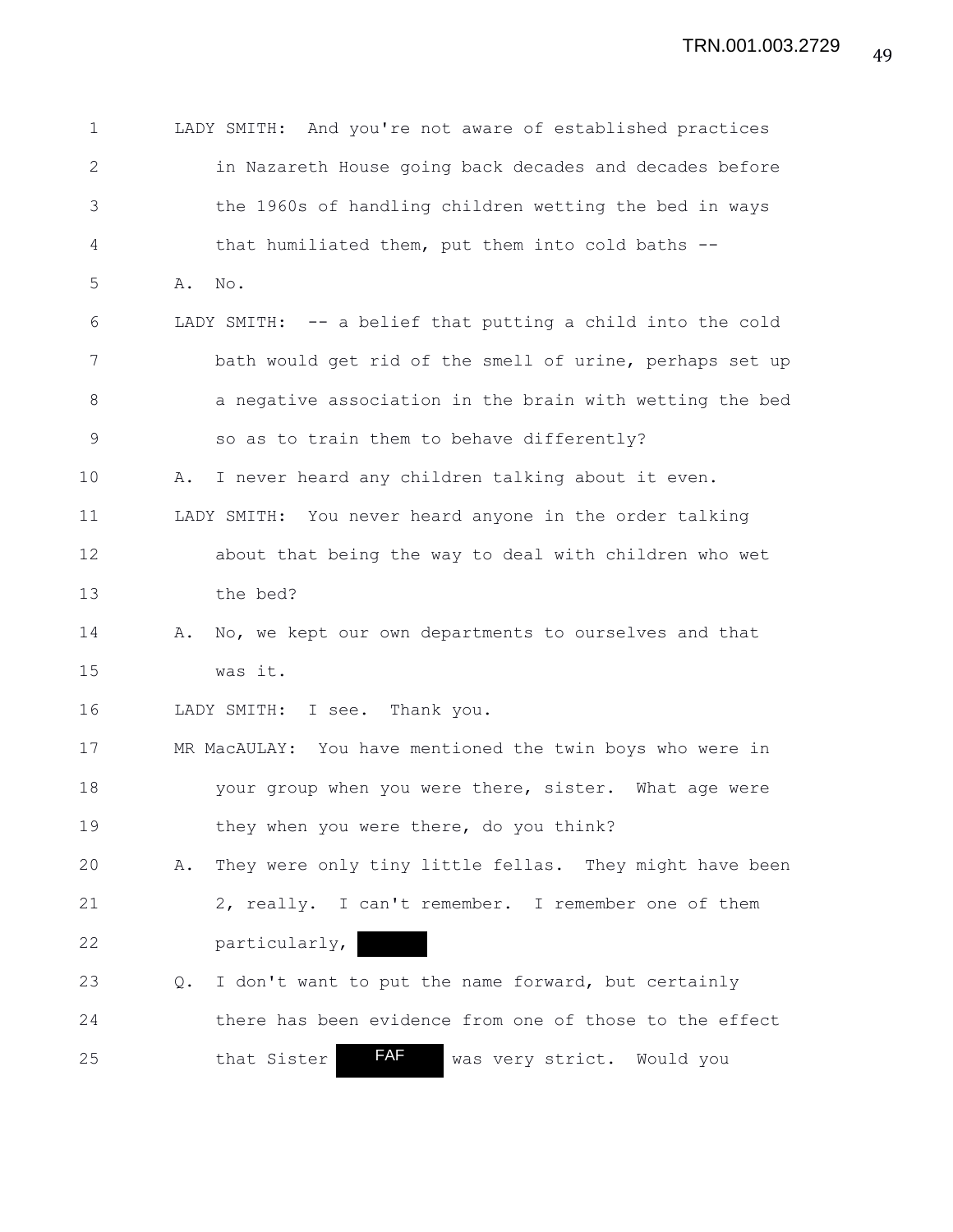1 describe her as very strict? 2 A. I would, yes. She expected me to do as I was told, 3 which I did, and she would be firm, I would think, you 4 know, with the children. But I never heard her raise 5 her voice or hit anybody. 6 Q. If a child was not going to do something, being 7 disobedient, for example -- 8 A. I don't think they were disobedient. I would they would 9 generally do what they were asked. They wouldn't answer 10 back or anything like that, as far as I can remember. 11 Q. If a child did answer back, have you no recollection of 12 a child answering back, being cheeky or anything like 13 that? 14 A. No. I say they might have muttered under their breath 15 or something, but I can't remember anything like that. 16 Q. You say yourself that if she told you to do something, 17 you would do it? 18 A. I would do it, yes, because I was working under her. 19 Q. Just going back to her being strict, can you give me 20 some understanding as to how that would operate in 21 practice? For example, would she shout at children to 22 do something? How would that -- 23 A. She would speak to them and expect them to behave at the 24 table and go to bed when they were told. That's all, 25 I would think.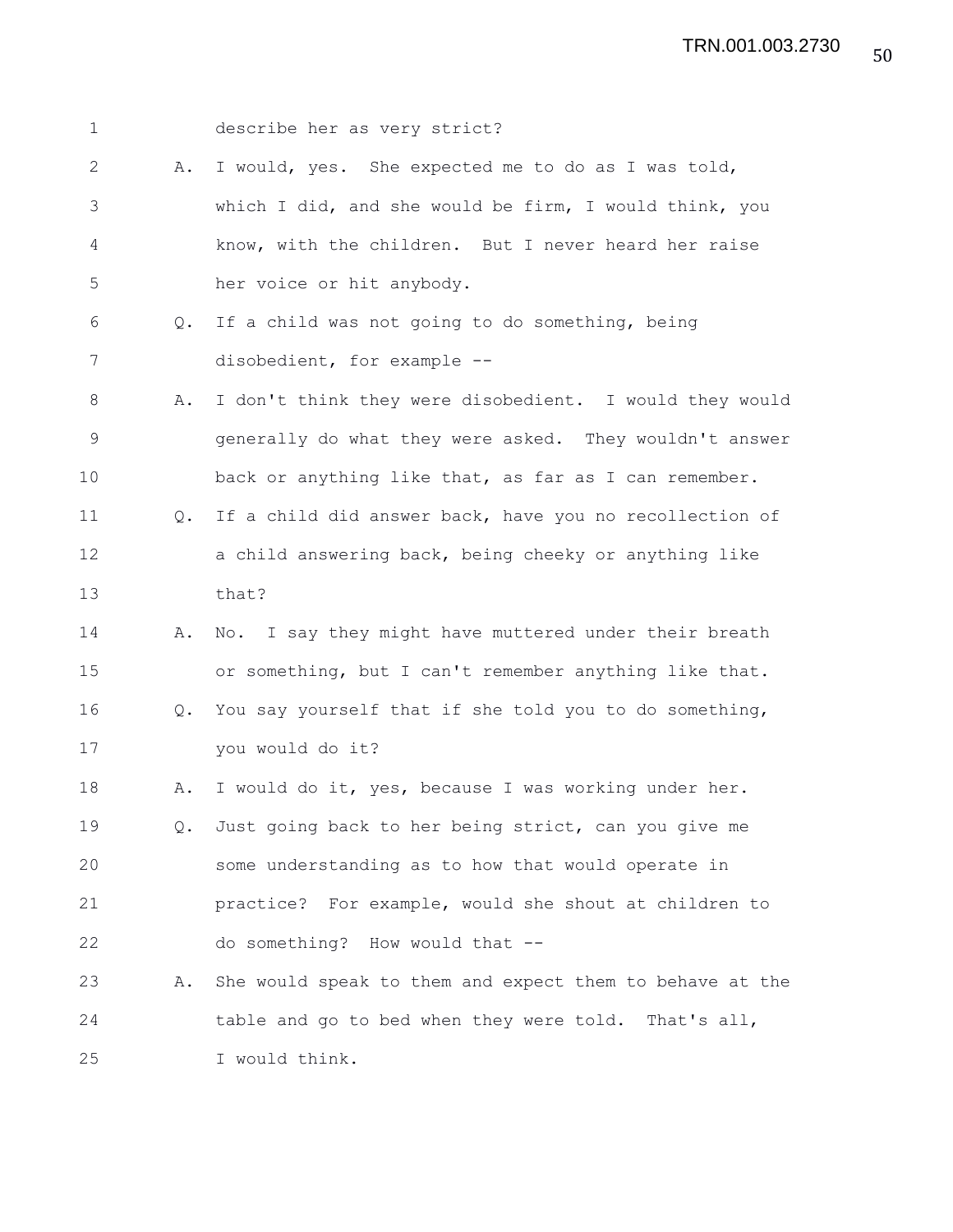| $\mathbf 1$  | $Q_{\bullet}$ | A practice of a child's head and having the sister's         |
|--------------|---------------|--------------------------------------------------------------|
| $\mathbf{2}$ |               | knuckles either being pressed on, hit on top of their        |
| 3            |               | head has been described in evidence; did you see             |
| 4            |               | anything like that happening?                                |
| 5            | Α.            | No, I didn't.                                                |
| 6            | Q.            | Were children -- did they have their hair combed by          |
| 7            |               | <b>FAF</b><br>þ<br>Sister                                    |
| 8            | Α.            | I think the older girls would have been able to manage       |
| $\mathsf 9$  |               | their own hair. Maybe the little ones might have.            |
| 10           | Q.            | <b>FAF</b><br>Did you ever see Sister<br>with a ruler, using |
| 11           |               | that as an implement?                                        |
| 12           | Α.            | No, I didn't.                                                |
| 13           | Q.            | What about the use of carbolic soap as a punishment?         |
| 14           |               | <b>FAF</b><br>I think the suggestion is that Sister<br>would |
| 15           |               | put carbolic soap into the child's mouth. Did you            |
| 16           |               | witness any of that?                                         |
| 17           | Α.            | No, I never witnessed that at all. I can't imagine it        |
| 18           |               | being done.                                                  |
| 19           | Q.            | What about the use of something like Jeyes fluid at bath     |
| 20           |               | times?                                                       |
| 21           | Α.            | Not in my time there, no.<br>No.                             |
| 22           | Q.            | What do you think of that, putting Jeyes fluid into          |
| 23           |               | a bath for a child?                                          |
| 24           | Α.            | It would be very cruel. I couldn't imagine it being          |
| 25           |               | done by a sister.                                            |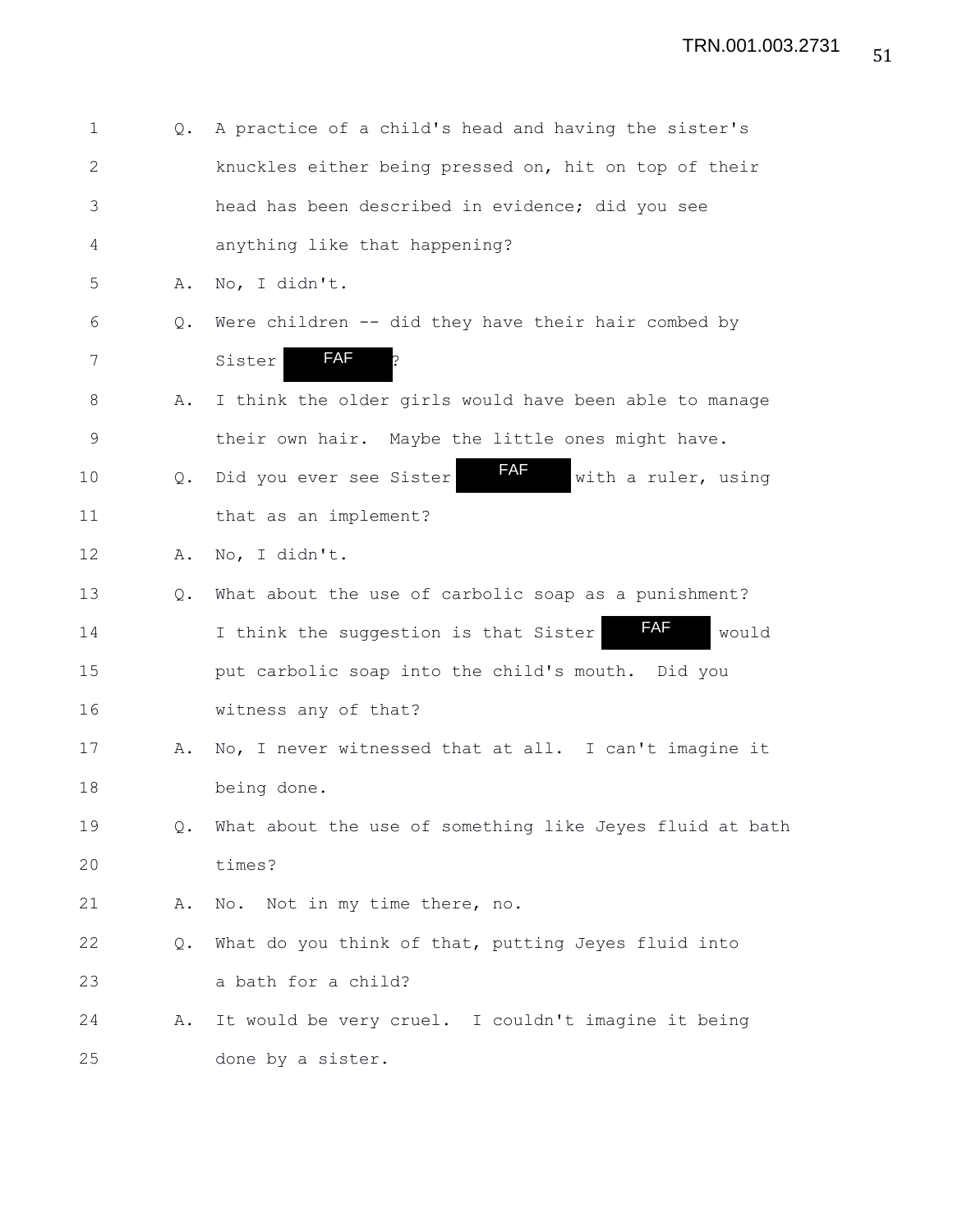1 Q. You do say that you never witnessed Sister 2 being affectionate to the children. 3 A. I never seen her hugging them or anything like that, no, 4 but she would be nice to them and ... 5 Q. What about yourself? Were you affectionate to children? 6 A. I listened to them and I was quite affectionate to the 7 little ones, but the bigger girls, no, not really. 8 Q. Did you ever hear Sister **FAF** praising a child? 9 A. No, I can't remember, no. 10 Q. What about just generally scolding a child? 11 A. She might have spoken to them crossly if they wouldn't 12 behave themselves or they didn't get their school 13 uniform on properly or something like that, but not in 14 my presence did she ever scold them or shout at them. 15 Q. You have mentioned earlier that the children didn't 16 require to be told very much to do things. Is that what 17 you're saying, that they were very obedient children? 18 A. They were good children. 19 Q. Well-behaved children? 20 A. As far as I could see, except for the incident in the 21 dining room. That was the only time I had any problem. 22 Q. If there has been a suggestion that children were 23 humiliated, demeaned in some way, criticised constantly, 24 that's just something that is not anything you witnessed 25 when you were there? FAF FAF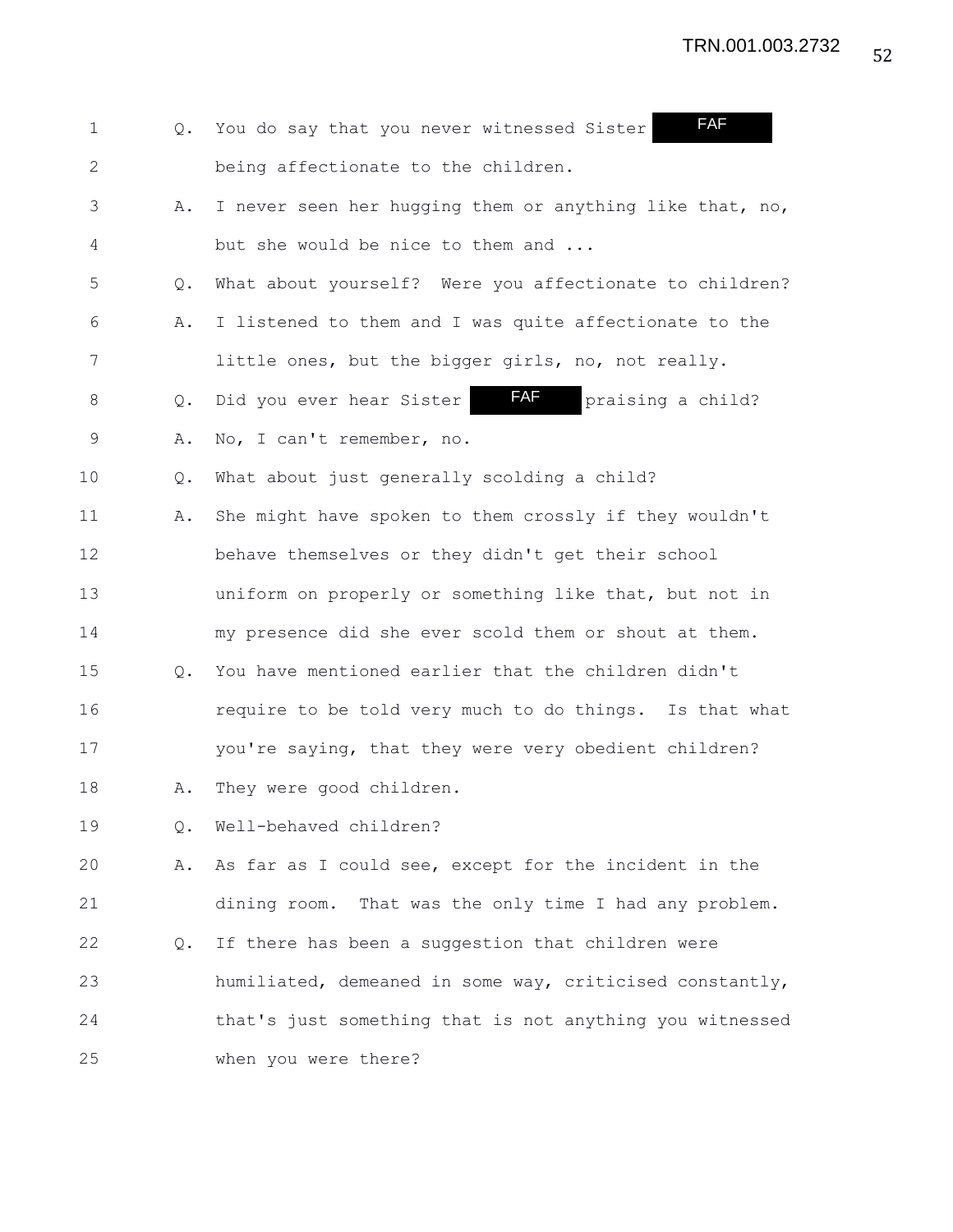53 TRN.001.003.2733

- 1 A. I didn't see anything like that and, if I did, I would 2 have reported it to the Superior.
- 3 Q. Well, sister, I have taken you fairly briefly through 4 the types of allegations that have been made, which 5 would relate to your own time there. I fully understand 6 your position, that you didn't witness any of this, but 7 if there were the sort of bed-wetting practices that 8 I've mentioned to you, the humiliation, the physical 9 beatings and the force-feeding, would you at that time 10 have seen that as being abuse?
- 11 A. I wouldn't say abuse at that time, but I would say it 12 was very cruel, and I would have told the Superior if 13 I'd seen it.

14 Q. If it's cruel, would it not be abuse?

15 A. I suppose it would, yes.

16 Q. Did you ever see FAJ who you've mentioned, 17 smack a child? FAJ

18 A. No. I thought she -- she used to talk to the older 19 girls, I used to see her talking with them, but I never 20 saw her raise her hand to them.

21  $Q.$  I've been focusing on Sister  $FAF$  because, 22 of course, it was she that you were working with, but 23 what about other nuns, did you see other nuns punishing 24 children? FAF

25 A. No, because we were all independent groups. I wouldn't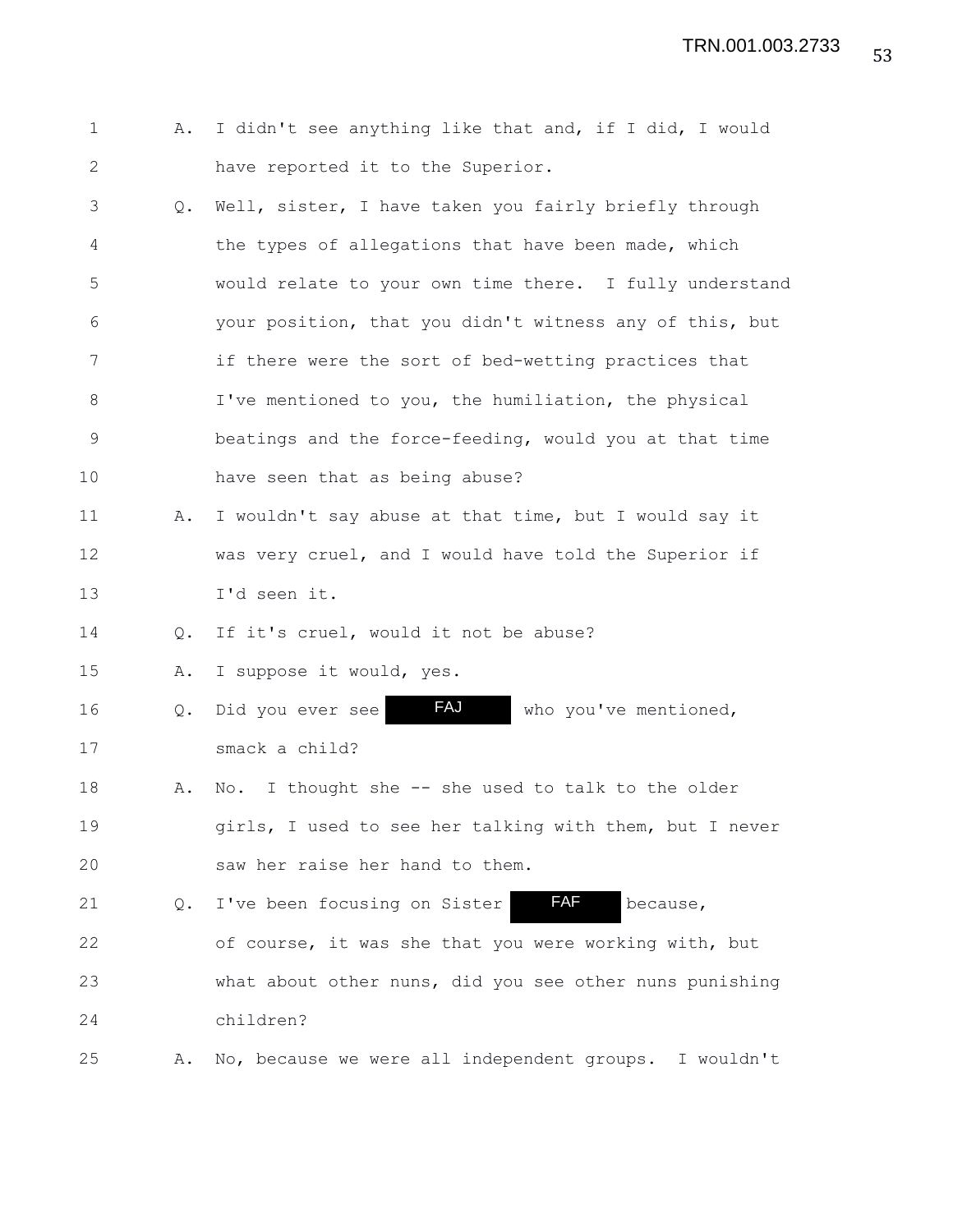| $\mathbf 1$    |               | be in their sitting rooms, I'd be in the sitting room       |
|----------------|---------------|-------------------------------------------------------------|
| $\overline{2}$ |               | <b>FAF</b><br>with the group I was sent to help Sister      |
| 3              |               | with.                                                       |
| 4              | Q.            | If we turn to paragraph 71 of your statement, there's       |
| 5              |               | reference -- there's a witness who says:                    |
| 6              |               | "There was never any nurturing. There was no love           |
| 7              |               | or genuine care. There was a coldness about your life."     |
| $8\,$          |               | Does that in any way, from your perspective, reflect        |
| $\mathsf 9$    |               | what life was like for children?                            |
| 10             | Α.            | I would say the sisters were very kind to the children      |
| 11             |               | and that. Was it a coldness in their life, you mean?        |
| 12             | $Q_{\bullet}$ | What he's saying is that there was no love, no genuine      |
| 13             |               | care, coldness about the life, he wasn't allowed to cry     |
| 14             |               | as that would make things worse.                            |
| 15             | Α.            | I would think any child would cry. Nobody would stop        |
| 16             |               | them from crying or being happy.                            |
| 17             | Q.            | Did you see children crying?                                |
| 18             | Α.            | I can't remember, really.                                   |
| 19             |               | Q. Can you remember if you went to comfort a child that was |
| 20             |               | crying?                                                     |
| 21             | Α.            | If I did see a child crying, I would give them a hug or     |
| 22             |               | ask them what was wrong, but I have no recollection.        |
| 23             | Q.            | You have no recollection of it?                             |
| 24             | Α.            | No.                                                         |
| 25             | Q.            | You left Nazareth House in Aberdeen, I think, in 1964;      |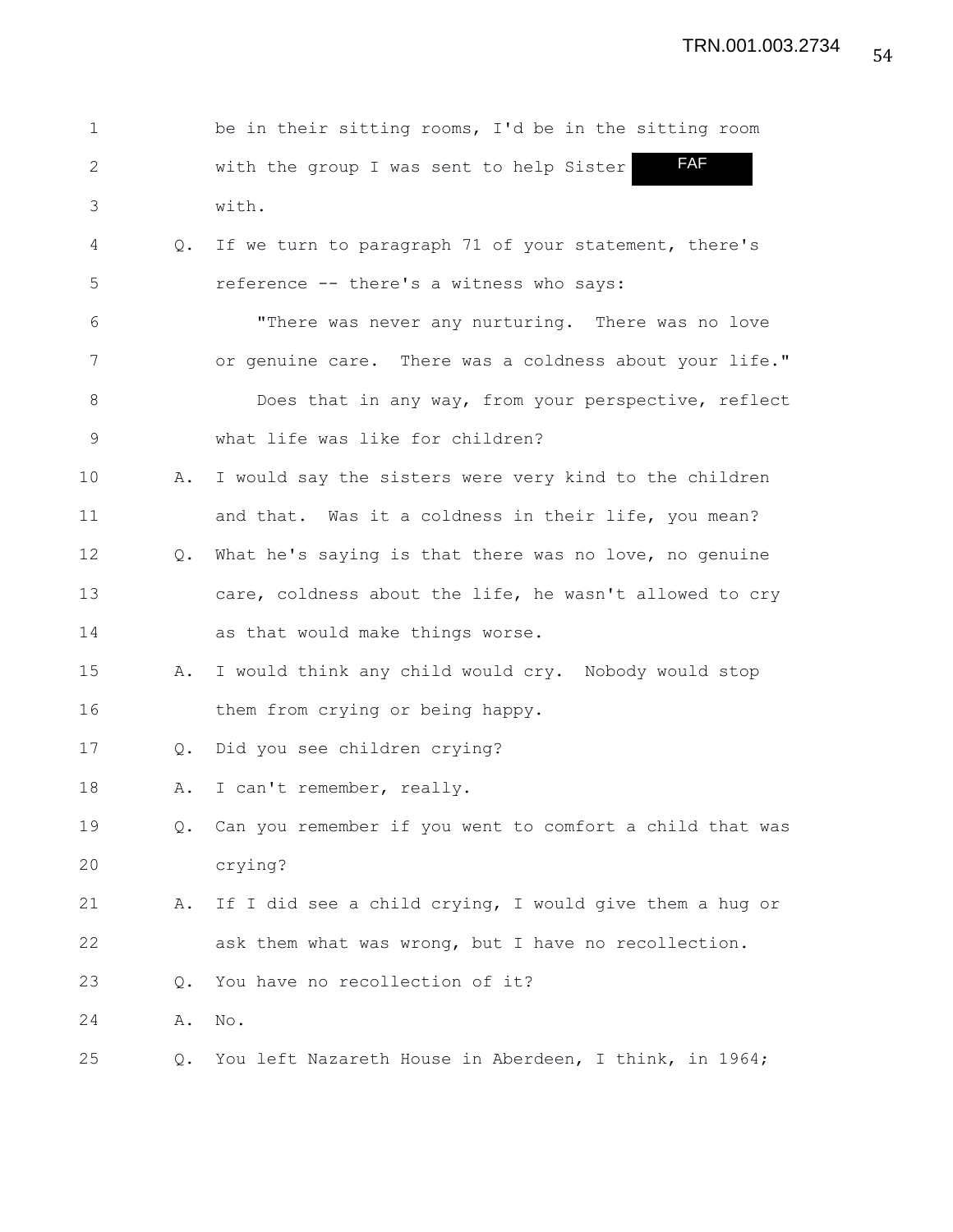| $\mathbf 1$ |               | is that correct?                                           |
|-------------|---------------|------------------------------------------------------------|
| 2           | Α.            | That's right, yes.                                         |
| 3           | $Q_{\bullet}$ | How much notice were you given that you were actually      |
| 4           |               | going to leave?                                            |
| 5           | Α.            | Usually a week's notice.                                   |
| 6           | Q.            | At that time you moved to where?                           |
| 7           | Α.            | I see on the statement I got word from Hammersmith.        |
| 8           |               | I went on to Lancaster and I was out collecting on the     |
| 9           |               | streets there.                                             |
| 10          | $Q_{\bullet}$ | Did you eventually move to Nazareth House in -- I think    |
| 11          |               | we refer to it as Lasswade, although sometimes it's        |
| 12          |               | referred to as Bonnyrigg?                                  |
| 13          | Α.            | Yes, I was in Hammersmith and then I was transferred to    |
| 14          |               | Lasswade.                                                  |
| 15          |               | Q. And I think you were in Lasswade, according to what you |
| 16          |               | tell us, in September 1967; is that right?                 |
| 17          | Α.            | Yes.                                                       |
| 18          | $Q_{\bullet}$ | And you left in March 1968?                                |
| 19          | Α.            | That's right.                                              |
| 20          | Q.            | So you were only there for about six months?               |
| 21          | Α.            | That's right, yes. I was on the collecting, out begging    |
| 22          |               | on the streets there again.                                |
| 23          | $Q_{\bullet}$ | Are you able to say why it was that you were in Aberdeen   |
| 24          |               | for just over a year, I think, and then Lasswade later     |
| 25          |               | on for only six months? What's the thinking behind         |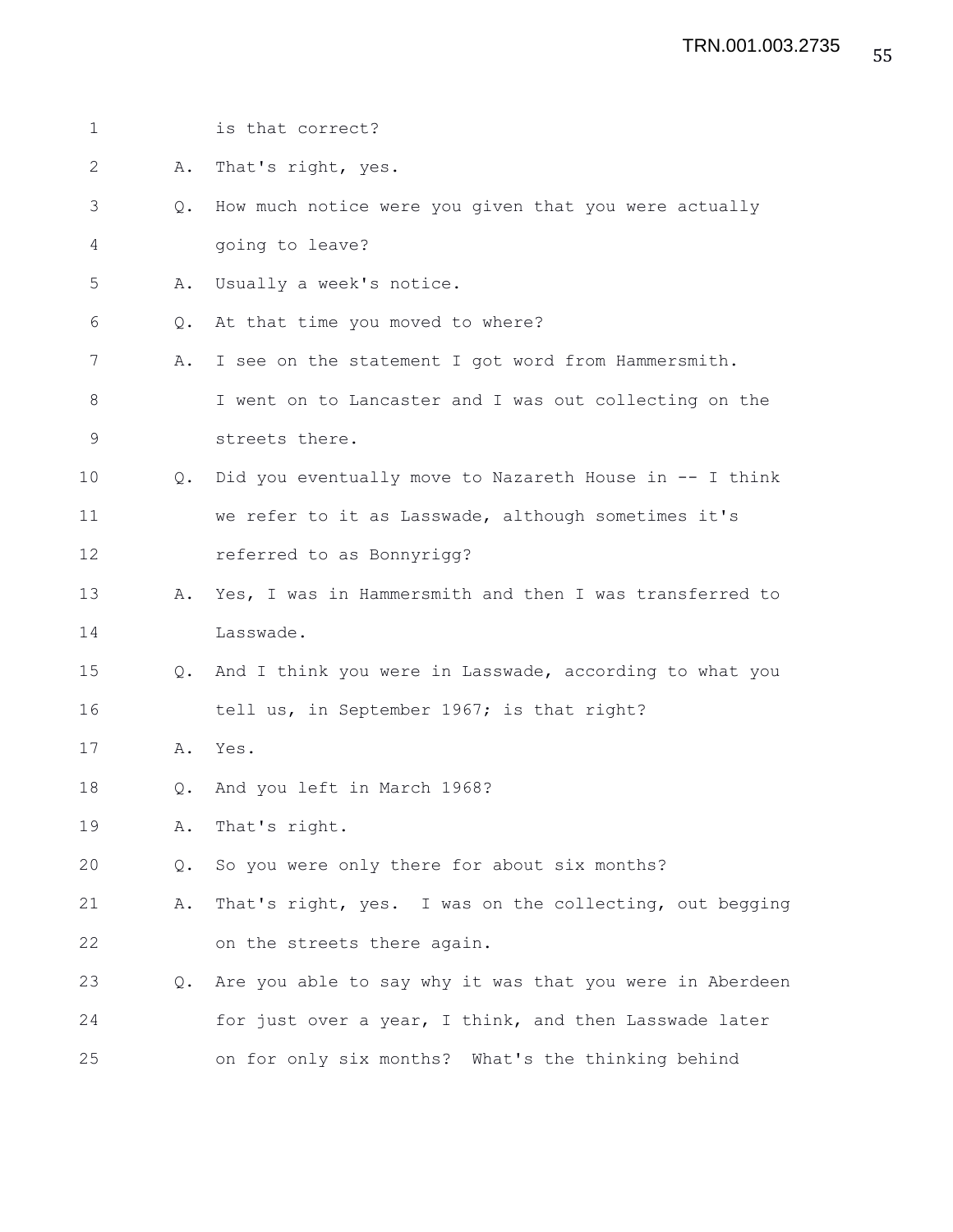| $\mathbf 1$ |               | spending so little time --                                   |
|-------------|---------------|--------------------------------------------------------------|
| 2           | Α.            | That was our life. We spent so many years or months in       |
| 3           |               | different houses to experience the work of the               |
| 4           |               | congregation and you just were told you were being           |
| 5           |               | changed and you just went and did as you were told.          |
| 6           | Q.            | Did you think that you had built up any sort of              |
| 7           |               | relationship with the children who were within your          |
| 8           |               | group in your care when you were in Aberdeen?                |
| 9           | Α.            | Not really. I knew that I wouldn't be there all my           |
| 10          |               | life, I knew that I would be moved on, and not having        |
| 11          |               | been fully involved with them, I wouldn't say I got          |
| 12          |               | attached to them or anything like that. I just did as        |
| 13          |               | I was told, move on.                                         |
| 14          | $Q_{\bullet}$ | So far as Nazareth House in Lasswade is concerned,           |
| 15          |               | can you just tell me a little bit about that? That was       |
| 16          |               | a smaller place; is that right?                              |
| 17          | Α.            | Yes.                                                         |
| 18          | Q.            | And you've mentioned collecting, but I think you also        |
| 19          |               | had responsibilities for children?                           |
| 20          | Α.            | No, I wouldn't be too much involved with them. I would       |
| 21          |               | get them up in the morning with the other sister and see     |
| 22          |               | to their breakfast, and then I would get myself to Mass      |
| 23          |               | and get ready and go out. I'd be out all day.                |
| 24          |               | Q. Can I ask you again a little bit about the set-up.<br>Was |
| 25          |               | it another group type of set-up that you had in              |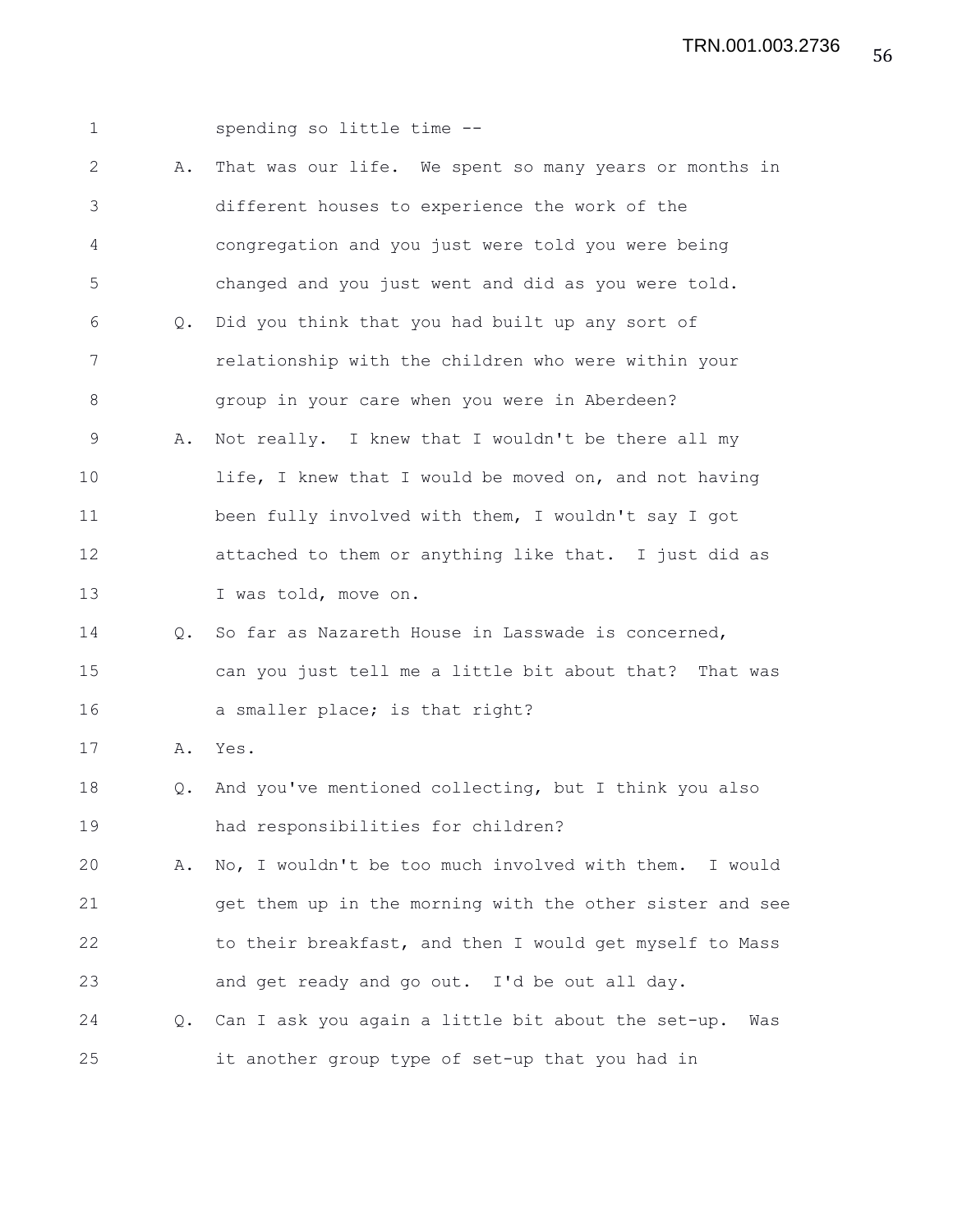1 Lasswade?

- 2 A. Yes. I think there were two three or four groups -- 3 they were mixed groups there.
- 4 Q. Were you attached to a particular group and a particular 5 sister?
- 6 A. Sister LFJ. I used to kind of work in with her, then 7 she would look after the place while I was out at the 8 collecting. I would come back in in the evenings, 9 I would have my prayers and my meal to get, and some 10 evenings I might go over to the dining room, see the 11 children, and another time I would sit in with them when 12 sister would have a break or the other sisters needed 13 somebody to replace them.
- 14 Q. So just to be clear about the group sizes then, how many 15 were in the group that Sister **LFU** had? LFJ
- 16 A. They'd be more than 20 maybe in each group. I really 17 can't remember.
- 18 Q. Did you say a moment ago there were three groups?
- 19 A. As far as I can remember, yes.
- 20 Q. Were the three groups based in the same building or were 21 there different --
- 22 A. There were three of us in the house and I think there 23 were children over in another building near the road. 24 But I didn't know them -- like, I knew the sisters there 25 but I wasn't involved over there because my job was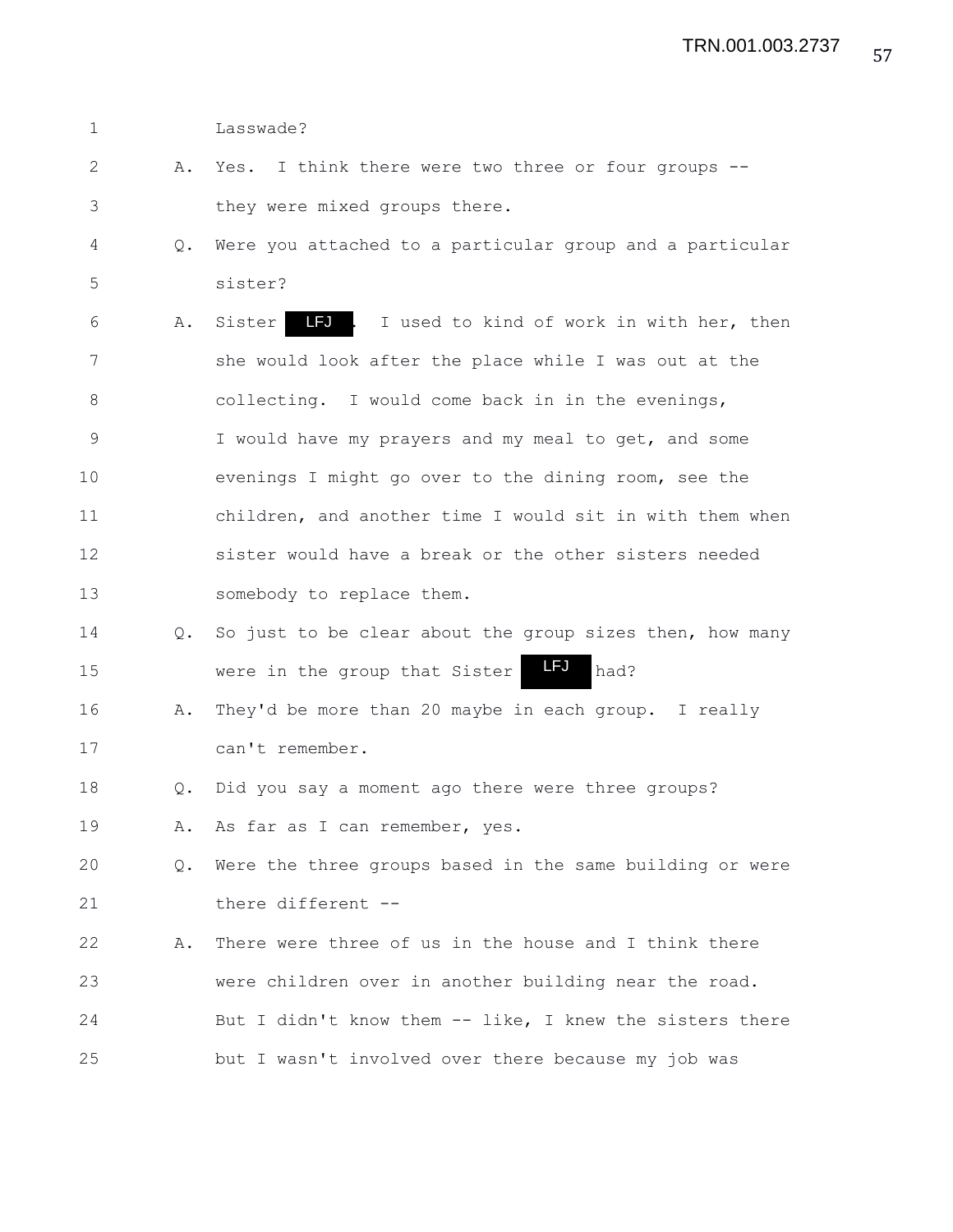1 collecting, really. 2 Q. Just to get an understanding of the numbers when you 3 went there, sister, we'll go back to that document at 4 NAZ.001.001.0265. 5 Again, if we look to the top, we can see that 6 Lasswade here -- if we look for "Edinburgh" on the far 7 right. If we move down to the bottom, towards the date 8 1967, can we see, for 1967 into 1968, according to this, 9 there were perhaps 24 to 30 girls, but there were also 10 49 to 56 boys; do you see that? 11 A. Yes. 12 Q. Indeed we see there were quite a lot of babies in 13 Lasswade. 14 A. There were none in the department I was in. No babies 15 at all. They would have been in Holycote, the house 16 near the road, yes. 17 Q. Although, as I think you've indicated, sister, your main 18 iob was collecting, you did have some responsibilities 19 for the children; is that right? 20 A. Yes. 21 Q. Again, did you receive any training when you went to 22 Lasswade, either before or when you got there? 23 A. No, I didn't. 24 Q. Were you given any information about the background to 25 any of the children that --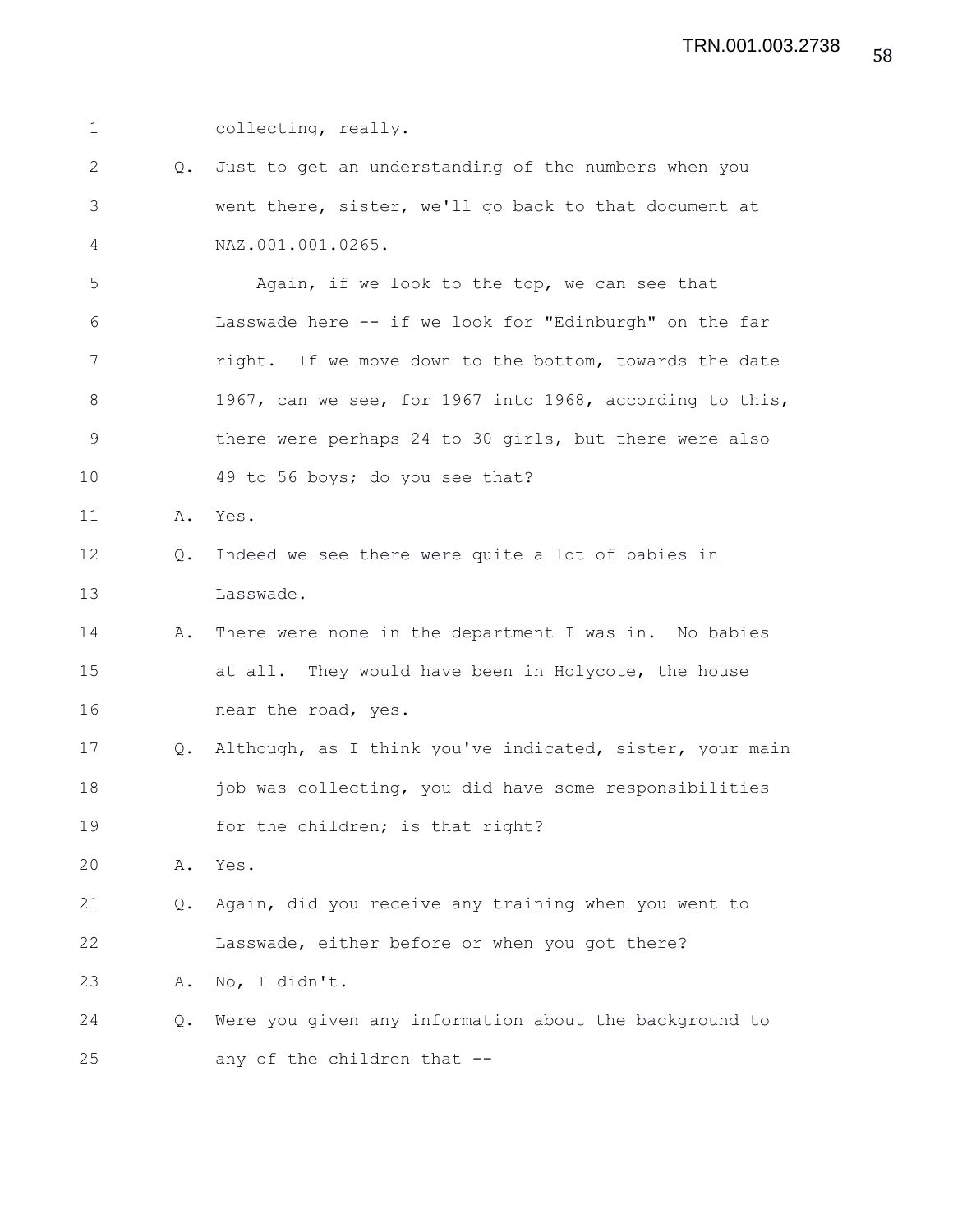1 A. No, no.

2 Q. One task you tell us that you did have was walking the 3 children to school; is that right?

4 A. Yes, myself and another sister. We had to -- because 5 the people on the road going to the school complained 6 about their behaviour. The children were ringing door 7 bells and emptying dustbins, so we went every morning, 8 one sister at the head of the group and one at the back, 9 and we got them into the schoolyard and spoke to the 10 headmaster.

11 Q. I think you've indicated that the children in Aberdeen 12 seem to have been well-behaved children. Was this 13 a different situation then, the children seemed to be 14 indulging in some misbehaviour?

15 A. The children in Aberdeen got the bus outside the front 16 door, so I wouldn't know in what way they behaved on the 17 bus or anything like that. We didn't go with them. But 18 these children were only youngsters, like other 19 children, and would play up going along the road. 20 Q. This wasn't an approved school unlike Aberdeen? 21 A. No, it was just ordinary children, whatever their 22 circumstances was, I really don't know. 23 Q. And the age range for the children in the group in

24 Sister Lides group when you were there, can you help 25 me with that?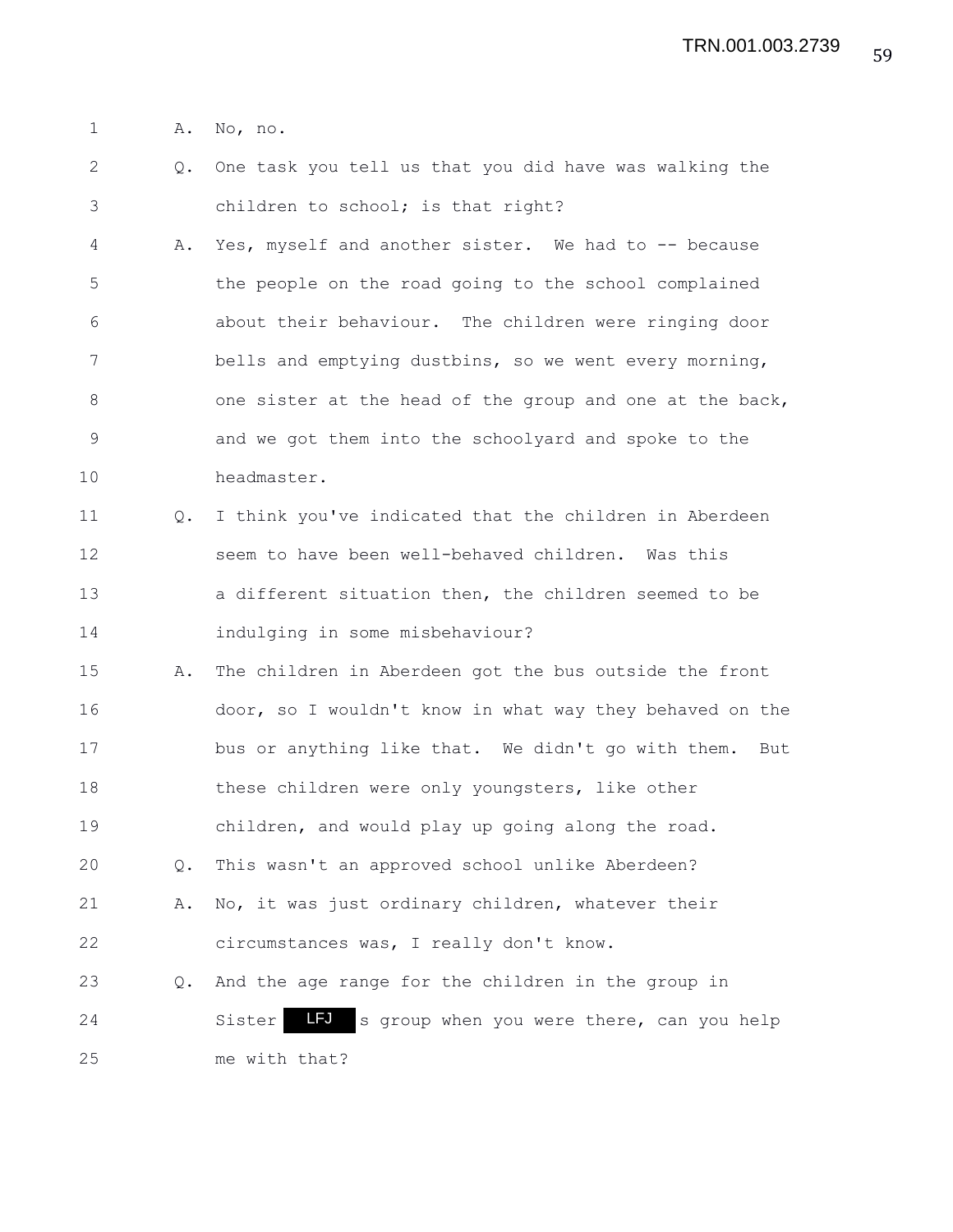| $\mathbf 1$  | Α.            | I know there were a few small ones, but their ages             |
|--------------|---------------|----------------------------------------------------------------|
| $\mathbf{2}$ |               | I wouldn't remember. They were mixed, all school age.          |
| 3            | Q.            | This were boys and girls in the group?                         |
| 4            | Α.            | Yes.                                                           |
| 5            | Q.            | Were there families within the group?                          |
| 6            | Α.            | I can't remember that, no. I was mostly out, as you            |
| 7            |               | know.                                                          |
| 8            | Q.            | The other nuns who were there at that time, can you            |
| 9            |               | remember their names?                                          |
| 10           | Α.            | <b>LFJ</b><br>There was Sister<br>Sister Patrick Joseph, who's |
| 11           |               | LFD came. That's all I can<br>deceased, and Sister             |
| 12           |               | remember of them.                                              |
| 13           | $Q_{\bullet}$ | What about the sleeping arrangements? Can you remember         |
| 14           |               | what the sleeping arrangements were at Lasswade for your       |
| 15           |               | group?                                                         |
| 16           | Α.            | I would imagine there were three or four in rooms.             |
| 17           |               | I really cannot recall the set-up. I would say there           |
| 18           |               | was no more than three or four in each room or                 |
| 19           |               | dormitory, whatever they called them.                          |
| 20           | $Q_{\bullet}$ | Again, just looking at some aspects of the routine and         |
| 21           |               | what happened. For example birthdays, do you have any          |
| 22           |               | recollection if anything happened on a birthday?               |
| 23           | Α.            | I don't really, no.<br>$N \circ$ .                             |
| 24           | Q.            | You were there for one Christmas; is that correct?             |
| 25           | Α.            | I went there in  I can't remember when I went there            |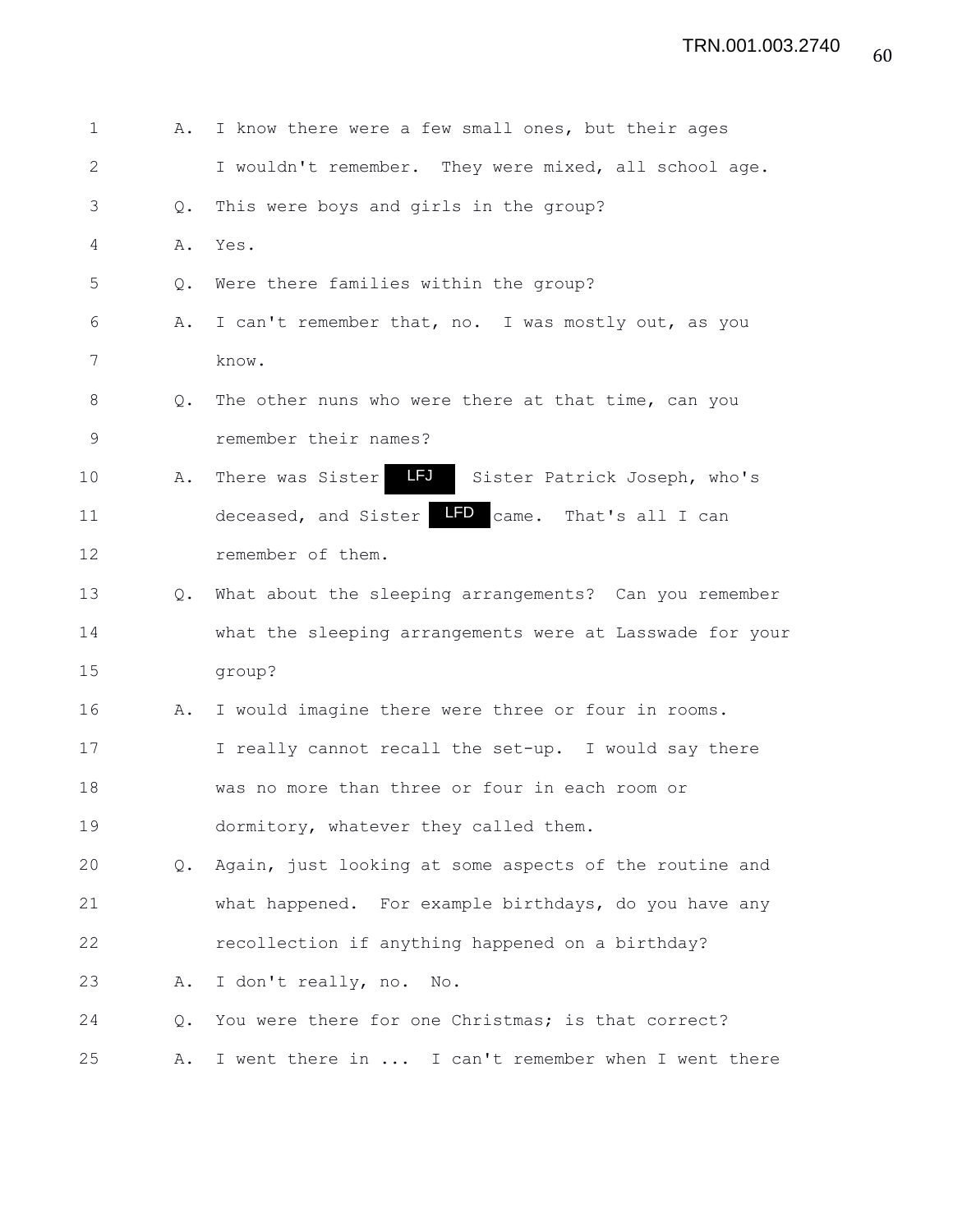| 1           |               | now. It's gone out of my head.                          |
|-------------|---------------|---------------------------------------------------------|
| 2           | Q.            | I'm looking at paragraph 92 of your statement.          |
| 3           | Α.            | I went in September there, I think. Yes, I would have   |
| 4           |               | had a Christmas there, yes.                             |
| 5           | Q.            | Do you remember how Christmas was celebrated?           |
| 6           | Α.            | I would think they had a good Christmas, toys. I do     |
| 7           |               | know a lot of firms in Lasswade would have come in with |
| 8           |               | gifts for the children and we would put them round the  |
| $\mathsf 9$ |               | beds and whatever for Santa Claus.                      |
| 10          | Q.            | So do you remember that happening?                      |
| 11          | Α.            | I remember that, putting them round myself, yes, with   |
| 12          |               | sister, yes. I can't remember birthdays again.          |
| 13          |               | Christmas was well enjoyed there.                       |
| 14          | Q.            | Again, can I ask you about keeping records. Did you     |
| 15          |               | yourself keep any records?                              |
| 16          | Α.            | No.                                                     |
| 17          | $Q_{\bullet}$ | Do you know if records were kept particularly for the   |
| 18          |               | children in your group?                                 |
| 19          | Α.            | No, I would think the senior sister there would have    |
| 20          |               | done all that.                                          |
| 21          | Q.            | Again in connection with discipline, just so I can be   |
| 22          |               | clear, were you given any advice as to how children     |
| 23          |               | ought to be disciplined?                                |
| 24          | Α.            | $\mathrm{No}$ .                                         |
| 25          | Q.            | So what did you do if a child misbehaved?               |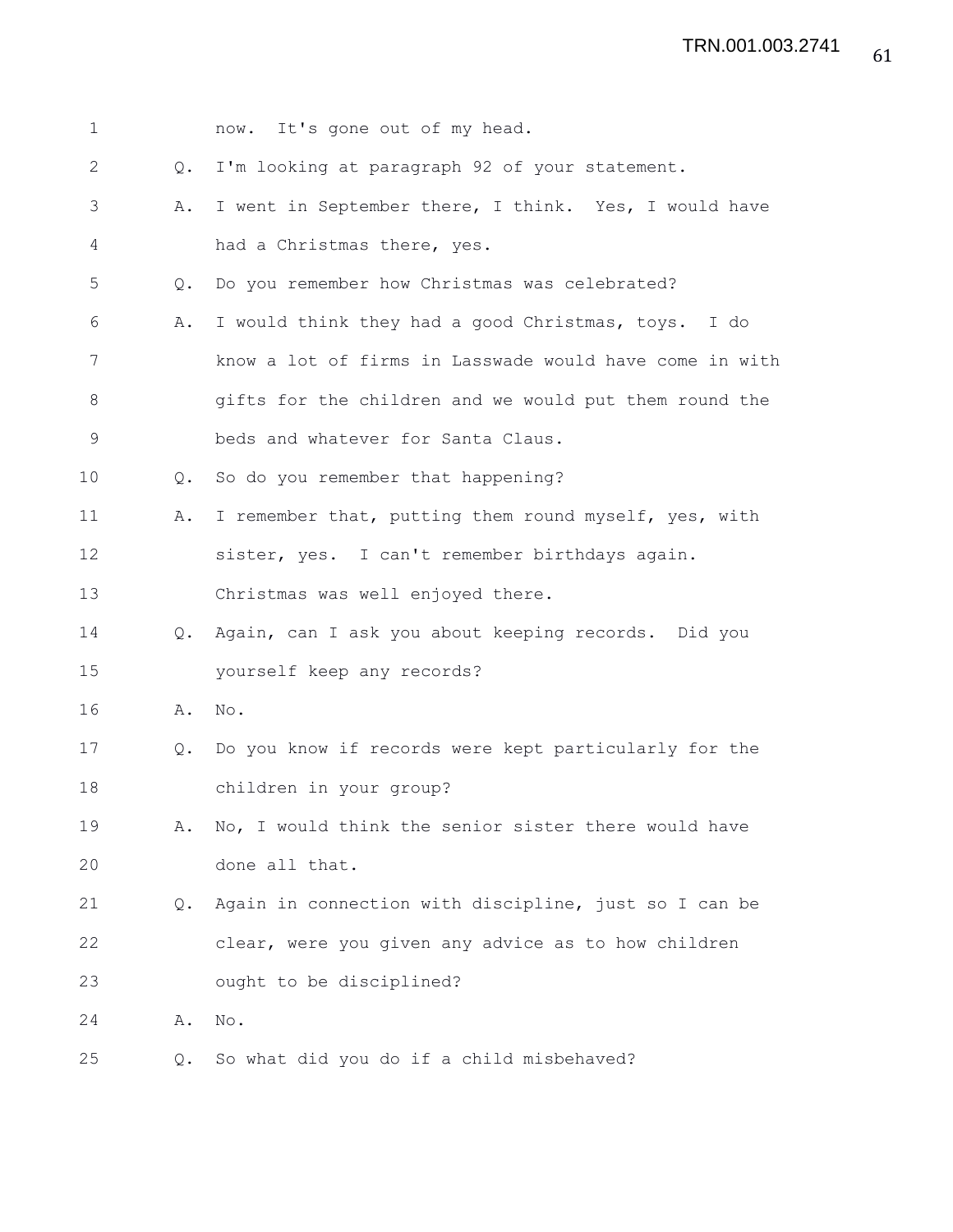| $\mathbf 1$  | Α.            | I wasn't there all the time with them. I would speak to                     |
|--------------|---------------|-----------------------------------------------------------------------------|
| $\mathbf{2}$ |               | <b>LFJ</b><br>would, I suppose, correct them.<br>them and Sister            |
| 3            |               | But I've never seen any slapping or abuse there. None                       |
| 4            |               | whatsoever.                                                                 |
| 5            | Q.            | But were there any punishments?                                             |
| 6            | Α.            | Not that I remember.                                                        |
| 7            | Q.            | For example, depriving a child of pocket money or some                      |
| 8            |               | event? Did that happen so far as you can remember?                          |
| 9            | Α.            | I didn't have anything to do with the pocket money.<br>$\mathbb{N} \circ$ . |
| 10           |               | The sister would give out the money, but I can't recall                     |
| 11           |               | anything like that.                                                         |
| 12           | $Q_{\bullet}$ | I should have asked you this about Aberdeen: did you                        |
| 13           |               | know if there was a punishment book kept for Aberdeen                       |
| 14           |               | where punishments might be recorded?                                        |
| 15           | Α.            | I don't know anything about it, no.                                         |
| 16           | Q.            | Similarly for Lasswade then, you don't know anything                        |
| 17           |               | about that?                                                                 |
| 18           | Α.            | No.                                                                         |
| 19           | Q.            | Just looking at discipline and punishment, again you do                     |
| 20           |               | remember one particular event that you tell us about                        |
| 21           |               | LFJ<br>when you were woken up by Sister<br>and children had                 |
| 22           |               | been up to mischief; is that right?                                         |
| 23           | Α.            | They had run away in the night and the police had them                      |
| 24           |               | in the parlour downstairs. She came to me and said that                     |
| 25           |               | she had a few children down in the parlour with the                         |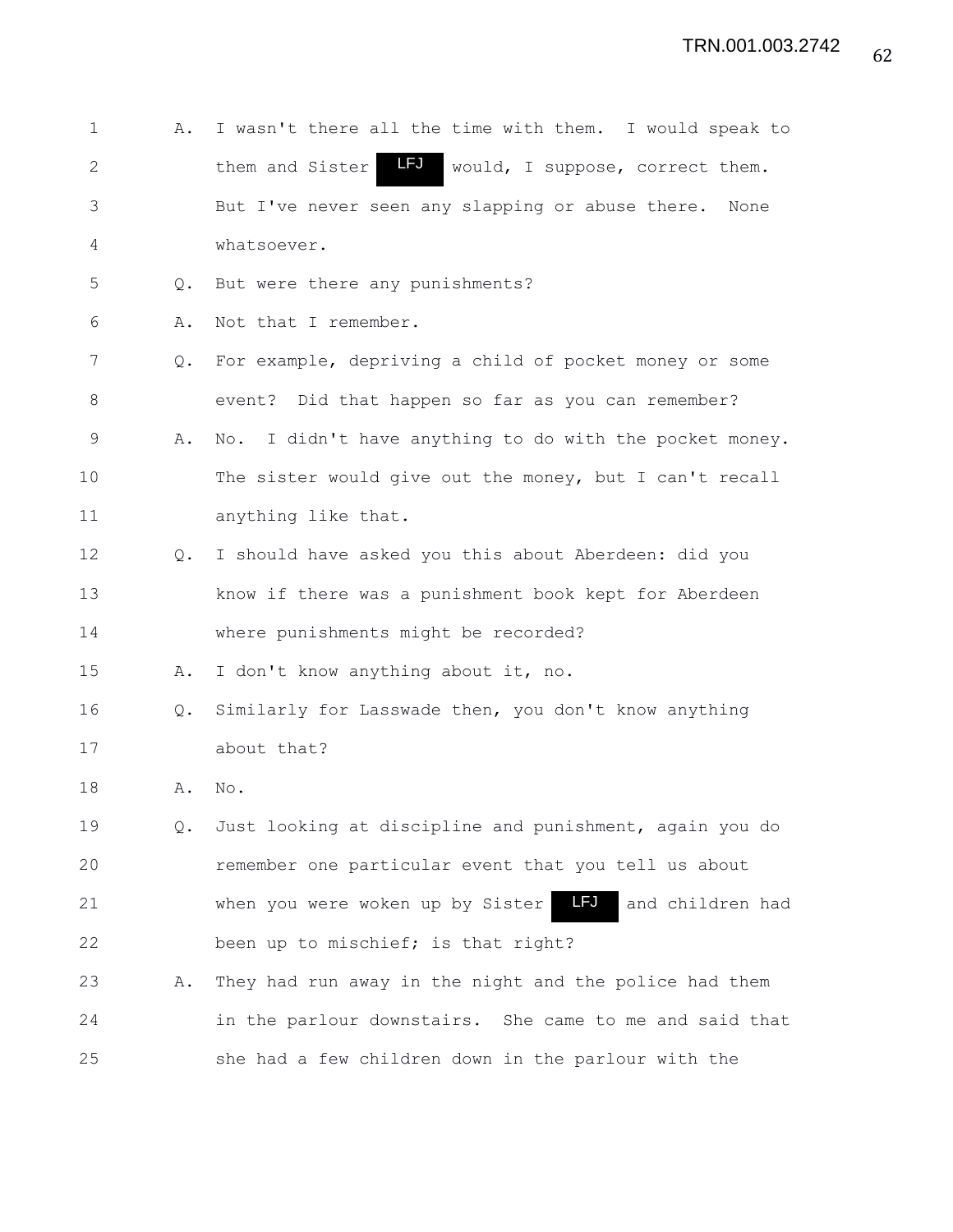| $\mathbf 1$  |               | police and there was one missing of the group near my    |
|--------------|---------------|----------------------------------------------------------|
| $\mathbf{2}$ |               | bedroom where I slept. I had to sleep there because      |
| 3            |               | there wasn't accommodation in the convent for me. There  |
| 4            |               | was only the one out of my place and the police spoke to |
| 5            |               | them and that was it.                                    |
| 6            | Q.            | So they had run away from the home?                      |
| 7            | Α.            | Yes, during the night they went out, yes.                |
| 8            | $Q_{\bullet}$ | What ages were they? Can you remember?                   |
| $\mathsf 9$  | Α.            | Oh, I'd say the lad would be 10 or 11. I don't know      |
| 10           |               | what the other children were.                            |
| 11           | Q.            | How many children had run away?                          |
| 12           | Α.            | It might be three or four of them.                       |
| 13           | Q.            | Do you know why they ran away?                           |
| 14           | Α.            | No. I suppose the chance just to get away and cause      |
| 15           |               | a bit of a problem. I don't really know.                 |
| 16           | Q.            | Did children run away when you were in Aberdeen?         |
| 17           | Α.            | They did quite a few times, yes.                         |
| 18           | Q.            | Was that something that was spoken about by the nuns,    |
| 19           |               | because clearly it's a matter of concern if children are |
| 20           |               | running away from that sort of establishment? Was it     |
| 21           |               | discussed?                                               |
| 22           | Α.            | We didn't discuss it as a community because what         |
| 23           |               | happened in each department was kept in the department.  |
| 24           |               | But the Superior would have been notified and she        |
| 25           |               | FAF<br>herself would have gone out with Sister<br>and    |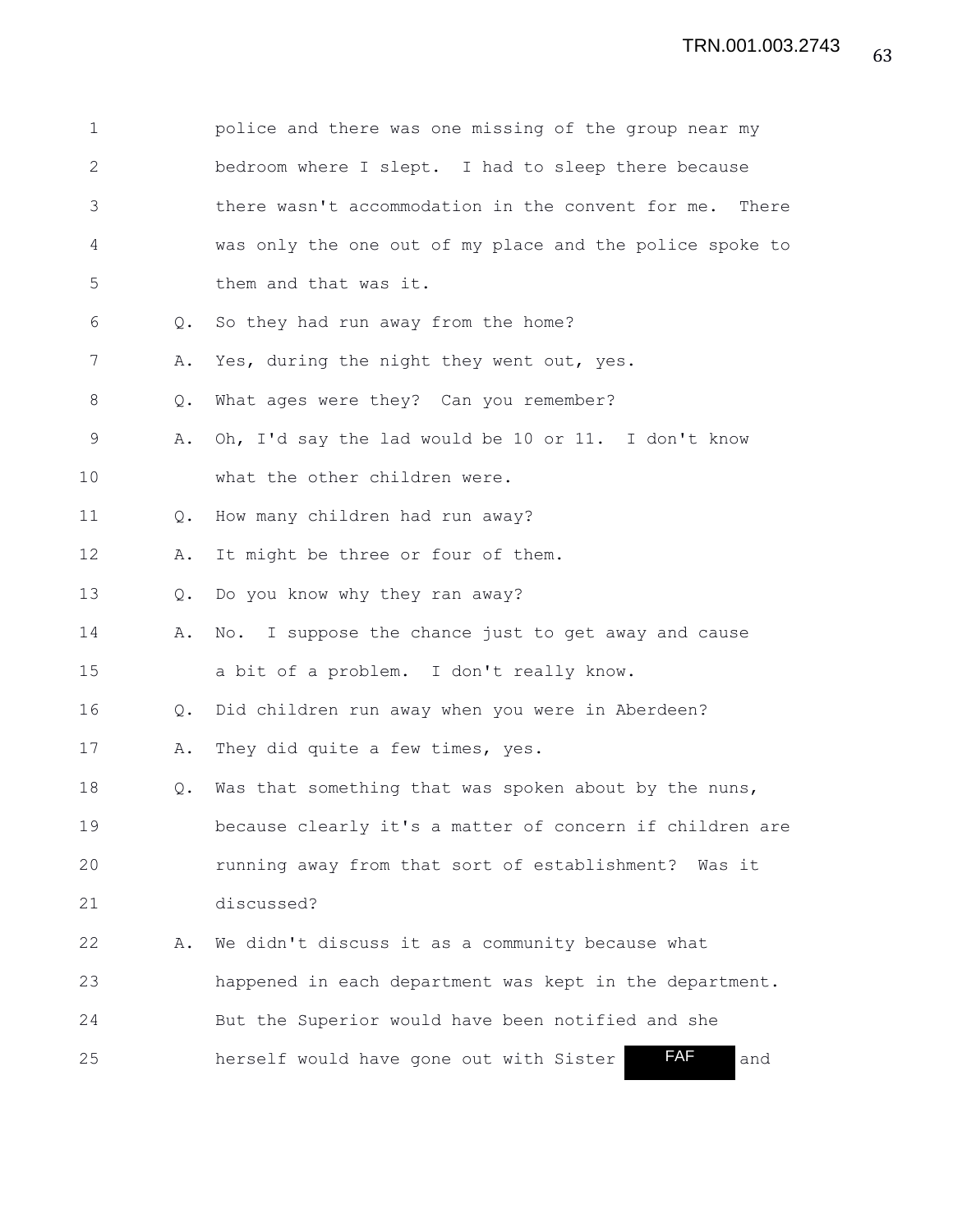| $\mathbf 1$  |               | the driver to pick them up from the police station or     |
|--------------|---------------|-----------------------------------------------------------|
| $\mathbf{2}$ |               | they'd be there waiting for them when they came in.       |
| 3            |               | I wouldn't be involved in their homecoming or anything    |
| 4            |               | like that.                                                |
| 5            | Q.            | What punishment would children, whether it be in          |
| 6            |               | Aberdeen or Lasswade, get for running away?               |
| 7            | Α.            | I would have presumed they got a good talking-to, but     |
| $\,8\,$      |               | other than that, I don't -- I wasn't involved in          |
| $\mathsf 9$  |               | anything in that respect.                                 |
| 10           | Q.            | So you never saw what --                                  |
| 11           | Α.            | I never saw it, no.                                       |
| 12           | Q.            | You also tell us about an occasion when children went     |
| 13           |               | into a neighbouring golf course.                          |
| 14           | Α.            | That was at the side of Lasswade house. They used<br>Yes. |
| 15           |               | to go through the hedge there and fill up all the holes   |
| 16           |               | for the golf and maybe take some golf balls with them,    |
| 17           |               | and the people would report them, and the police would    |
| 18           |               | come in and get the children in the room and have a good  |
| 19           |               | talk to them.                                             |
| 20           | $Q_{\bullet}$ | What about the home itself? What punishment would be      |
| 21           |               | given to children who did that sort of thing?             |
| 22           | Α.            | I would think they would have got a good talking-to from  |
| 23           |               | the sisters. Again, I wouldn't be present for any of      |
| 24           |               | that because I was out most of the time.                  |
| 25           |               | MR MacAULAY: My Lady, it's coming up for 11.30. I haven't |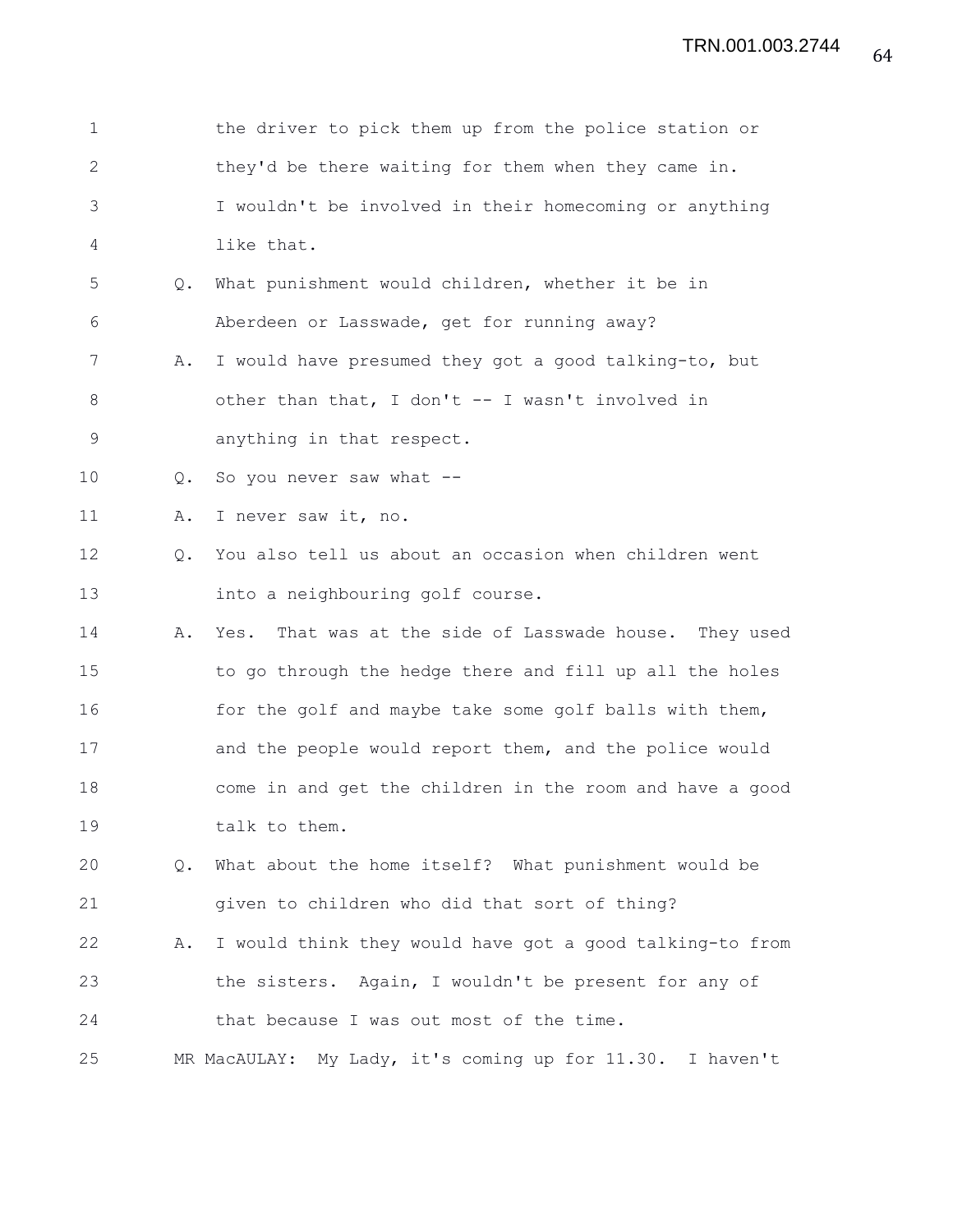| $\mathbf 1$ |    | far to go with the sister, but it might be time.               |
|-------------|----|----------------------------------------------------------------|
| 2           |    | Sister, we always have a break in the middle of<br>LADY SMITH: |
| 3           |    | the morning for everybody's benefit, including                 |
| 4           |    | particularly the stenographers, who we give a break to         |
| 5           |    | after an hour and a half. We'll take the coffee break          |
| 6           |    | now and come back shortly.                                     |
| 7           |    | (11.28 am)                                                     |
| $8\,$       |    | (A short break)                                                |
| 9           |    | (11.45 am)                                                     |
| 10          |    | MR MacAULAY: Sister, I just want to put some allegations to    |
| 11          |    | you that have been made in the evidence in this case           |
| 12          |    | about Lasswade and just see whether or not any of this         |
| 13          |    | chimes with yourself.                                          |
| 14          |    | It has been suggested in evidence that bed-wetters             |
| 15          |    | would be lined up in the corridor during the night and         |
| 16          |    | given cold showers. Does that ring any bells with you?         |
| 17          | Α. | No, I wouldn't be up in the night anyway and no child          |
| 18          |    | ever told me that.                                             |
| 19          | Q. | And they would be ridiculed and sheets put on their            |
| 20          |    | heads and standing in a corner?                                |
| 21          | Α. | I didn't see anything like that and I never heard it was       |
| 22          |    | either.                                                        |
| 23          | Q. | There was also a suggestion that there was daily               |
| 24          |    | punching, kicking, pulling hair?                               |
| 25          | Α. | No, not in my time. I wouldn't have been in during the         |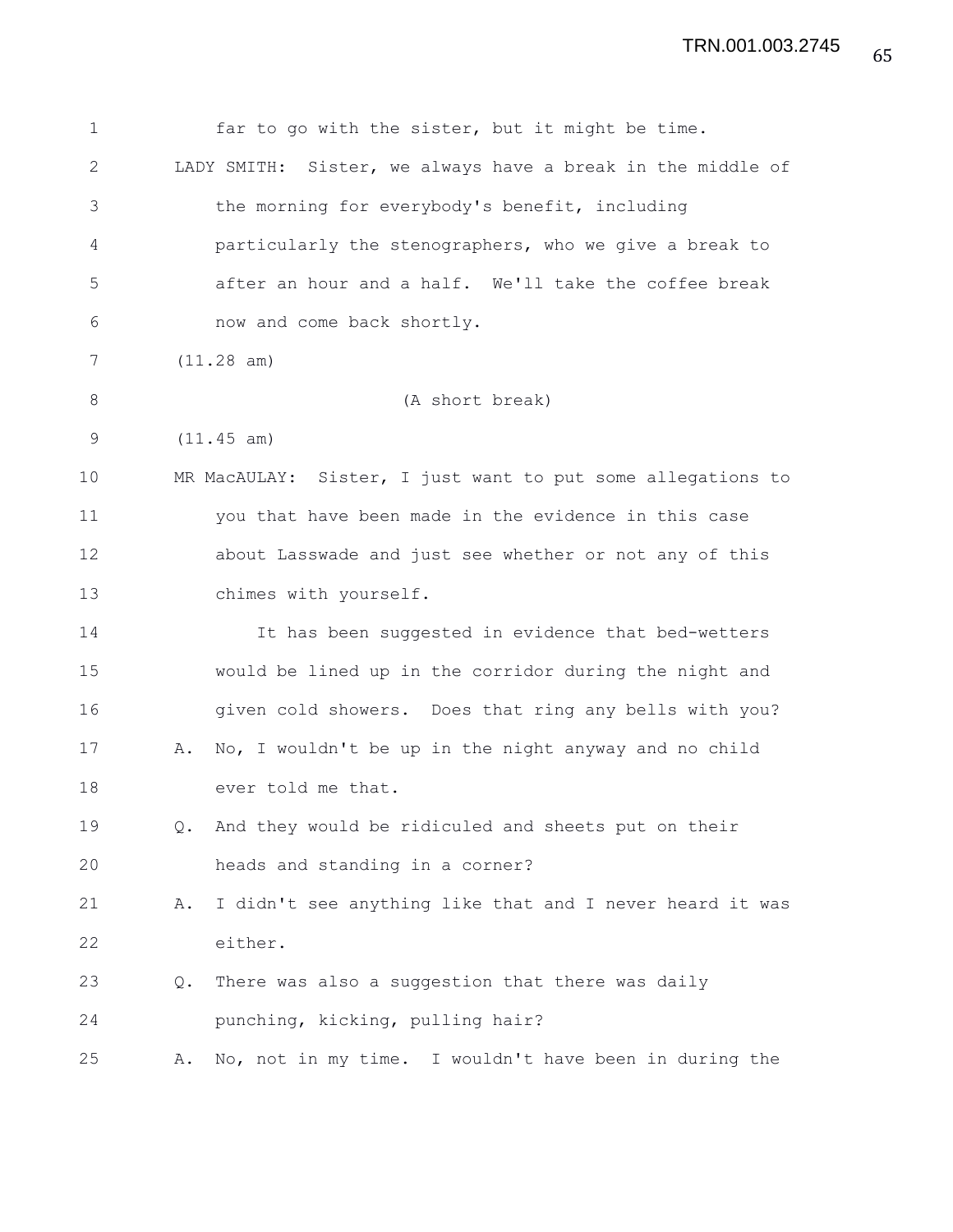| $\mathbf 1$  |               | day, but I've never heard a child complain -- or they     |
|--------------|---------------|-----------------------------------------------------------|
| $\mathbf{2}$ |               | didn't come to me if that was going on.                   |
| 3            | Q.            | LFJ<br>Did Sister<br>have a cane?                         |
| 4            | Α.            | Not as far as I can remember. She was a tiny little       |
| 5            |               | person, a very kind little soul. I never saw her with     |
| 6            |               | any canes.                                                |
| 7            | $Q_{\bullet}$ | It has been suggested that she hit children on the back   |
| 8            |               | of the legs with a cane; did you ever see that?           |
| 9            | Α.            | No, I didn't.                                             |
| 10           | $Q_{\bullet}$ | Was there a practice in your time of children being made  |
| 11           |               | to kneel in a group in a corridor facing the wall?        |
| 12           | Α.            | No, not in my time.                                       |
| 13           | $Q_{\bullet}$ | What about children being made to eat their food; did     |
| 14           |               | you see anything of that?                                 |
| 15           | Α.            | No.                                                       |
| 16           | Q.            | Were you present at mealtimes?                            |
| 17           | Α.            | Not at every meal, no. I never saw anybody being          |
| 18           |               | force-fed or made to eat a meal if they didn't want it.   |
| 19           |               | Q. Again, sister, if these allegations were true and took |
| 20           |               | place at that time in the 1960s, would you consider       |
| 21           |               | these to constitute abuse?                                |
| 22           | Α.            | Yes, I would. Again, I would use the word "cruel"         |
| 23           |               | because abuse wasn't out in my time. I would think it     |
| 24           |               | was very cruel and I'm sorry for any child that had to    |
| 25           |               | go through this if they did, if they say they did.        |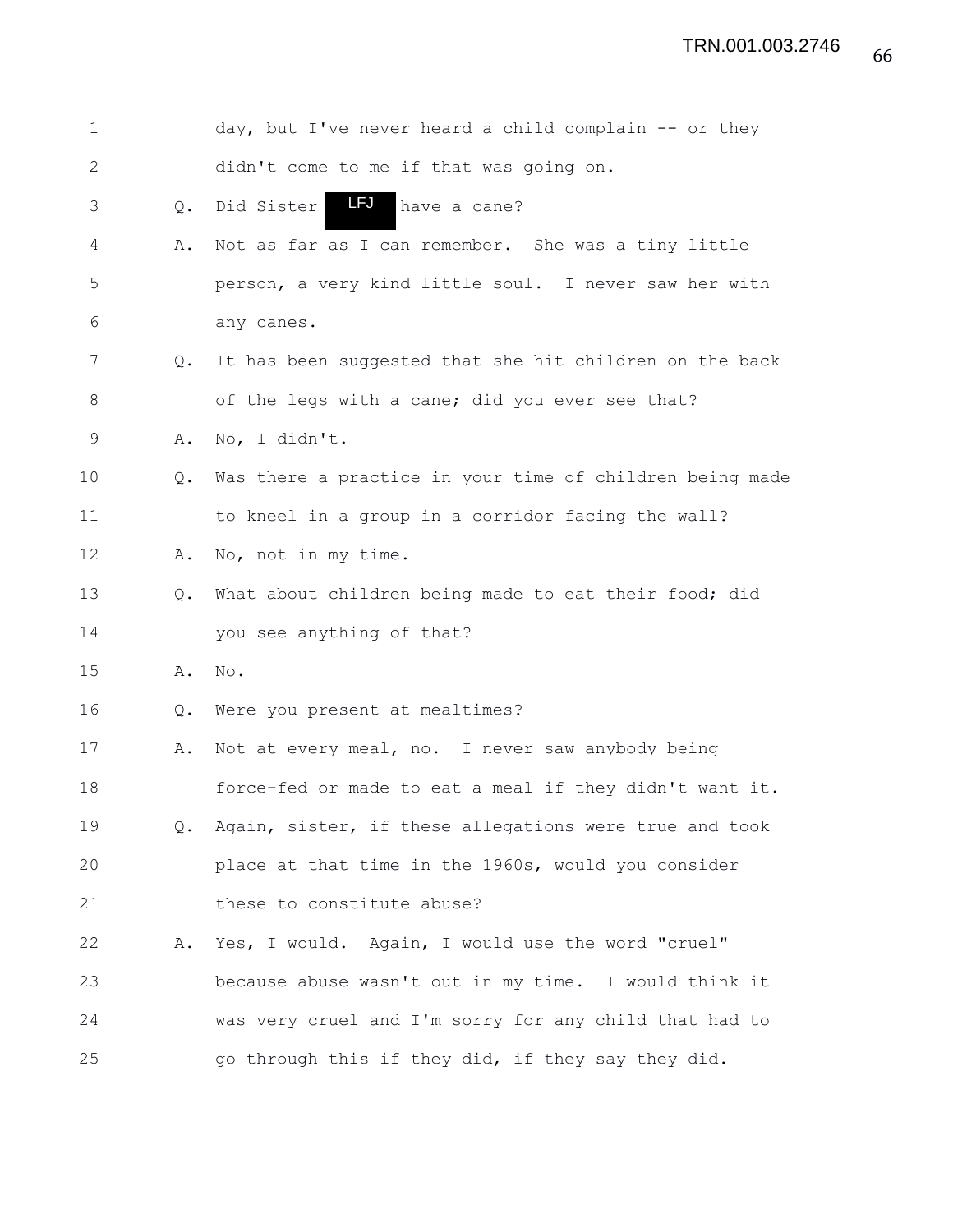1 Q. Of course, as you say in your statement, there's never 2 been a complaint against you, and that is the case, 3 isn't it? 4 A. Yes. 5 Q. If we turn back to your statement then, sister, at 6 paragraph 107, and your closing thoughts. What you say 7 there is: 8 "I think the people who are making allegations might 9 have a chip on their shoulder about being in a care home 10 and not being with their own families. Maybe that's 11 affected their lives since." 12 I wonder, can you explain what you mean, what your 13 thinking is there? 14 A. I would say that it affected their lives and that they 15 resented -- more than a chip on their shoulder, resented 16 being in care. It was cruel for them to be away from 17 their families and they must have felt that, being away 18 from their parents. 19 Q. Do you think if a child has a happy and positive 20 experience in care that the child would then resent 21 having been in care? 22 A. I think they would because of not being with the father 23 and mother. That would be cruel enough for them. 24 Q. So even if they were well looked after and cared for, 25 you still believe they could have a resentment towards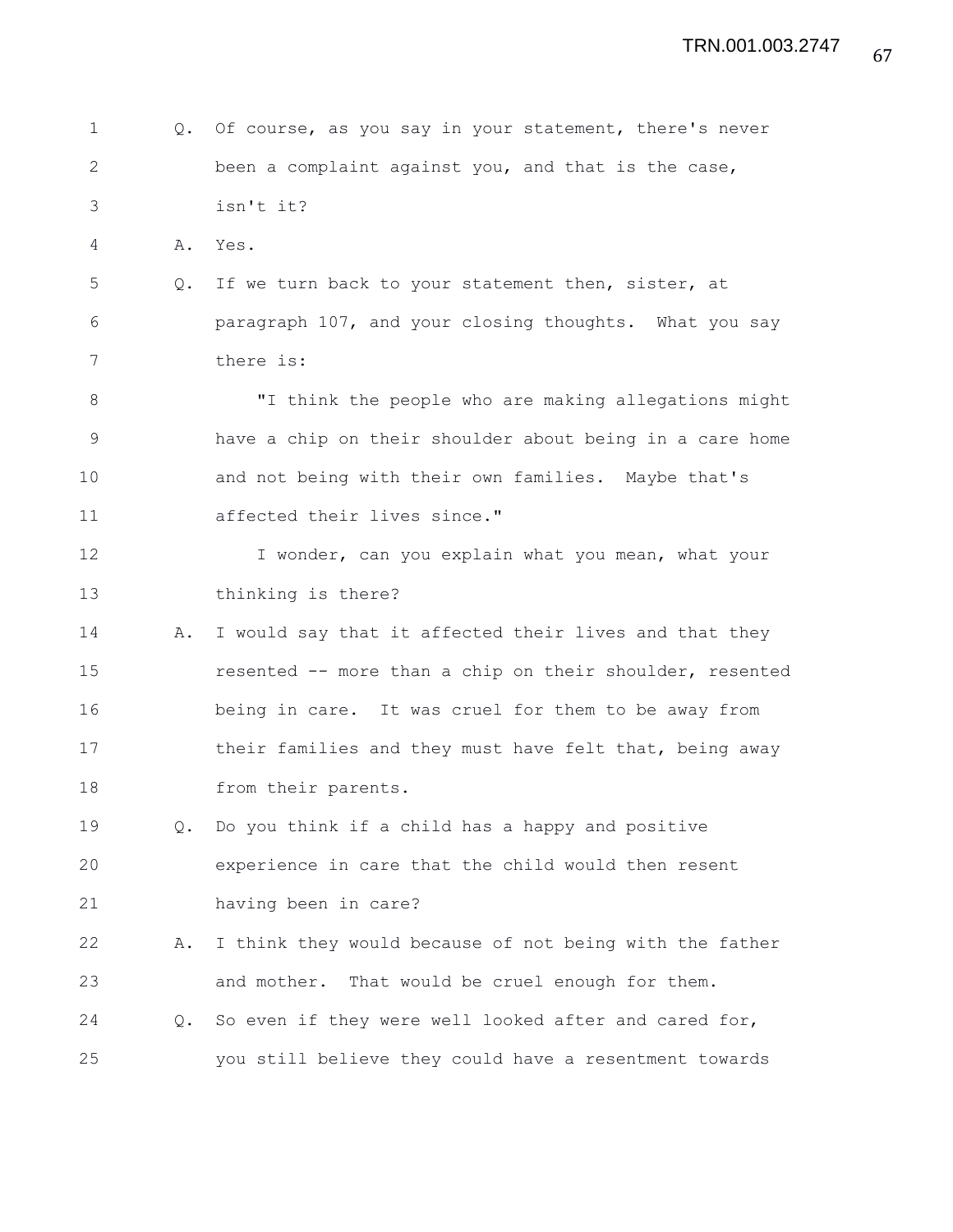| $\mathbf 1$  | those who cared for them in that way?                          |
|--------------|----------------------------------------------------------------|
| $\mathbf{2}$ | Well, they seem to have when they're making these<br>Α.        |
| 3            | allegations, but I think the lack of having a father and       |
| 4            | a mother, especially a father, in their life                   |
| 5            | Okay. Can I also ask you this: have any children kept<br>Q.    |
| 6            | in touch with you since you were either at Aberdeen or         |
| 7            | Lasswade?                                                      |
| 8            | A. No, I've never heard from any children, no.                 |
| $\mathsf 9$  | MR MacAULAY: Very well, sister. That's all I want to ask       |
| 10           | I think I have sought to cover the questions<br>you.           |
| 11           | I have also been asked to put to you.                          |
| 12           | I do apologise if any child has been abused in the care<br>Α.  |
| 13           | of the sisters and I'm sorry for them.                         |
| 14           | MR MacAULAY: Thank you, sister.                                |
| 15           | Thank you.<br>Α.                                               |
| 16           | LADY SMITH: Sister, we were told some time ago by              |
| 17           | Sister Anna Maria Doolan that vows taken by the sisters        |
| 18           | included to provide a service to children in a way that        |
| 19           | provided a loving and caring environment; were you aware       |
| 20           | of that?                                                       |
| 21           | A. We took a vow of poverty, chastity and obedience.           |
| 22           | LADY SMITH: Did you ever direct your minds specifically to     |
| 23           | any obligation to provide a loving and caring                  |
| 24           | environment for the children?                                  |
| 25           | That's what would have been expected of us as religious.<br>Α. |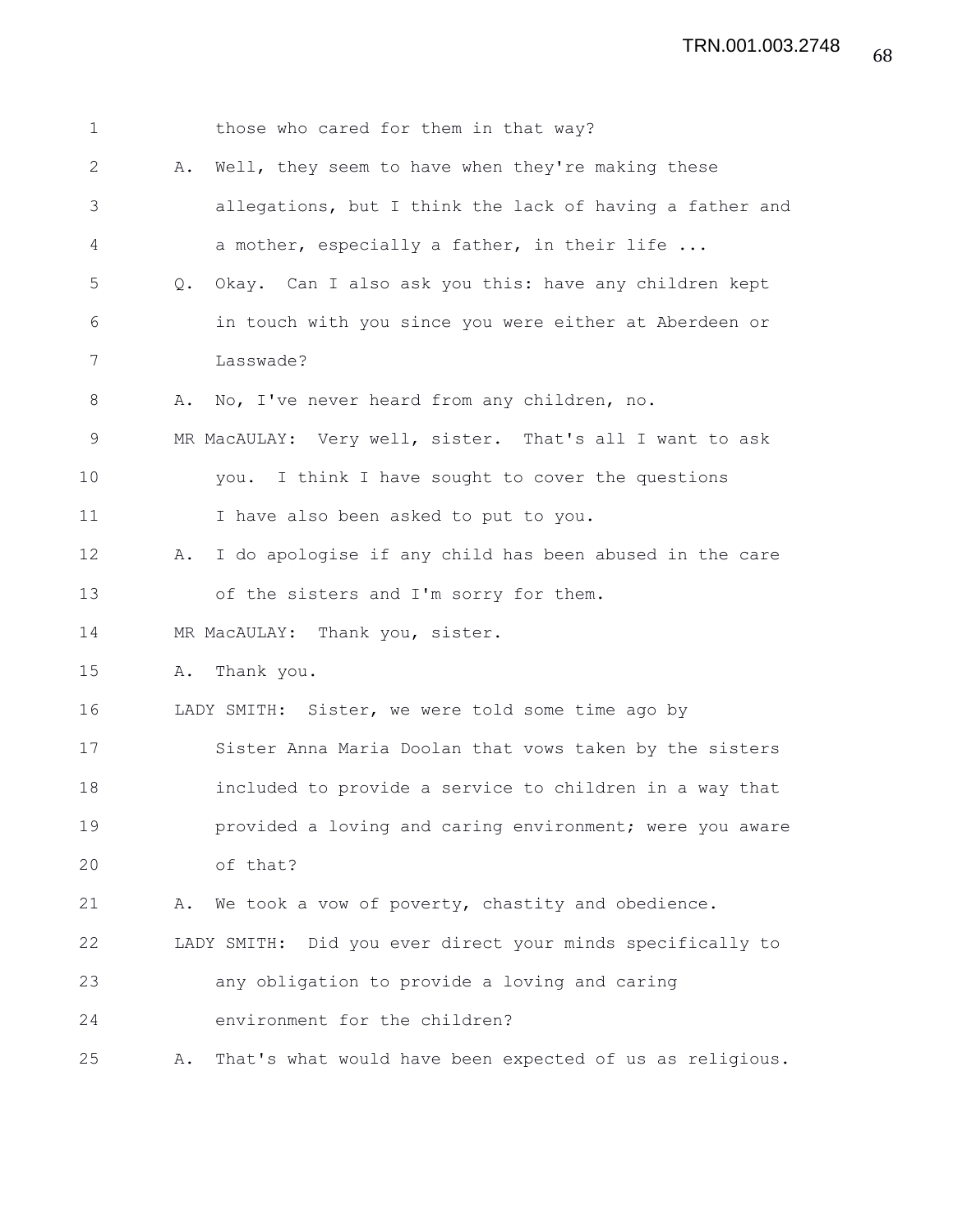| $\mathbf 1$  | LADY SMITH: Was there any particular guidance as to how to   |
|--------------|--------------------------------------------------------------|
| $\mathbf{2}$ | go about doing that?                                         |
| 3            | You would know as a woman that care and love was most<br>Α.  |
| 4            | common in women to look after people.                        |
| 5            | LADY SMITH: So how would you have expected the sisters to    |
| 6            | show loving and caring attitudes to the children?            |
| 7            | I would expect us to be kind and listen to them and --<br>Α. |
| 8            | not that I gave cuddles to any older children, but to        |
| 9            | love them and comfort them if they needed care and           |
| 10           | loving and understanding.                                    |
| 11           | LADY SMITH: Thank you.                                       |
| 12           | Let me check: are there any outstanding applications         |
| 13           | for questions of this witness? No.                           |
| 14           | Sister, that's all the questions we have for you.            |
| 15           | Thank you very much for helping us with both your            |
| 16           | written statement and the oral evidence you've given         |
| 17           | today. I'm now able to let you go.                           |
| 18           | Thank you very much.<br>Α.                                   |
| 19           | (The witness withdrew)                                       |
| 20           |                                                              |
| 21           |                                                              |
| 22           |                                                              |
| 23           |                                                              |
| 24           |                                                              |
| 25           |                                                              |